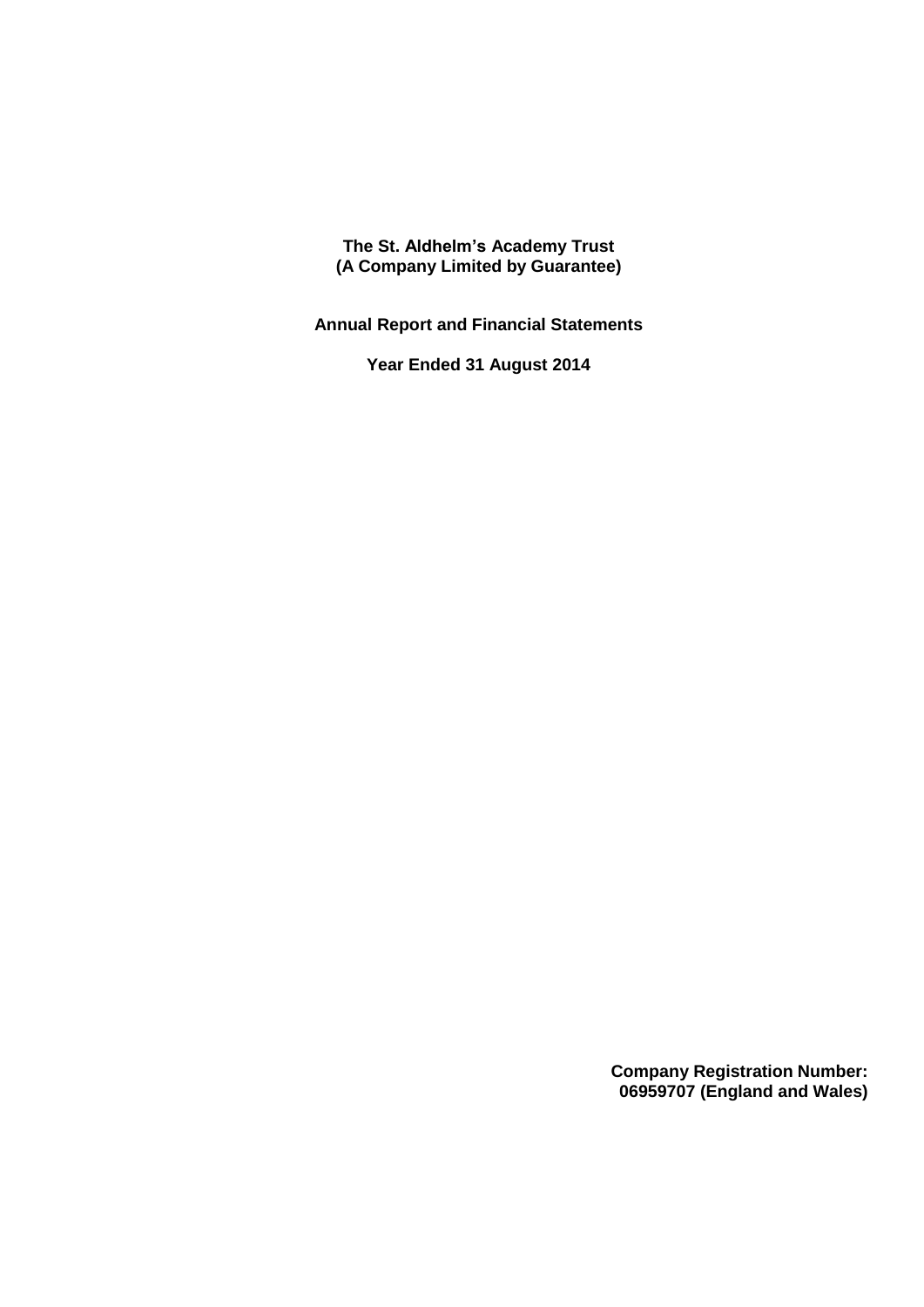#### **The St. Aldhelm's Academy**

## **Contents**

| Reference and Administrative Details                                         | $\overline{2}$ |
|------------------------------------------------------------------------------|----------------|
| Governors' Report                                                            | $4 - 13$       |
| <b>Governance Statement</b>                                                  | $14 - 16$      |
| Statement on Regularity, Propriety and Compliance                            | 17             |
| <b>Statement of Governors' Responsibilities</b>                              | 18             |
| Independent Auditor's Report on the Financial Statements                     | $19 - 20$      |
| Independent Reporting Accountant's Report on Regularity                      | $21 - 22$      |
| Statement of Financial Activities incorporating Income & Expenditure Account | 23             |
| <b>Balance Sheet</b>                                                         | 24             |
| <b>Cash Flow Statement</b>                                                   | 25             |
| Notes to the Financial Statements, incorporating:                            |                |
| <b>Accounting Policies</b>                                                   | $26 - 30$      |
| Other Notes to the Financial Statements                                      | $31 - 44$      |

**Page**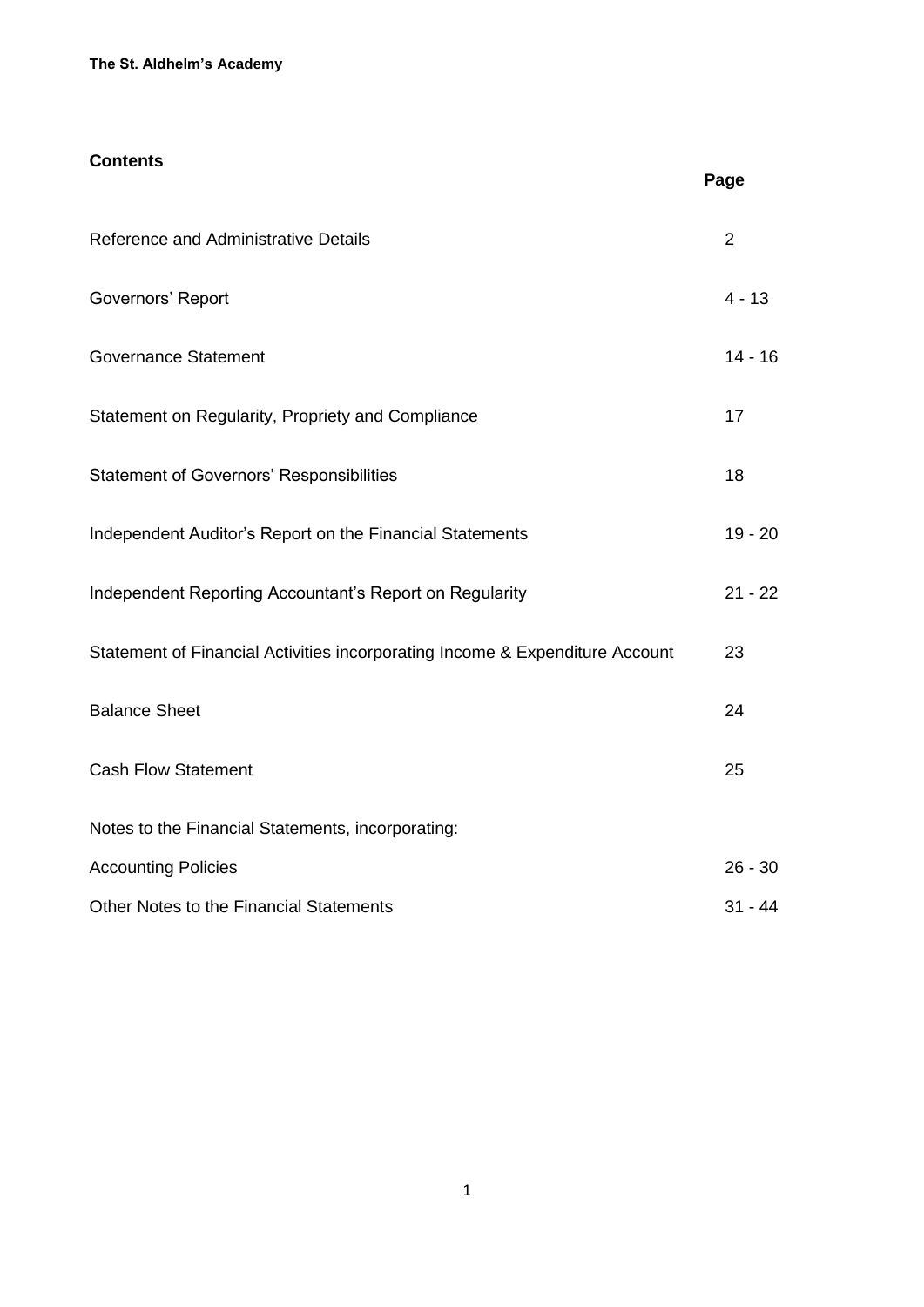## **Reference and Administrative Details**

| Members:                               | Susanne Clarke Resigned 30.06.14<br>Ann Fernandez Resigned 17.07.14<br><b>Anthony Moore</b><br><b>Revd David Price</b><br><b>Chris Shepperd</b><br>Venerable Stephen Waine                                                                                                                                                                                                                                                                                                                                                                                                                       |
|----------------------------------------|--------------------------------------------------------------------------------------------------------------------------------------------------------------------------------------------------------------------------------------------------------------------------------------------------------------------------------------------------------------------------------------------------------------------------------------------------------------------------------------------------------------------------------------------------------------------------------------------------|
| Governors (Trustees)                   | Duncan Allard<br>Sue Charman Appointed 21.02.14<br>Susanne Clarke Resigned 30.06.14<br>Monica Cross Interim Principal Appointed 20.05.14 till<br>16.11.14<br>Ann Fernandez Resigned 17.07.14<br>Rachael Hemsley Resigned 03.02.14<br>Cheryl Heron - Principal Resigned 31.05.2014<br>Peter Homden Vice Chairmen<br>Steve MacLure Resigned 23.11.14<br>Faysal Mikdadi Resigned 20.05.14<br>Anthony Moore Chairman<br><b>Alison Mountford</b><br><b>Revd David Price</b><br>Andrew Rickett Resigned 16.06.14<br><b>Chris Shepperd</b><br>Xavier Velay Resigned 31.05.14<br>Venerable Stephen Waine |
| Secretary                              | Susan Rix Resigned 31.01.14<br>Veronica Ackerman Appointed 01.02.14                                                                                                                                                                                                                                                                                                                                                                                                                                                                                                                              |
| <b>Executive Leadership Team</b>       | Principal - Cheryl Heron Resigned 31.05.2014<br>Interim Principal Monica Cross Appointed 20.05.14<br>Vice Principal - Allen Bird<br>Vice Principal – Amanda Bibby On secondment for<br>Academic year 2013/14. Returned 1.9.14<br>Vice Principal - Claire Stretch<br>Interim Operations Director - Susan Rix Resigned<br>15.02.14<br>Finance and Operations Director Robin Foster Appointed<br>01.04.14                                                                                                                                                                                           |
| <b>Principal and Registered Office</b> | The St. Aldhelm's Academy Trust<br><b>Herbert Avenue</b><br>Poole<br>Dorset BH12 4HS                                                                                                                                                                                                                                                                                                                                                                                                                                                                                                             |
| <b>Company Registration Number</b>     | 06959707                                                                                                                                                                                                                                                                                                                                                                                                                                                                                                                                                                                         |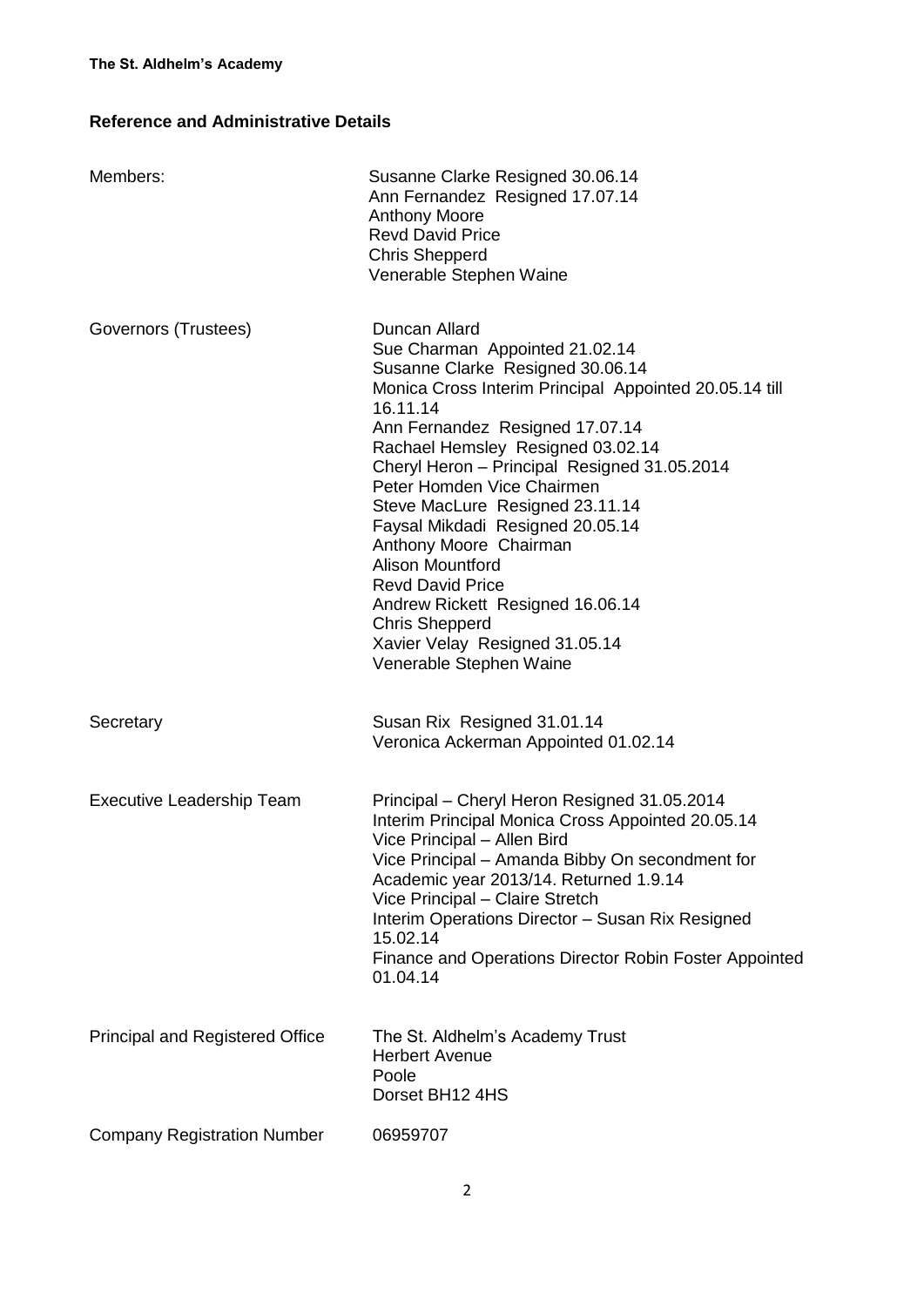| <b>Independent Auditor</b> | Crowe Clark Whitehill LLP<br>Carrick House<br>Lypiatt Road<br>Cheltenham<br>Gloucestershire GL50 20J            |
|----------------------------|-----------------------------------------------------------------------------------------------------------------|
| <b>Bankers</b>             | Lloyds Bank plc<br>Salisbury Branch<br>PO Box 1000 BX1 1LT                                                      |
| <b>Solicitors</b>          | <b>Schofield Sweeney LLP</b><br>Church Bank House<br><b>Church Bank</b><br><b>Bradford</b><br>Yorkshire BD1 4DY |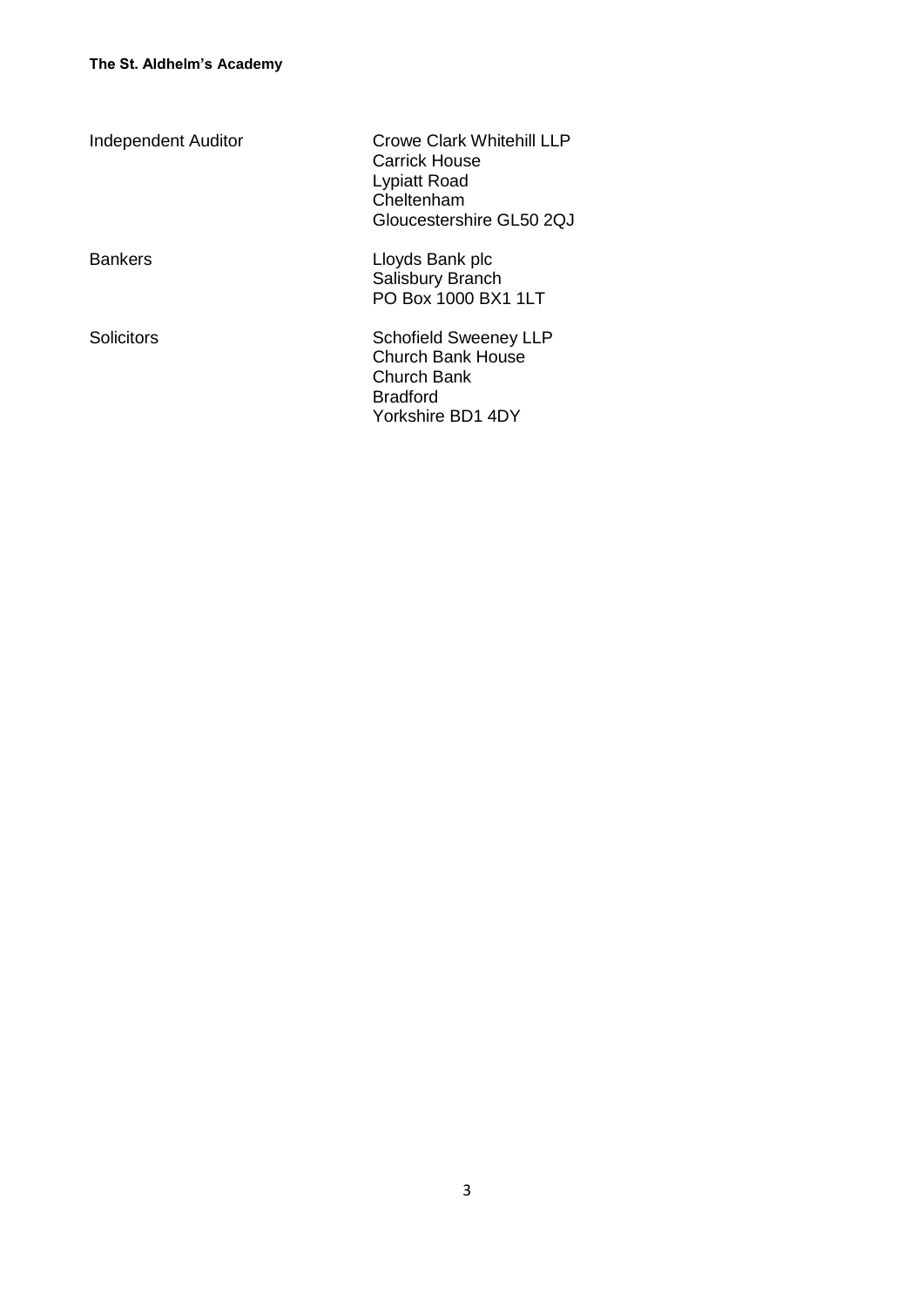## **Governors' Report**

The governors present their annual report together with the financial statements and auditor's report of the Academy Trust for the year ended 31 August 2014. The annual report serves the purposes of both Governors Report and Directors report under company law.

## **STRUCTURE, GOVERNANCE AND REVIEW**

#### *Constitution*

The Academy Trust is a company limited by guarantee and an exempt charity. The Charitable Company's Memorandum and Articles of Association are the primary governing documents of the Academy Trust dated 3 July 2009.

The governors act as the trustees for the charitable activities of The St. Aldhelm's Academy and are also the directors of the Charitable Company for the purposes of company law. The Charitable Company is known as The St. Aldhelm's Academy.

Details of Governors who served during the year are included in the Reference and Administrative details on Page 2.

### *Members' Liability*

Each member of the charitable company undertakes to contribute to the assets of the charitable company in the event of it being wound up while they are a member, or within one year after they cease to be a member, such amount as may be required, not exceeding £10, for the debts and liabilities contracted before they ceased to be a member.

#### *Governors' Indemnities*

Subject to the provision of the Companies Act, every governor or other officer of the Academy Trust shall be indemnified out of the assets of the Trust against any liability incurred by them in that capacity in defending any proceedings, whether civil or criminal, in which the judgement is given in favour or in which they are acquitted or in connection with any application in which relief is granted to them by the court from liability for negligence, default, breach of duty or breach of trust in relation to the affairs of the Academy Trust.

### *Method of Recruitment and Appointment or Election of Governors*

Governors are appointed subject to the Memorandum and Articles of Association and are subject to retirement after four years but are eligible for re-appointment at the meeting at which they retire, at each Annual General Meeting of the Academy Trust. The Academy Trust retains a minimum of three Governors at any time, with no maximum and are appointed by majority vote.

### *Policies and Procedures Adopted for the Induction and Training of Governors.*

The training and induction provided to new governors will depend on their existing experience. Where necessary induction will provide training on charity and educational legal and financial matters. All new governors are given a tour of the Academy Trust and the chance to meet with staff and young people. All governors are provided with copies of policies, procedures, minutes, accounts, budgets, plans and other documents that they will need to undertake their role as governors serving the relevant governing bodies. There are usually one or two new governors each year therefore inductions tend to be informal and tailored to the individual. An annual governor's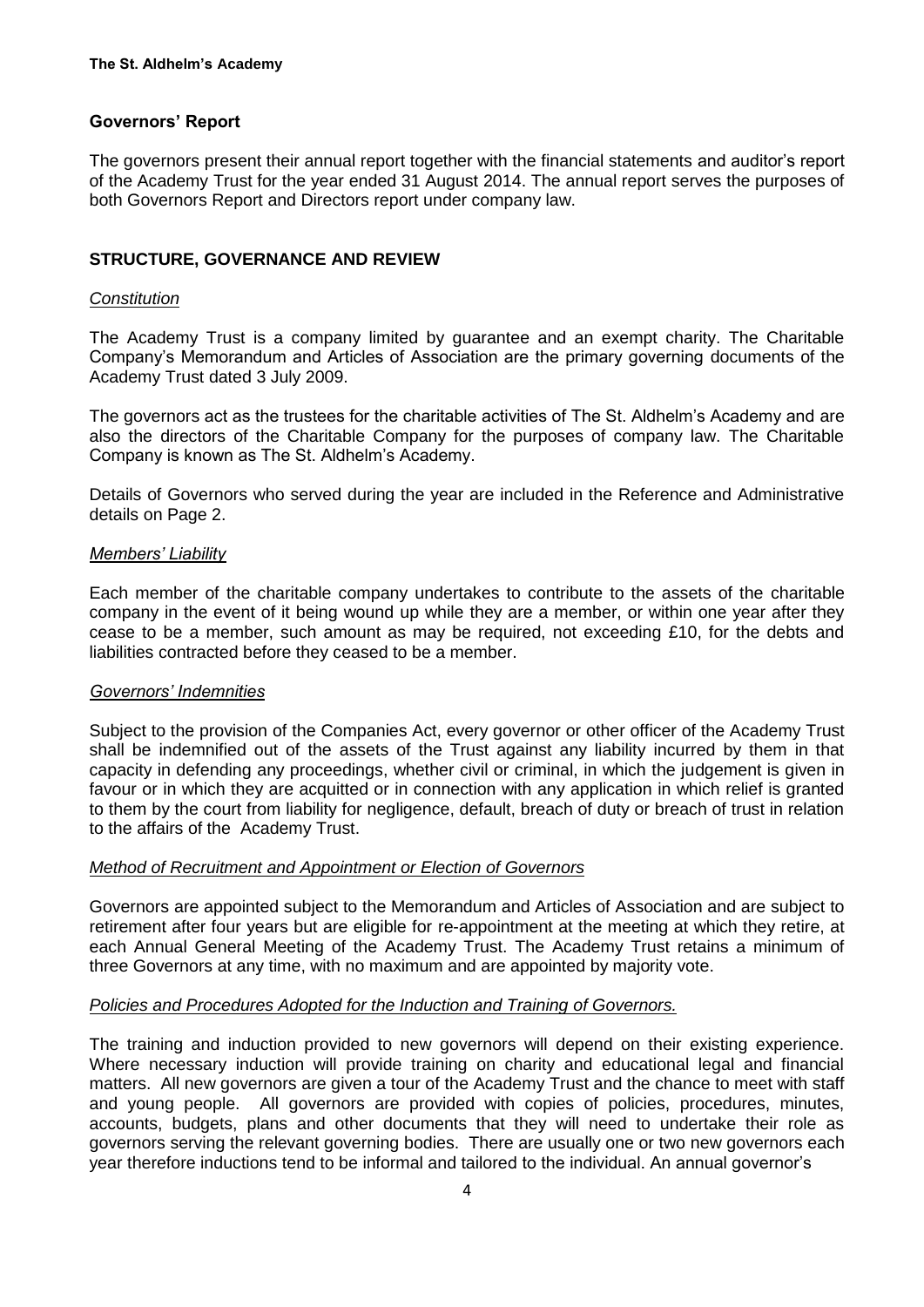conference is held during the autumn term where the Academy Trust's Governance strategies and responsibilities are discussed.

#### *Organisational Structure*

The management structure now consists of three levels, the trustees of the Academy Trust, the Board of Governors (also the directors / trustees of the charitable company) and the Executive Leadership Team.

The aim of the Executive Leadership Team structure is to devolve responsibility and encourage involvement in decision making at all levels.

The Board of Governors is responsible for setting general policy within the overall Academy Trust policy framework, adopting an annual plan and budget, monitoring the Academy Trust by reference to budgets and making major decisions including the direction of the Academy Trust, capital expenditure and Executive Leadership Team appointments.

The Board of Governors have established a number of committees to delegate responsibilities for specific areas. The structure of committees for 2013-14 consists of Learning and Progress Committee, Students and Stakeholders Committee, HR Committee, Finance, Audit and Resources Committee and Scrutiny Committee. Each committee has clear terms of reference and reports to the Board of Governors.

The day to day running of the Academy Trust is delegated to the Principal.

The Executive Leadership Team included the Principal, the three Vice principals (one of whom was on secondment), one assistant Vice Principal and an Interim Operations Management Team (which was contracted until the 15.02.14). The Principal resigned on 31.05.14 and an Interim Principal was appointed on the 20.05.14 until 23 December 2014 (date of signing accounts). A Director of Finance and Operations was appointed on the 01.04.2014. The Executive Leadership Team control the Academy Trust at an executive level implementing the policies laid down by the Board of Governors and reporting back to them. As a group, the Executive Leadership Team is responsible for the authorisation of spending within agreed budgets and the appointment of staff.

Appointments for posts in the Executive Leadership Team must always be authorised by one of the Board of Trustees.

Some spending control is devolved to members of the Middle Management Team, within clearly defined limits and requiring an Executive Leadership Team member to countersign to authorise.

The Middle Leaders Management Team comprise of four TALCOs (Team Around the Learner Coordinators), five Lead Subject Teachers and a SENDCO (Special Education Needs and Disability Co-ordinator). The TALCOs are responsible for the day to day operation of their subject across the Academy Trust.

#### *Connected Organisations, including Related Party Relationships*

The Diocese of Salisbury and Bournemouth University were the Sponsors of the Academy Trust and as such are recognised as connected organisations. Bournemouth University resigned from this role on the 30.06.14.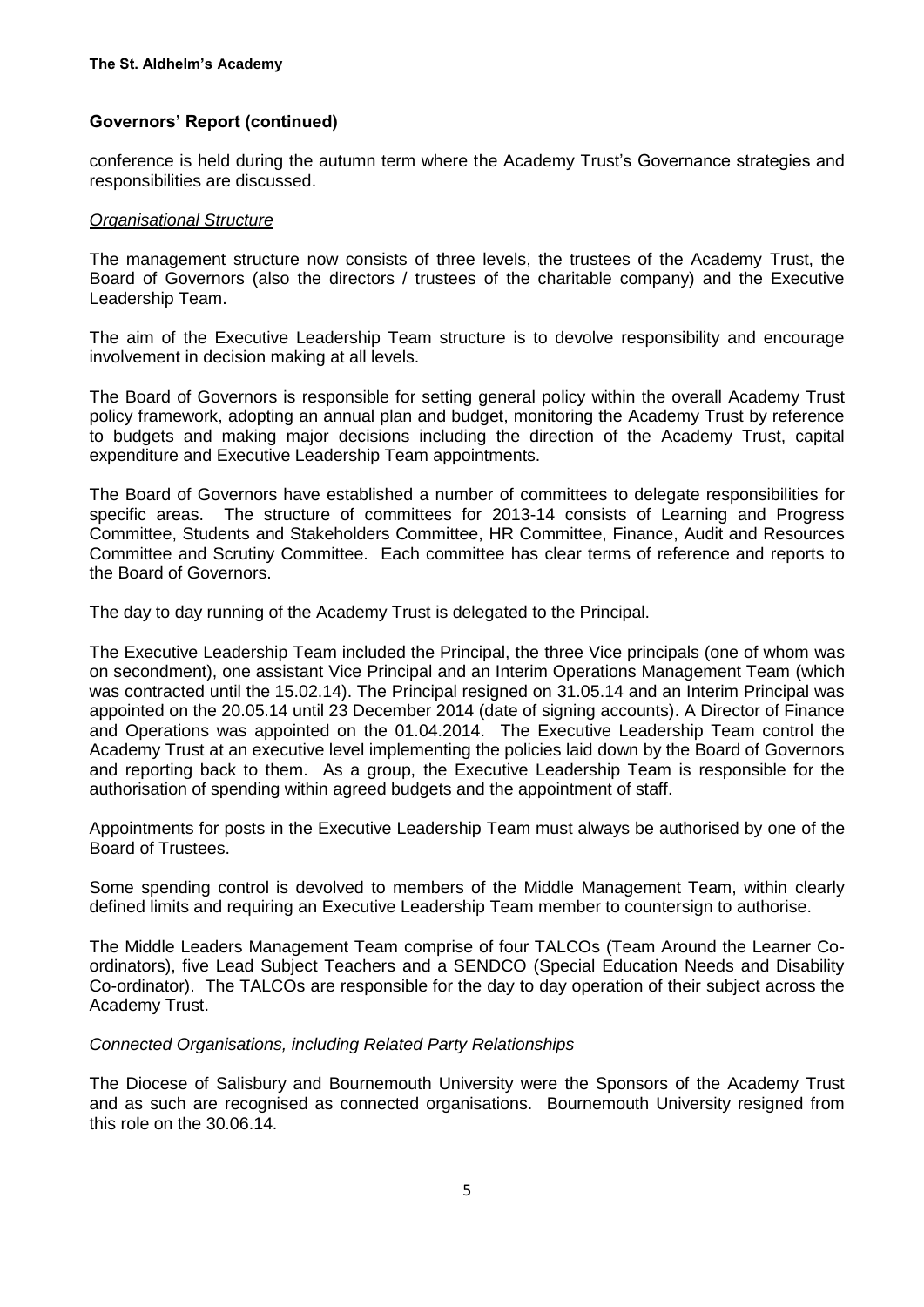#### **Objectives and Activities**

#### *Objects and Aims*

The principle object and activity of the Academy Trust is to advance, for the public benefit, education in the United Kingdom, in particular but without prejudice to the generality of the foregoing by establishing, maintaining, carrying on, managing and developing an academy offering a broad curriculum with a strong emphasis on, but in no way limited to sport and mathematics. In setting the objectives and planning the activities the governors have given careful consideration to the Charity Commission's general guidance on public benefit.

In accordance with the Articles of Association the Academy Trust has adopted a "Scheme of Government" approved by the Department for Education. The Scheme of Government specifies, amongst other things, the basis for admitting young people to the Academy Trust, the catchment area from which the young people are drawn, and that the curriculum should comply with the substance of the national curriculum with an emphasis on sport and mathematics.

The Academy Trust's vision is summarised below:

The Academy Trust believes that our young people lie at the heart of the community and, as such, must have the fullest access to learning and to other related opportunities such as health, library and leisure that this fully extended, campus based Academy Trust offers.

The Academy Trust will extend this service to the whole community, rooted in a belief that learning is for all, throughout life, in healthy, resilient and reflective communities.

Through our sponsors, the Diocese of Salisbury (Church of England) and Bournemouth University, the Academy Trust will bring together the Christian belief in the imperative of developing and using each of our God given gifts in the service of ourselves and of others with the University's passion for innovative teaching, learning and research.

The Academy Trust will work in partnership with partners on and off the site to improve the opportunities for our young people and the community.

#### *Objectives, Strategies and Activities*

The Academy Trust will:

- Provide high quality lifelong learning opportunities for all.
- Encourage the development of a resilient, informed and creative community.
- Working in partnership, providing a 'one stop shop' for the needs of our community.
- Provide opportunities for our young people to take on leadership roles.
- Provide internal and external mentors for each young person.
- Encourage and change our young peoples' and community's attitudes to further and higher education.
- Provide opportunities to celebrate success.
- Ensure that all learning opportunities are stimulating, of high quality, flexible and personalised.
- Provide learning environments that are safe, well resourced, flexible and appropriate to effective learning.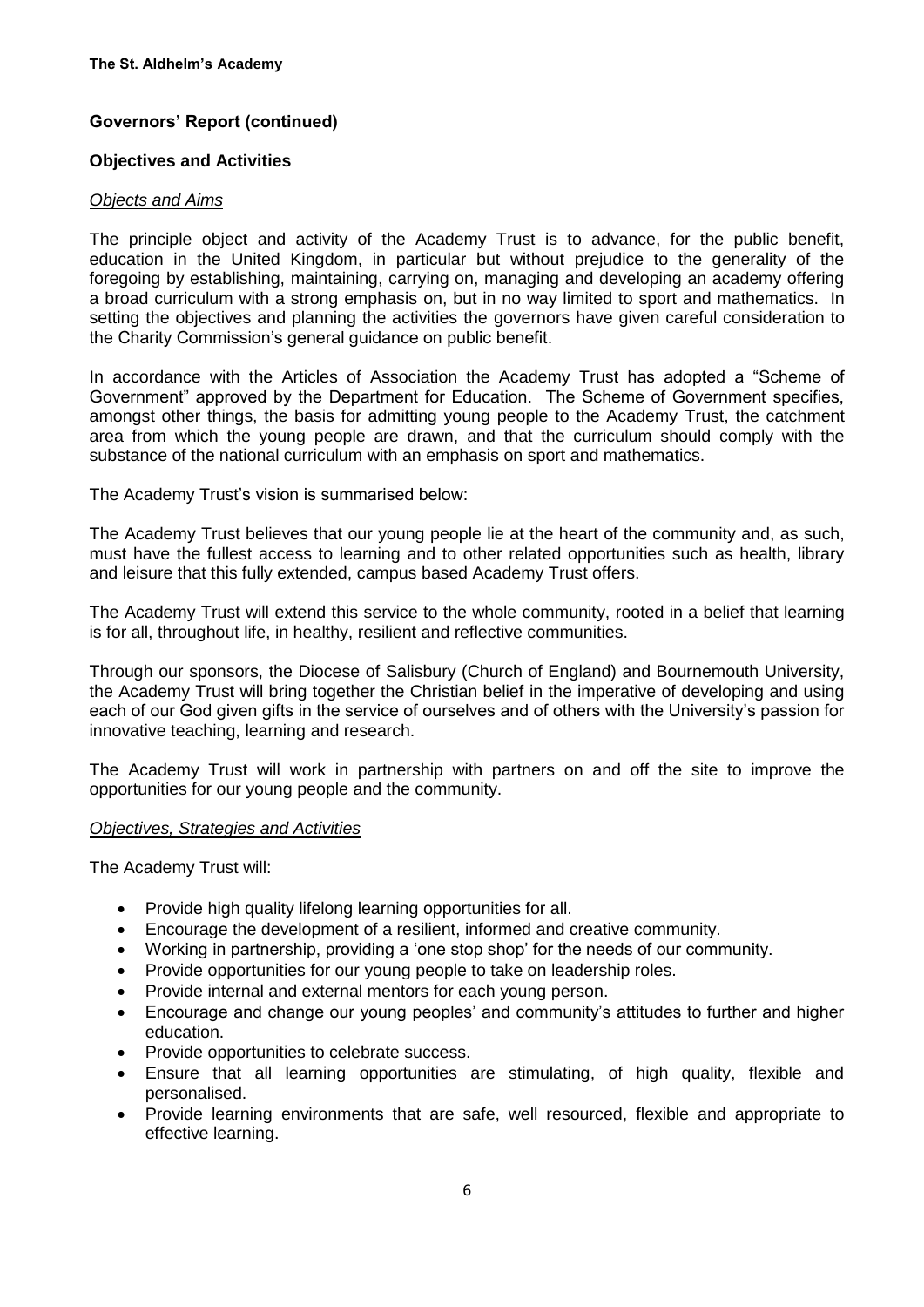## **Objectives, Strategies and Activities (continued)**

- Provide opportunities for reflection and the recognition and development of the 'spiritual self' as a natural part of the whole learner.
- Provide opportunities for young people to develop the skills of Learning 2 learn, learning to think.
- Have a close relationship with our family of schools to ensure a smooth transition of the young people into the Academy Trust.
- Provide a  $6<sup>th</sup>$  Form to ensure all our voung people have full access to the opportunities that will enable them to take up their full role as informed and active citizens and adults.
- Provide learning opportunities for all staff that recognise the needs of the Academy Trust, the community and their own personal needs.
- Provide the highest quality communication and support systems.

The Academy Trust's commitments:

For young people:

- A strong learning culture with teaching focused on developing their capacity for independent learning.
- A personalised learning plan with a choice of curriculum opportunities, within a framework of guidance and support.
- Opportunities to engage fully in stimulating, enjoyable learning activities to develop their habits of mind and learning capabilities.
- Learning at a time to suit their lifestyle needs.
- Opportunities to focus on personal effectiveness and wellbeing; developing a sense of self, building self-esteem and positively managing relationships through reflection and understanding of emotions.
- A central role in shaping the ethos and development of the Academy Trust and develop a sense of belonging and shared responsibility.
- A clear focus on self-discipline, independent learning and personal achievement.
- Ensure the young people have regular reviews, assessment and feedback of their learning and progress.
- Mentoring and self-reflection to help raise standards of achievement and eliminate any barriers that may impede their progress.
- Voluntary and work experience activities so they can learn from the local, national and international communities.

For the community:

- A 'one stop shop' for all their needs.
- Managed access to Academy Trust facilities.
- Will ensure we have open and transparent communication to keep the community informed.
- A role in the development of the Academy Trust through forums and access to the Governing Body.

For staff:

 Clear accountability with robust appraisal having a measureable impact on the young peoples' achievement and other qualitative outcomes.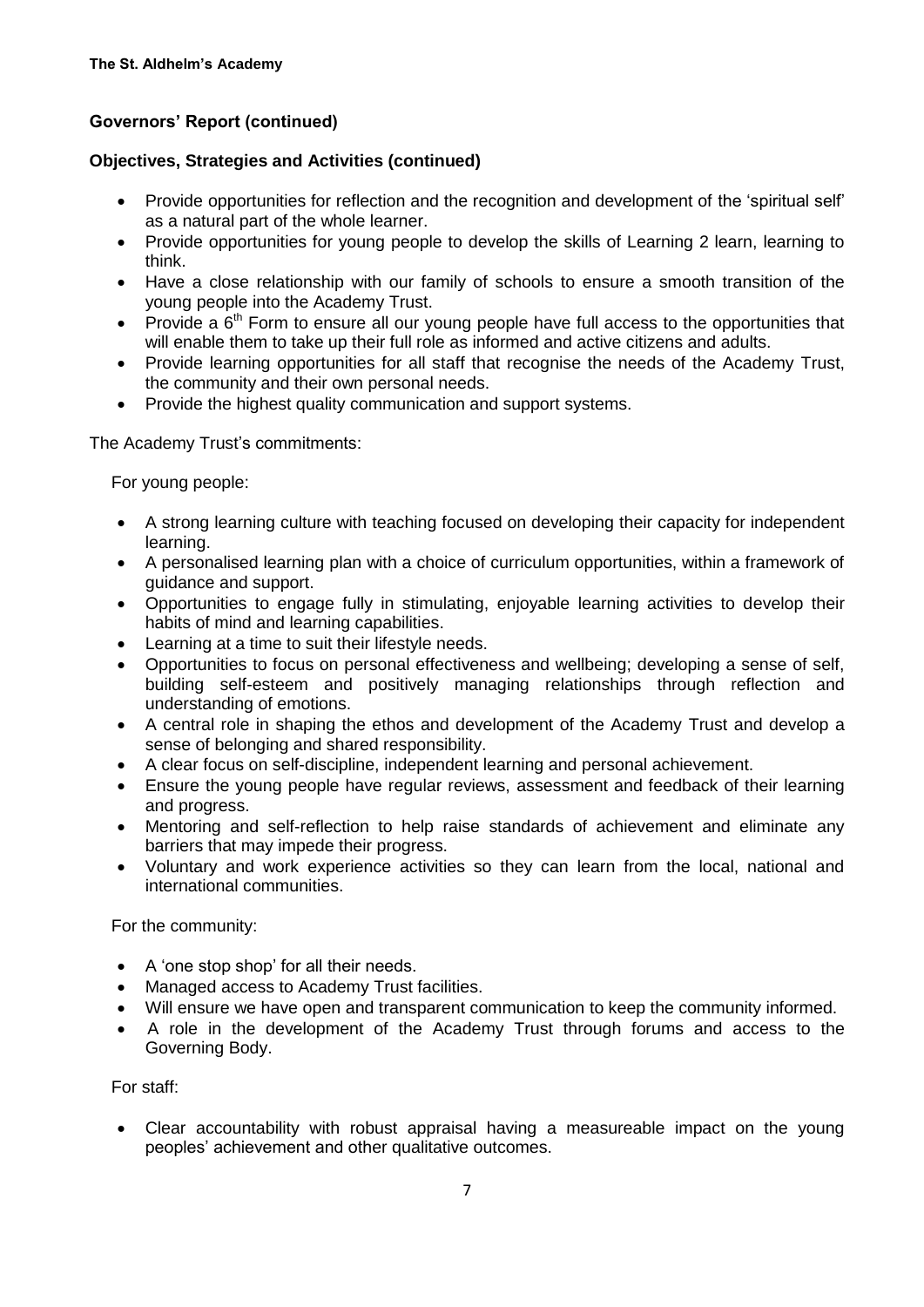## **Objectives, Strategies and Activities (continued)**

- Opportunities to contribute to building the ethos of the Academy Trust.
- Career pathway progression routes, with opportunities for on-going high quality professional development.
- Mentoring and coaching to support self and aspirations.
- Share best practice within the Academy Trust, locally, nationally and internationally to develop the Academy Trust's collective professional expertise, capacity and potential.
- Opportunities and entitlement to take risks and develop dynamic creative and innovative materials for teaching delivery.
- A team approach to planning and reviewing approaches to learning and teaching.
- Structured opportunities for reflection and accurate self-review leading to constructive and professional performance management.
- ICT to support learning, assessment and mentoring.

The challenges facing the Academy Trust:

- Changing a culture of low expectations and disengagement with learning.
- Recruiting and retaining quality teaching and support staff.
- Adapting to new pastoral structures.
- Ensure that all staff and young people are aware of the potential use of ICT technologies.
- Adapting to the new building and open learning spaces.
- Embed new structure and processes at the same time as accelerating the momentum of school improvement.
- On-going negative aura associated with St Aldhelm's Academy Trust.
- Improve attendance, punctuality and reduce exclusions and truancy.
- Widen established networks and build new partnerships.
- Falling numbers on role and resulting financial pressures.

### *Disabled Persons*

Lifts and disabled toilets are installed and door widths are adequate to enable wheelchair access to some areas of the Academy Trust. The policy of the Academy Trust is to support recruitment and retention of young people and employees with disabilities. The Academy Trust does this by adapting the physical environment, by making support resources available and through training and career development.

### *Public Benefit*

The governors have complied with their duty to have due regard to the guidance on public benefit published by the Charity Commission in exercising their powers or duties and have given careful consideration to this in setting the objectives and planning the activities of the Academy Trust.

The Academy Trust has given a high priority to providing public benefit to a cross section of the community, but perhaps the greatest benefit that the Academy trust offers is the provision of an education that maximises young people's potential to develop into principled, informed, open minded and confident citizens who respect the beliefs of others and who are determined to make a positive contribution to society.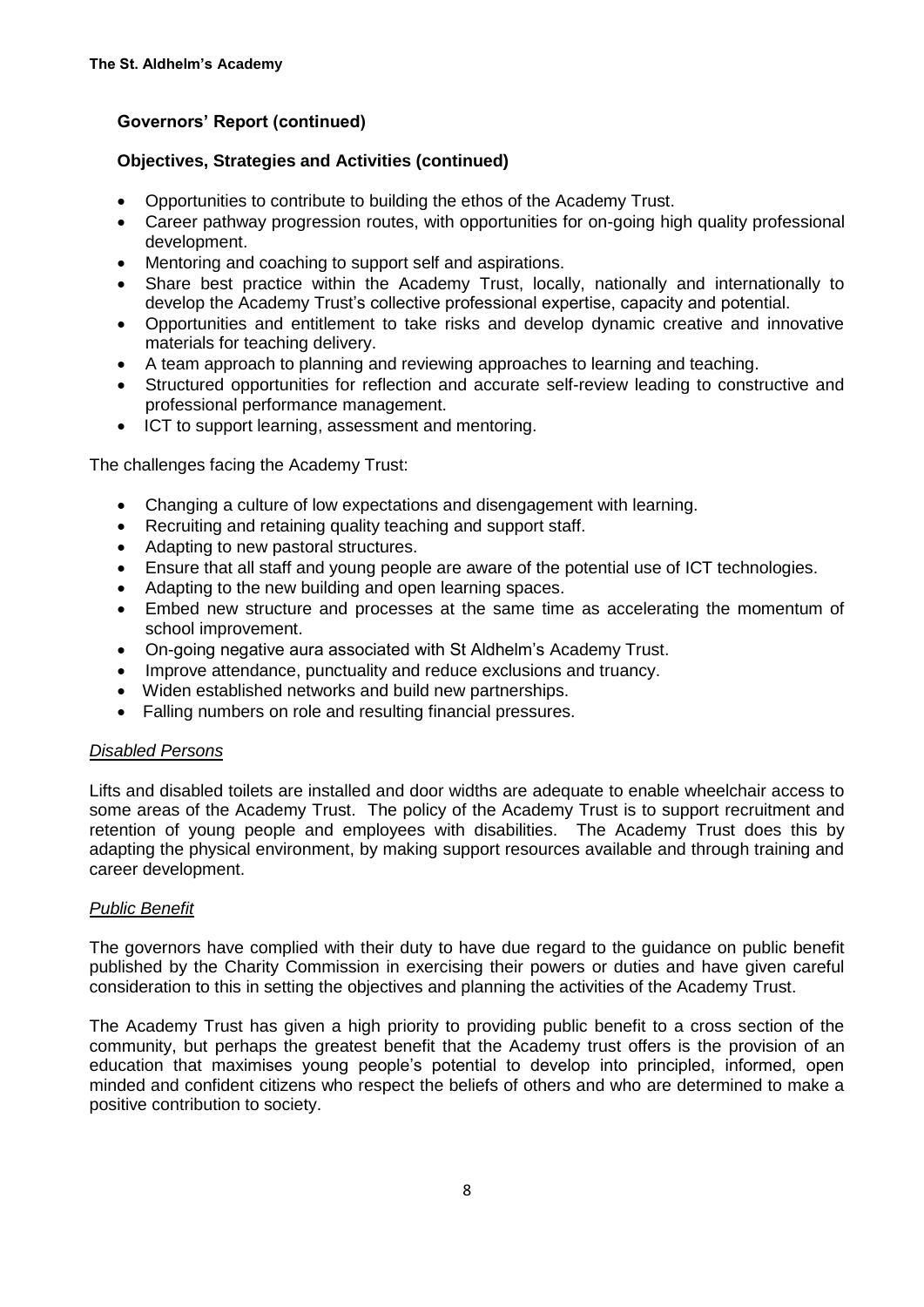## **Public Benefit (continued)**

The Academy Trust's Ethos:

The Academy Trust is grounded in Christian values of love, respect and celebration and has the learning of all our young people at its heart. This focus will lead to the transformation of learning for all, for staff, for families and for the wider community.

The Academy Trust raises aspiration and achievement and aims to be the school of choice for our local community and beyond.

The Academy Trust's specialisms of sport and mathematics will encourage all to develop the skills and understanding which underpin our culture and, at the same time, respect, value and cultivate health and physical wellbeing, entirely in keeping with the Christian foundation.

The Academy Trust benefits from the partnerships with the Church of England (Diocese of Salisbury) and Bournemouth University (Bournemouth University resigned June 2014). This partnership is committed to innovation and excellence in learning and teaching.

The Academy Trust provides a Christian environment of care, support and learning. It welcomes young people and their families from all faiths and none, reflecting the Church of England's long standing commitment to education for all.

## **STRATEGIC REPORT**

### *Achievements and Performance*

The focus this year was on preparing and putting into place improved structures and systems to ensure the focus is on individual students and their support. Elements include:

- Creation of a dedicated special educational needs (SEND) centre to ensure students with statements (funding to support specific interventions) and requiring additional support have a safe and fit for purpose environment, together with a dedicated team of learning assistants to ensure they progress according to their potential.
- Creation of a house system, House Leaders and mentor groups to form the focus of pastoral care and challenge.
- Development of a clear rewards and sanctions process ensuring inappropriate behaviour is addressed but also achieving is recognised and valued.
- Restructuring of the staff roles to ensure appropriate responsibilities, accountability and support.
- Restructuring of support staff structures and processes to ensure a fit for purpose support and improvements and efficiencies in operations, allowing more focus on teaching and learning.

The introduction of a new timetable has ensured that the Academy Trust is able to achieve higher benchmark results, as the previous one did not allow some combinations to count towards the national benchmark data. A curriculum review has also ensured a more appropriate level of qualification and teaching and learning is achieved, for the needs of individual students.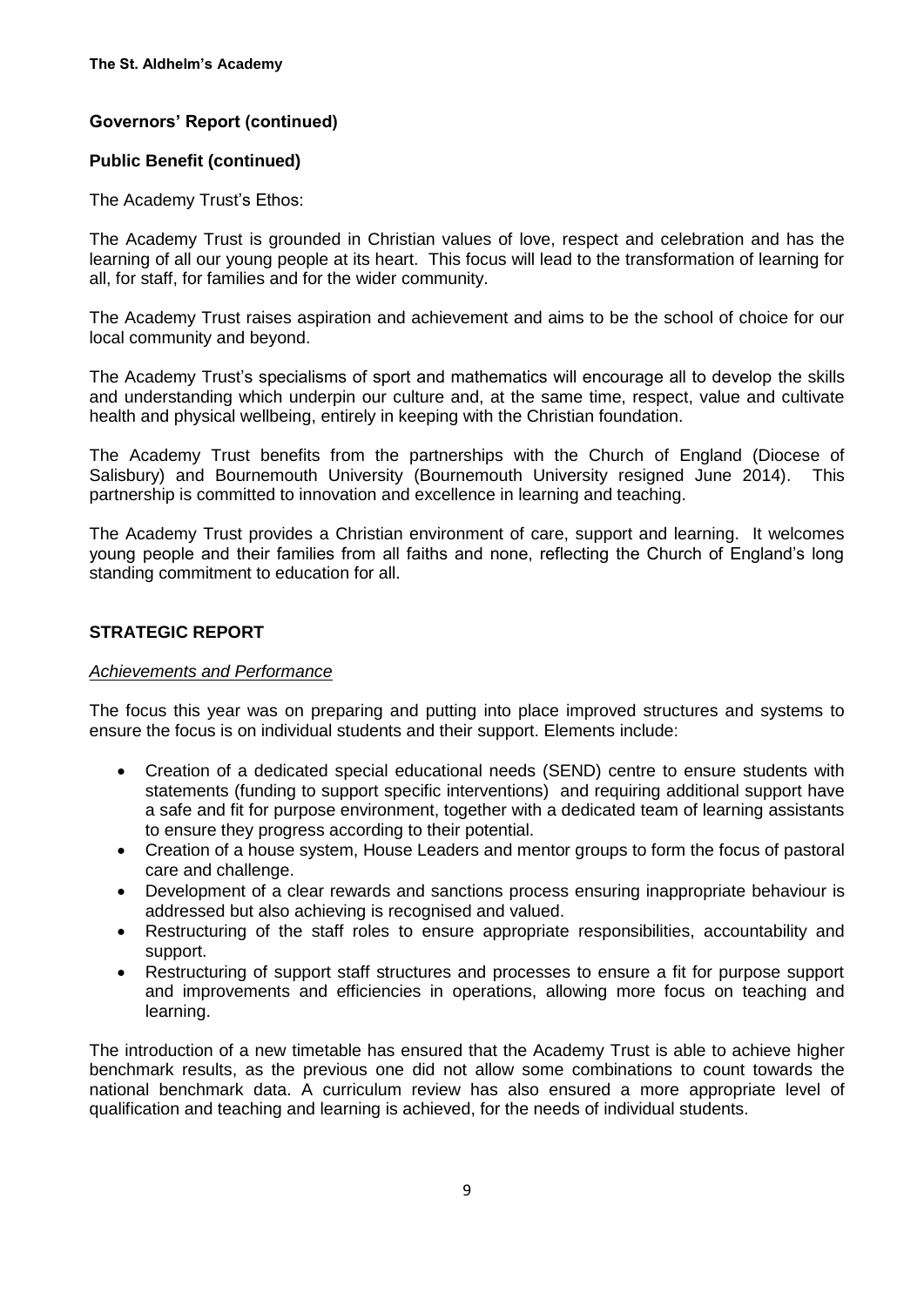#### **Achievements and performance (continued)**

The Academy Trust continues to have a culture of celebrating success and a key focus has been awards and presentation events.

Relationships with local companies continue to flourish through sponsorship links, Young Enterprise support or via bursaries and awards for students. A number of local companies have been into the Academy Trust to support themed days or events.

Links with the community have continued to be a key priority with a community fete and fireworks display being facilitated. A number of community focused organisations have used the premises as a non-threatening environment for consultations.

The Academy Trust has successfully taken over the new building and refurbished blocks and settled in to delivering teaching and learning.

#### *Key Performance Indicators*

Aspirational *Attainment Targets*

50% A\* - C including English and Maths target 17% A\* - C including English and Maths achieved 55% 5A\* - C target 28.4% 5A\* - C achieved 100% A\* - G target 97.7% A\* - G achieved

#### *Rates of Progress*

- 85% of young people make national rates of progress target
- 30% of Year 11 made national rates of progress
- 20% of Year 10 made national rates of progress
- 24% of Year 9 made national rates of progress
- 37% of Year 8 made national rates of progress<br>28% of Year 11 made national rates of progress
- of Year 11 made national rates of progress

*Attendance*

95% Attendance Target 92.5% Attendance Achieved

- 5% Persistent Absence Target
- 12.4% Persistent Absence Achieved

The Academy Trust was subject to an Ofsted inspection in October 2014. The outcome was to place the Academy Trust into special measures with ratings of a 4 in each category. The report did make reference to the recently appointed interim principal and senior leaders knowing what needs to be done to improve the Academy Trust.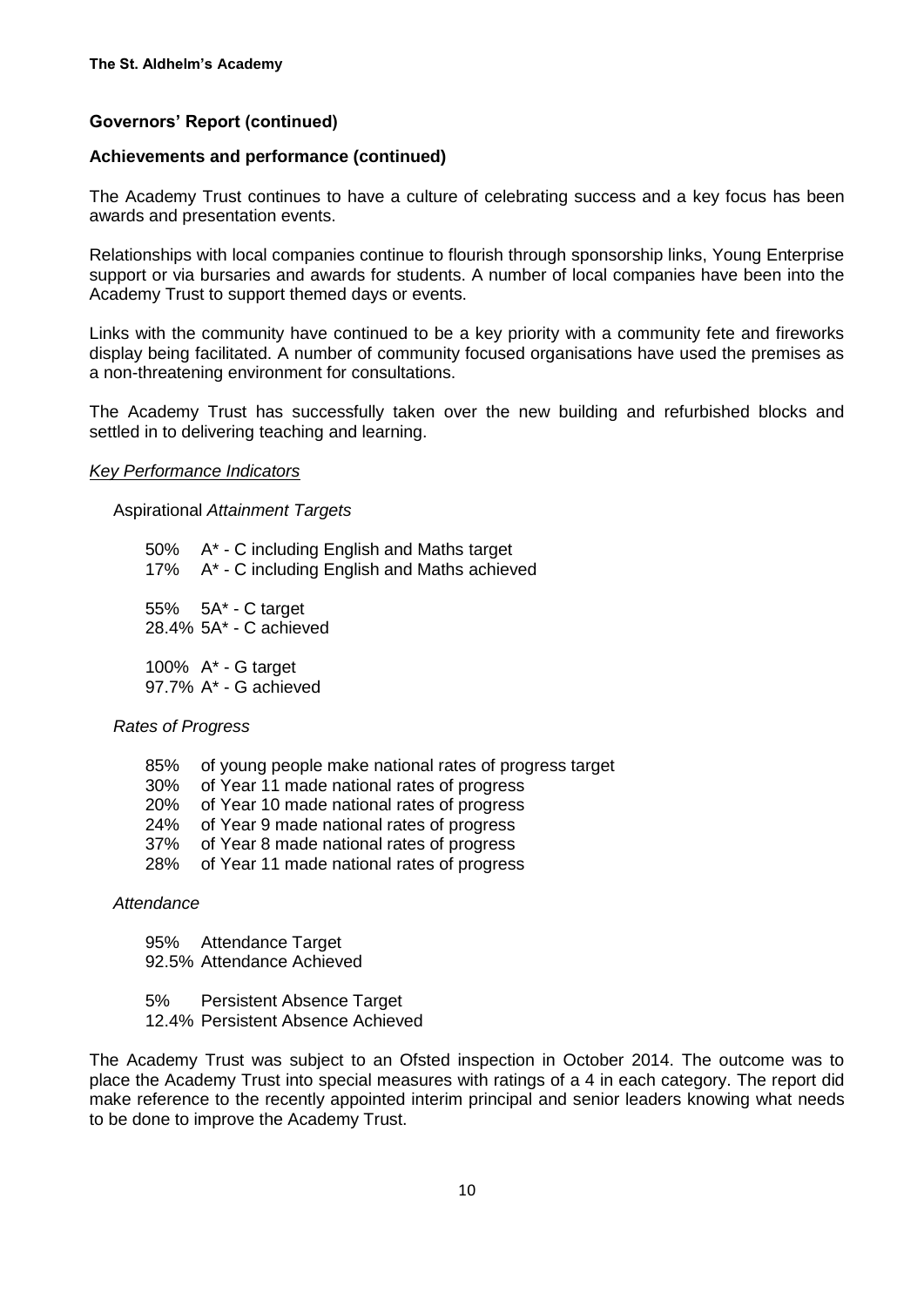#### *Going Concern*

The Education Funding Agency has issued a Financial Notice to Improve ('the Notice') on 24 March 2014 as a consequence of concerns about the financial management, control and governance at the Academy. Specific concerns relate to the internal control environment and its weak financial position which required the financial support of the Education Funding Agency.

The Academy Trust has provided the Education Funding Agency with an Action Plan to address this Notice which has been reviewed monthly with the EFA.

The governors have considered the Notice in relation to the basis of going concern and conclude that there are no implications in relation to the Financial Reporting within the financial statements, Governors' Report, Strategic Report, Governance Statement and Statement of Regularity and Propriety.

Despite challenging financial conditions, primarily due to falling pupil numbers, we believe that the Academy Trust remains a going concern. This view has been formed taking into account budget progress, short and medium term projections and measures currently in place and agreed with the Education Funding Agency.

Future projections show that the Academy Trust will require additional funds in March 2015 to ensure it can fulfil its financial obligations. Funds have been set aside and approved for draw down from the EFA as a repayable grant. Arrangements are in place with the Education Funding Agency.

The Academy Trust is projecting a deficit for the financial year 2015/16 but with the following measures in place to mitigate this concern:

- A written statement of support from the Education Funding Agency confirming: "that the EFA will support the continued provision of education to pupils within the Academy by working with the Trust to ensure that its financial position remains stable and that the Academy is able to meet its financial obligations."
- An agreed amount of funding totalling £325,000 which is pre-agreed and can be called down as required to support the Academy Trust financially.
- Evidence of continued support from the EFA over the financial year in accordance to their approach to supporting Academies with negative cash flows through their document titled "Academies Advances of Funding".
- The EFA have shown their support of the Academy Trust through their investment of £11.1 million for the capital project in the prior year.

Negotiations are currently taking place to allocate a new sponsor for the Academy Trust with a financial package to help the Academy Trust increase pupil numbers in the longer term and it is anticipated that the Academy Trust can begin to build reserves from 2020/21.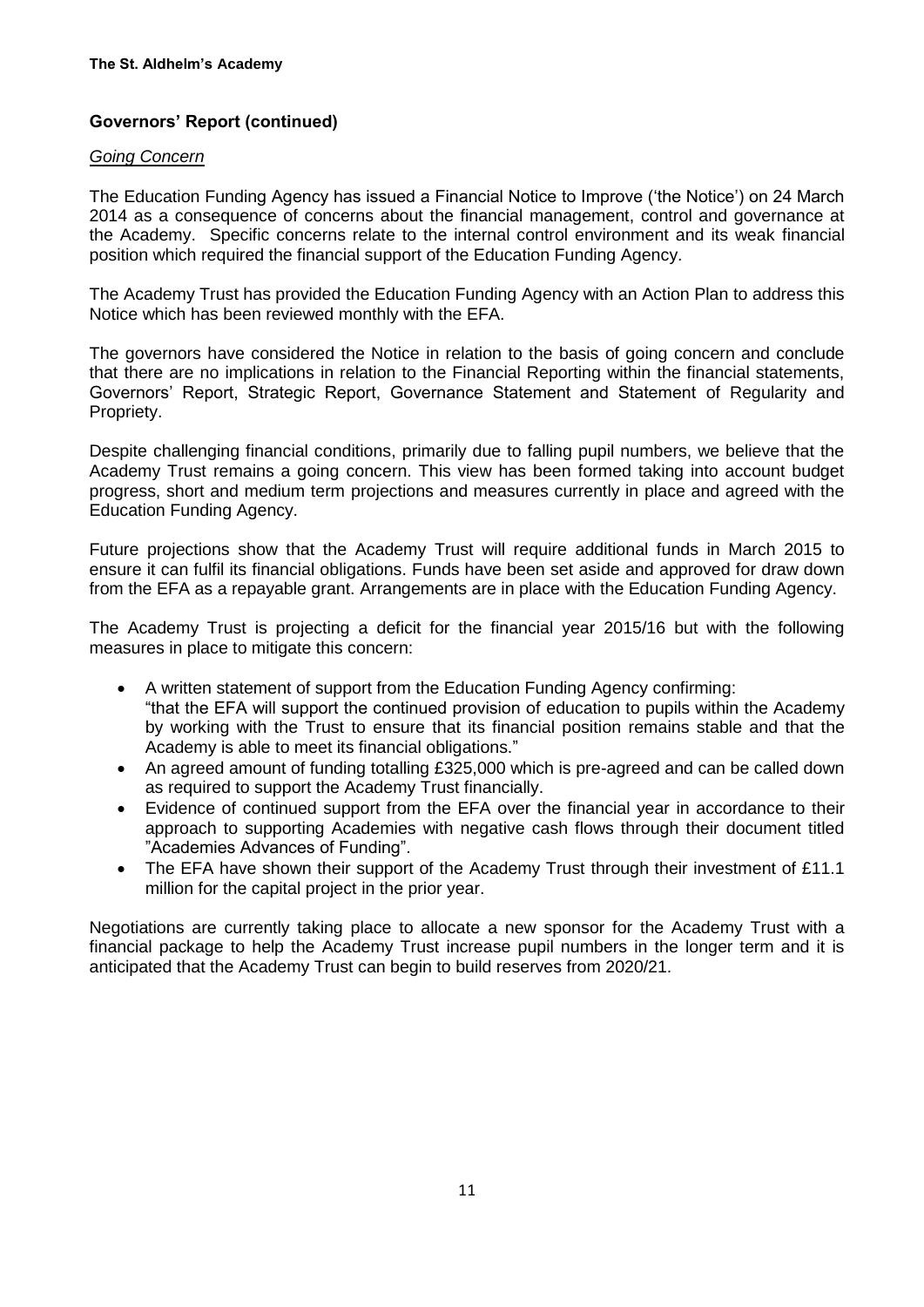## **FINANCIAL REVIEW**

The Academy Trust continues to operate with considerable financial pressures as a result of falling numbers on roll, however as mentioned in the section above in reference to a going concern, continues to have the support and backing of the EFA, whom are committed to the continuing provision of Education on the Academy site.

Funding of The Academy Trust for Educational Operations increased to £4.52m *(£14.31m in 201*3 which included a one off capital grant for the building of £10.7m) but includes a one off exceptional grant of £360,000 from the Education Funding Agency.

Operational Costs of providing charitable activities increased to £4.25m *(£4m in 2013*).

Staff costs reduced to £2.98m (£3.27m in 2013).

The Academy Trust has implemented considerable reductions in staffing and costs which will be realised in 2015.

#### *Reserves Policy*

The governors regularly review the reserves levels of the Academy Trust. The operational cashflow does not permit the Academy Trust to generate considerable reserves at this time. A restricted reserve of £24,000 is being held to support the operations of the Academy in 2015 and repayments to the EFA for advance funding, commencing in 2017.

#### *Principal Risks and Uncertainties*

The Board of Governors regularly review key risks to the Academy Trust, both in terms of finances but also broader concerns such as local pupil numbers, quality of teaching and the learning environment. The governors have implemented a number of systems to assess risks that the Academy Trust faces, especially in the operational areas and in relation to the control of finance. They have introduced systems, including operational procedures (e.g. vetting of new staff and visitors, supervision of school grounds) across a number of areas of the Academy Trust.

The Governors have taken strong measures, following the issue of a Financial Notice to Improve in March 2014 to implement a system wide review of financial processes and systems and to ensure these are fit for purpose and adhered to.

### *Funds in Deficit*

Funds in deficit are as a result of low pupil numbers which determine income levels and considerable pension deficits. It is anticipated that through the introduction of a new sponsor together with a funding package, promotional activities and improved results that pupil numbers will increase. Pension liabilities reflect market trading conditions and will be reduced as required by the Local Government and Teachers Pension bodies.

### *Investment Policy*

The Academy Trust is committed to meeting the Public Service Values and this policy aims manage its cash balances to provide for the day-to-day working capital requirements of its operations, whilst protecting the real long-term value of any surplus cash balances against inflation. In addition, the **Governors' Report (continued)**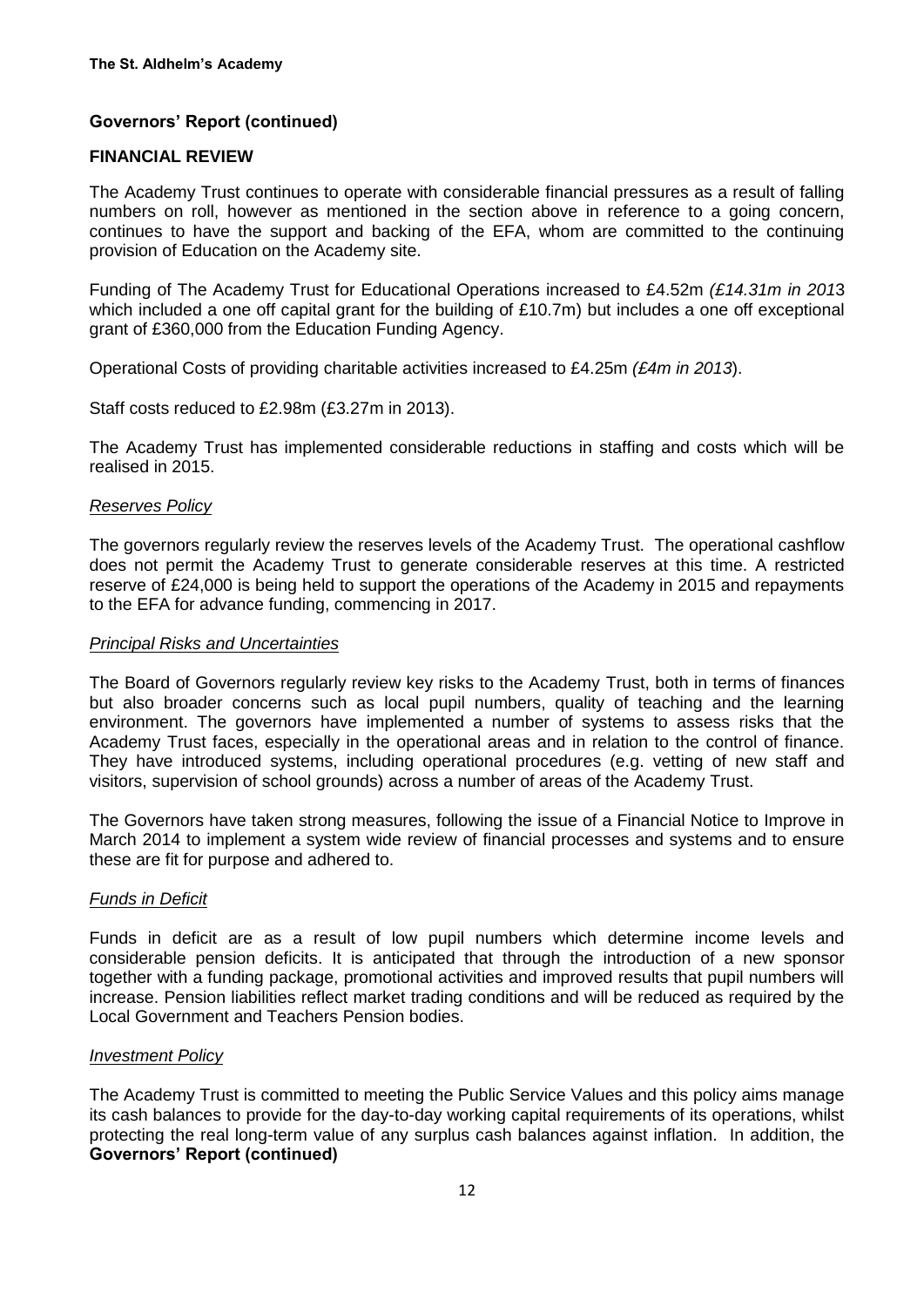Academy Trust aims to invest surplus cash funds to optimise returns, but ensuring the investment instruments are such that there is no risk to the loss of these cash funds.

#### *Plans for Future Periods*

The priority for the Academy Trust going forward is to improve the teaching and learning with a particular focus on ensuring students achieve their potential and are making appropriate levels of progress as required by Ofsted.

Particular areas of focus are:

- Improve the quality of teaching
- Raise the achievement throughout the Academy Trust
- Improve the Quality of Leadership and Management at all levels
- Improve students' behaviour
- Improve 6 Form provision
- Improve attendance
- Review pupil premium expenditure

It is anticipated that during the next financial year (2014/15) a new sponsor will take over the Academy Trust. Governors are seeking that the process is as smooth as possible and ensuring that this will have the greatest possible impact in achieving the areas above.

The Academy Trust will continue to review and improve systems and processes, especially to enable the Financial Notice to Improve to be lifted building on the very positive progress during the current year.

It is anticipated that improvements to teaching and learning and the appointment of a new sponsor will enable a marketing and publicity plan to improve pupil numbers and establish improved links with the community, local businesses and enable added value from these links.

#### *Auditor*

In so far as the governors are aware:

- there is no relevant audit information of which the Academy Trust's auditor is unaware; and
- the governors have taken all steps that they ought to have taken to make themselves aware of any relevant audit information and to establish that the auditor is aware of that information.

A resolution to reappoint Crowe Clark Whitehill LLP for the ensuing year will be proposed at the Annual General Meeting in accordance with Section 485 of the Companies Act 2006.

Governors' report incorporating a strategic report, approved by order of the Board of Governors on and signed on its behalf by:

**………………………………**

**Anthony Moore Chair**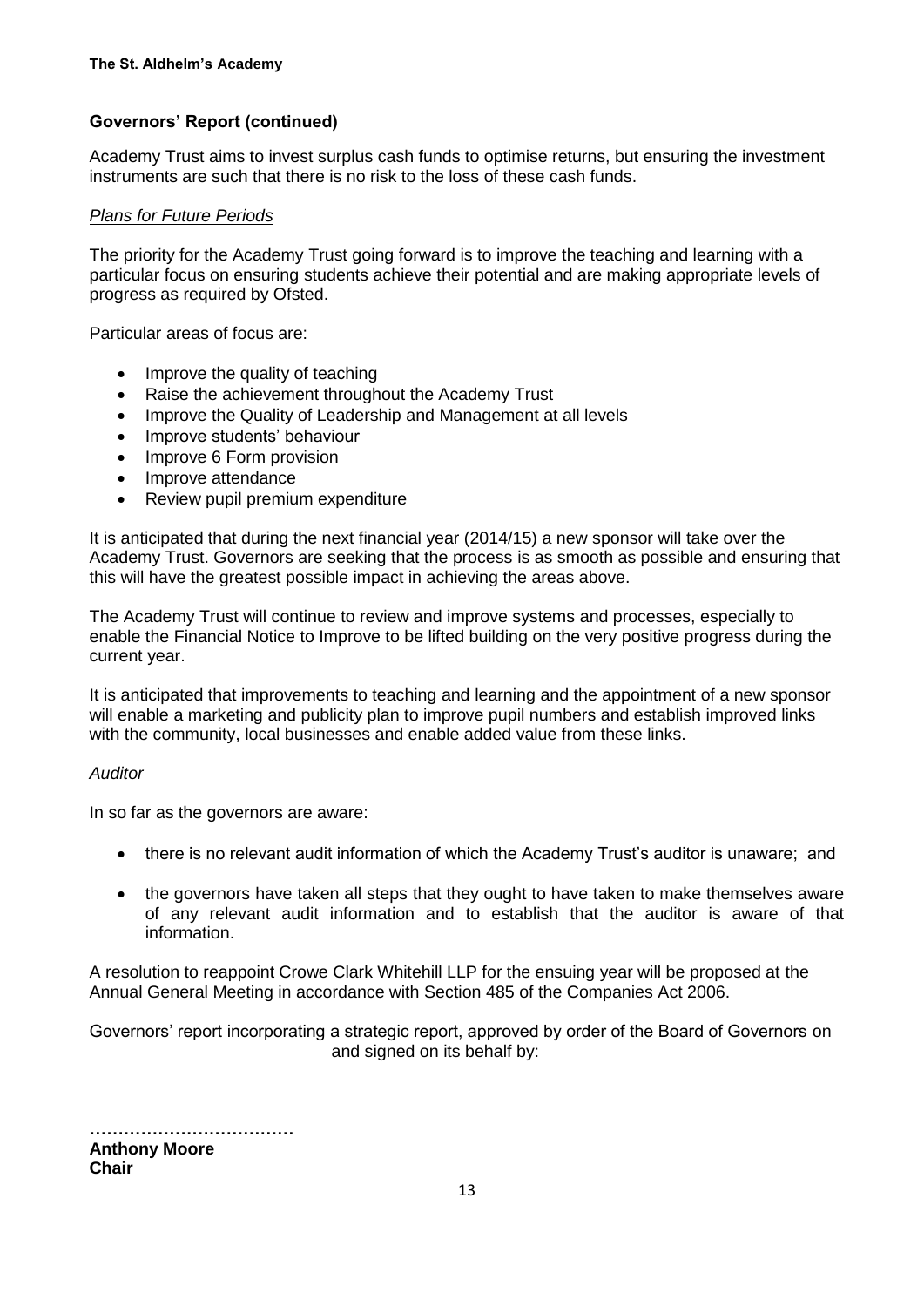#### **Governance Statement**

#### **Scope of Responsibility**

As governors, we acknowledge we have overall responsibility for ensuring that the Academy Trust has an effective and appropriate system of control, financial and otherwise. However such a system is designed to manage rather than eliminate the risk of failure to achieve business objectives, and can provide only reasonable and not absolute assurance against material misstatement or loss.

The Governing Body has delegated the day-to-day responsibility to the Principal, Cheryl Heron (01.09.13-19.05.14), Interim Principal Monica Cross (20.05.14-16.11.14) and Interim Principal Amanda Bibby (17.11.14 to 23.12.14) as Accounting Officer, for ensuring financial controls conform with the requirements of both propriety and good financial management and in accordance with the requirements and responsibilities assigned to it in the funding agreement between the Academy Trust and the Secretary of State for Education. They have also been responsible for reporting to the Governing Body any material weaknesses or breakdowns in internal control.

#### **Governance**

The information on governance included here supplements that described in the Governors report and in the Statement of Governors' Responsibilities.

The Governing Body has formally met 6 times during the year. Attendance during the year of meetings of the Governing Body was as follows:-

| Governor   |                | <b>Meetings</b><br>attended | Out of a<br>possible |
|------------|----------------|-----------------------------|----------------------|
| Duncan     | Allard         | 5                           | 6                    |
| Sue        | Charman        | 3                           | 3                    |
| Susanne    | Clarke         | 5                           | 5                    |
| Monica     | Cross          | $\overline{2}$              | $\overline{2}$       |
| Ann        | Fernandez      | $\overline{4}$              | 6                    |
| Rachel     | Hemsley        | 2                           | $\overline{2}$       |
| Cheryl     | Heron          | 4                           | 4                    |
| Rvd. Peter | Homden         | 6                           | 6                    |
| Faysal     | Mikdadi        | 3                           | 4                    |
| Anthony    | Moore          | 6                           | 6                    |
| Alison     | Mountford      | 4                           | 6                    |
| Rvd. David | Price          | 6                           | 6                    |
| Andrew     | <b>Rickett</b> | 2                           | 5                    |
| Xavier     | Velay          | 4                           | 5                    |

#### **The Purpose of the System of Internal Control**

The system of internal control is designed to manage risk to a reasonable level rather than to eliminate all risk of failure to achieve policies, aims and objectives; it can therefore only provide reasonable and not absolute assurance of effectiveness. The system of internal control is based on an ongoing process designed to identify and prioritise the risks to the achievement of the Academy Trust's policies, aims and objectives, to evaluate the likelihood of those risks being realised and the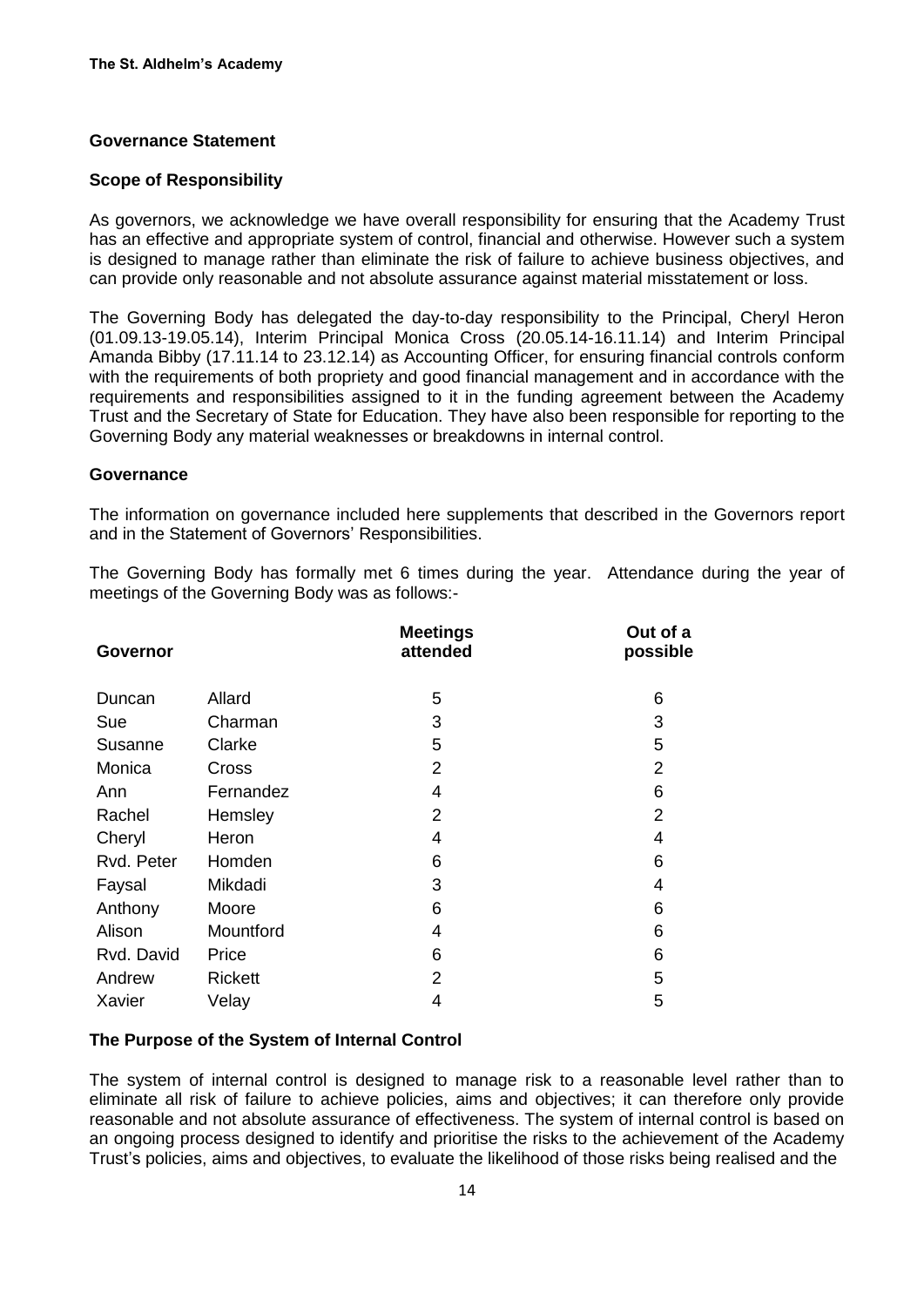## **Governance Statement (continued)**

### **The Purpose of the System of Internal Control (continued)**

impact should they be realised, and to manage them efficiently, effectively and economically. The system of internal control has under gone a complete review and in response to the outcomes of the review strategies have been put in place to rectify any weaknesses. This work will continue, with ongoing monitoring and reviewing in 2014-15.

### **Financial Notice to Improve**

The Education Funding Agency has issued a Financial Notice to Improve ('the Notice') on 24 March 2014 as a consequence of concerns about the financial management, control and governance at the Academy Trust. Specific concerns relate to the internal control environment and its weak financial position which required the financial support of the Education Funding Agency.

The Academy Trust has provided the Education Funding Agency with an Action Plan to address this Notice which has been reviewed monthly with the Education Funding Agency.

#### **Capacity to Handle Risk**

The Governing Body has reviewed the key risks to which the Academy Trust is exposed together with the operating, financial and compliance controls that have been implemented to mitigate those risks. The Governing Body is of the view that there is a formal ongoing process for identifying, evaluating and managing the Academy Trust's significant risks that has been in place for the year 1 September 2013 to 31 August 2014 and up to the date of approval of the annual report and financial statements. This process is continually being reviewed by the Governing Body.

### **The Risk and Control Framework**

The Academy Trust's system of internal financial control is based on a framework of regular management information and administrative procedures including the segregation of duties and a system of delegation and accountability. In particular, it includes:

- comprehensive budgeting and monitoring systems with an annual budget and periodic financial reports which are reviewed and agreed by the Governing Body;
- regular reviews by the Finance, Audit and Resources committee of reports which indicate financial performance against the forecasts and of major purchase plans, capital works and expenditure programmes;
- setting targets to measure financial and other performance;
- clearly defined purchasing (asset purchase or capital investment) guidelines;
- delegation of authority and segregation of duties:
- identification and management of risks.

In addition, the governors have considered the guidance for directors of public listed companies contained within the Turnbull Report. They believe that although it is not mandatory for the Academy Trust it should, as a publicly funded body, adopt these guidelines as best practice. Accordingly they have set policies on internal controls which cover the following:

- the type of risks the Academy Trust face;
- the level of risks which they regard as acceptable:
- the likelihood of the risks materialising: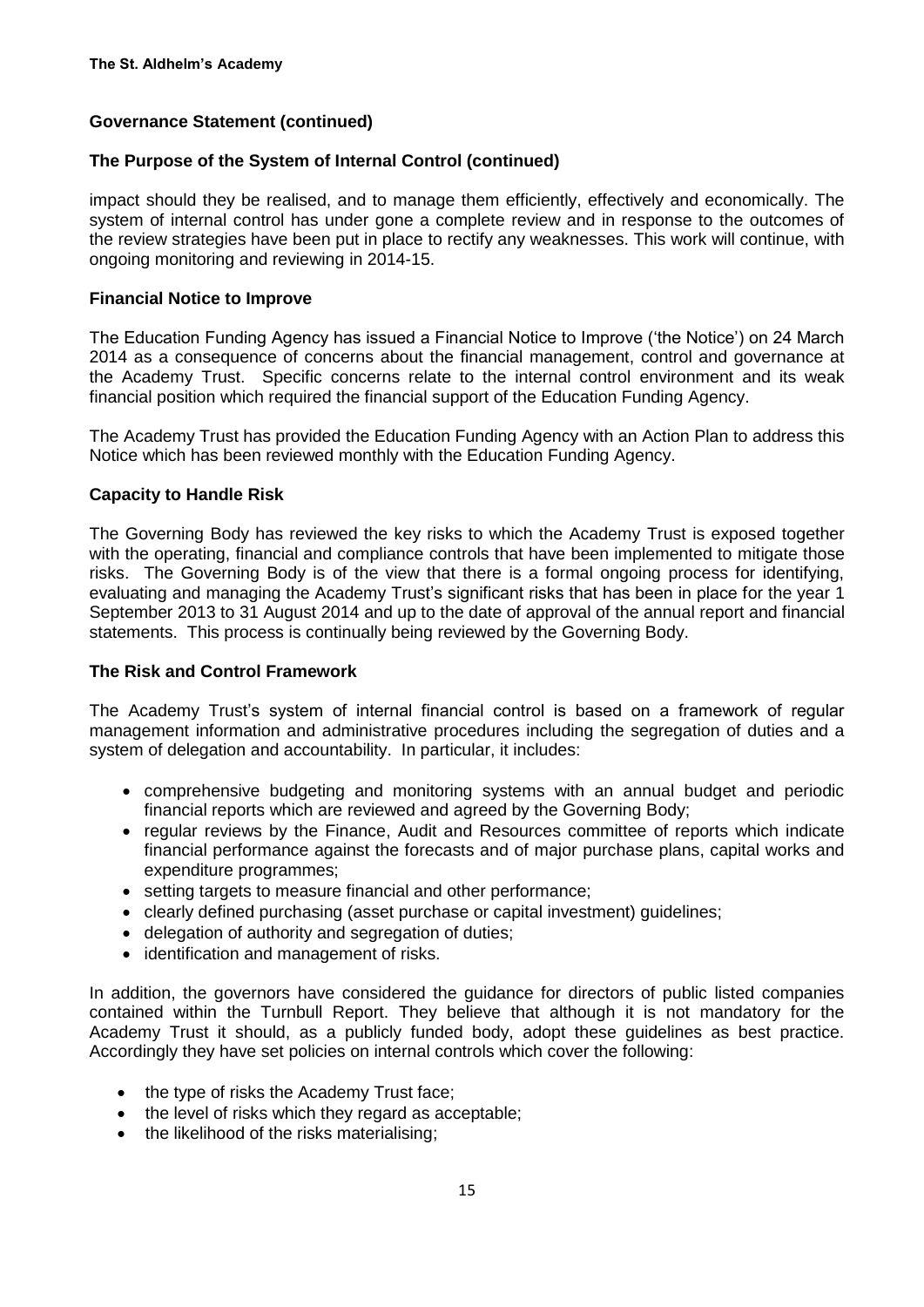## **Governance Statement (continued)**

### **The Risk and Control Framework (continued)**

- the Academy Trust's ability to reduce the incidence and impact on the Academy Trust's operation of risks that do materialise;
- the costs of operating particular controls relative to the benefits obtained;
- clarified the responsibility of the Executive Leadership Team to implement the governors' policies and to identify and evaluate risks for the governors' consideration;
- explained to employees that they have responsibility for internal control as part of their accountability for achieving objectives;
- embedded the control system in the Academy Trust's operations so that it becomes part of the culture of the Academy Trust;
- developed systems to respond quickly to evolving risks arising from factors within the Academy Trust and to changes in the external environment; and
- included procedures for reporting failings immediately to appropriate levels of management and the governors together with details of corrective action being undertaken.

The Governing Body has considered the need for a specific internal audit function and has used Princecroft Willis, who commenced their internal control functions Audit from February 2014 and produced a report in April 2014. The Academy Trust has commenced addressing any recommendations and following review of the process is actively seeking another accountancy firm to continue this function going forward.

The Internal Auditors role includes giving advice and training on financial matters and performing a range of checks on the Academy Trust's financial systems as required by the financial framework outlined by Department for Education. These arrangements can provide only reasonable and not absolute assurance that assets are safeguarded, transactions are authorised and properly recorded, and that material error or irregularities are either prevented or would be detected within a timely period.

### **Review of Effectiveness**

As Accounting Officer, the Principal has the responsibility for reviewing the effectiveness of the system of internal control. During the year in question the review has been informed by:

- the work of the external auditor;
- the work of the internal auditor:
- the financial management and governance self-assessment process;
- external review and monitoring by the EFA;
- the work of the Executive Leadership Team within the Academy Trust who have responsibility for the development and maintenance of the internal control framework.

The Accounting Officer has advised the Governing Body of the implications of the result of the review of the system of internal control and has presented a plan to address weaknesses and ensure continuous improvement of the system is in place.

Approved by order of the members of the Governing Body on and signed on its behalf by:

**Anthony Moore Amanda Bibby**

**………………………….. ………………………….. Chair Interim Principal / Accounting Officer**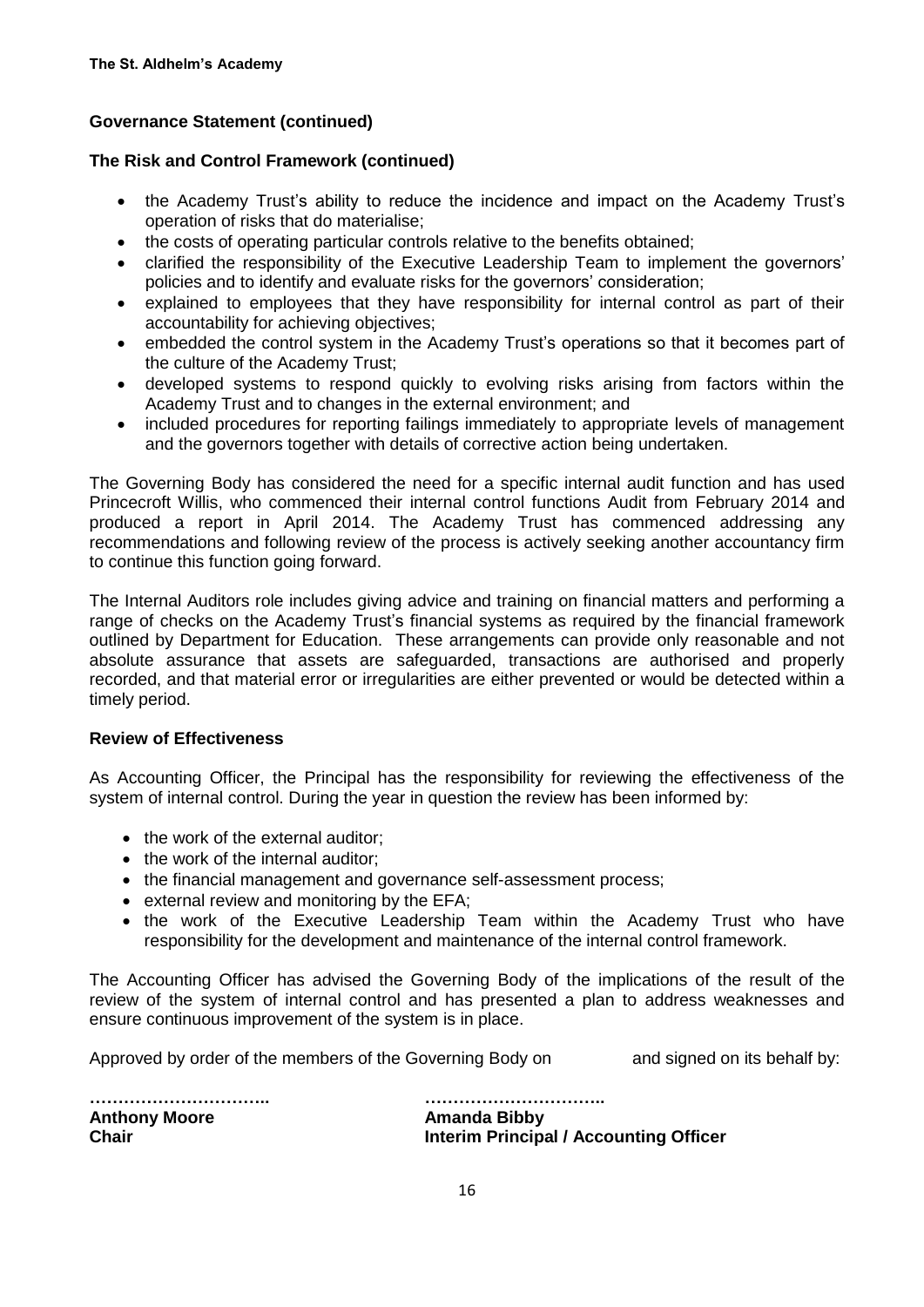## **Statement on Regularity, Propriety and Compliance**

As Accounting Officer of The St. Aldhelm's Academy Trust I have considered my responsibility to notify the Academy Trust's Governing Body and the Education Funding Agency (EFA) of material irregularity, impropriety and non-compliance with EFA terms and conditions of funding, under the funding agreement in place between the Academy Trust and the Secretary of State. As part of my consideration I have had due regard to the requirements of the Academies Financial Handbook.

I confirm that I and the Academy Trust's Governing Body are able to identify any material irregular or improper use of funds by the Academy Trust, or material non-compliance with the terms and conditions of funding under the Academy Trust's funding agreement and the Academies Financial Handbook.

I confirm no instances of material irregularity, impropriety or funding non-compliance discovered to date. If any instances are identified after the date of this statement, these will be notified to the Board of Governors and EFA. I have reached this conclusion after consideration of all matters arising in relation to the Financial Notice to Improve issued by the EFA on 24 March 2014.

**…………………………..**

**Amanda Bibby Interim Principal / Accounting Officer**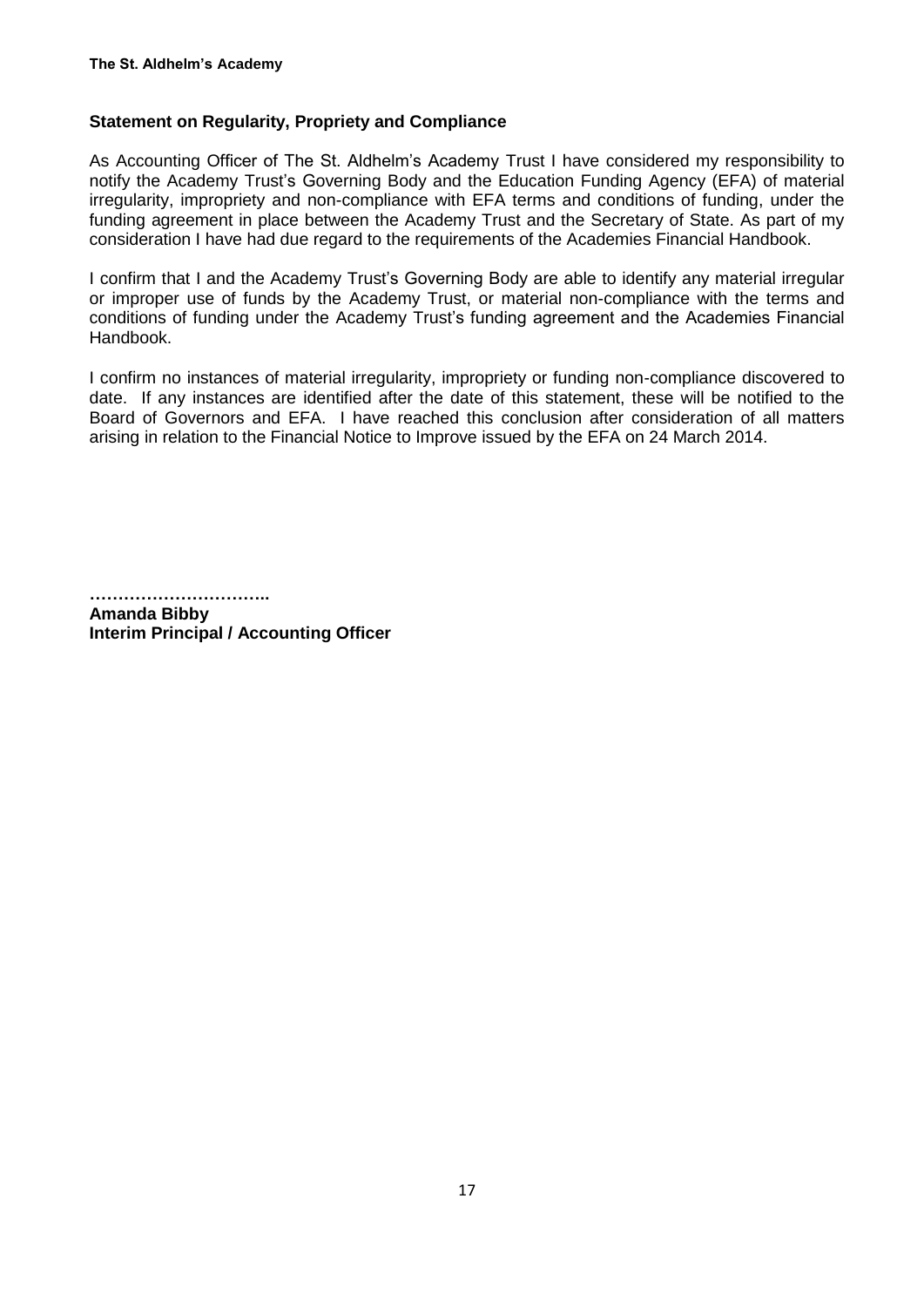#### **Statement of Governors' responsibilities**

The governors (who are also directors of The St. Aldhelm's Academy Trust for the purposes of company law) are responsible for preparing the Governors' Report and the financial statements in accordance with the Annual Accounts Direction published by the Education Funding Agency and applicable law and regulations, United Kingdom Generally Accepted Accounting Practice (United Kingdom Accounting Standards).

Company law requires the governors to prepare financial statements for each financial year. Under company law the governors must not approve the financial statements unless they are satisfied that they give a true and fair view of the state of affairs of the charitable company and of the incoming resources and application of resources, including the income and expenditure for that period. In preparing these financial statements, the governors are required to:

- select suitable accounting policies and then apply them consistently;
- observe the methods and principles in the Charities SORP;
- make judgments and estimates that are reasonable and prudent;
- state whether applicable UK accounting standards have been followed, subject to any material departures disclosed and explained in the financial statements; and
- prepare the financial statements on the going concern basis unless it is inappropriate to presume that the charitable company will continue in business.

The governors are responsible for keeping adequate accounting records that are sufficient to show and explain the charitable company's transactions, disclose with reasonable accuracy at any time the financial position of the charitable company and enable them to ensure that the financial statements comply with the Companies Act 2006. They are also responsible for safeguarding the assets of the charity and hence for taking reasonable steps for the prevention and detection of fraud and other irregularities.

The governors are responsible for ensuring that in its conduct and operation the charitable company applies financial and other controls, which conform with the requirements both of propriety and of good financial management. There are also responsible for ensuring grants received from the EFA/DFE have been applied for the purpose intended.

The governors are responsible for the maintenance and integrity of the corporate and financial information included on the charitable company's website. Legislation in the United Kingdom governing the preparation and dissemination of financial statements may differ from legislation in other jurisdictions.

|            |  | Approved by order of the members of the governing body on |  |  |  |
|------------|--|-----------------------------------------------------------|--|--|--|
| behalf by: |  |                                                           |  |  |  |

and signed on its

| <b>Anthony Moore</b> |  |
|----------------------|--|
| Chair                |  |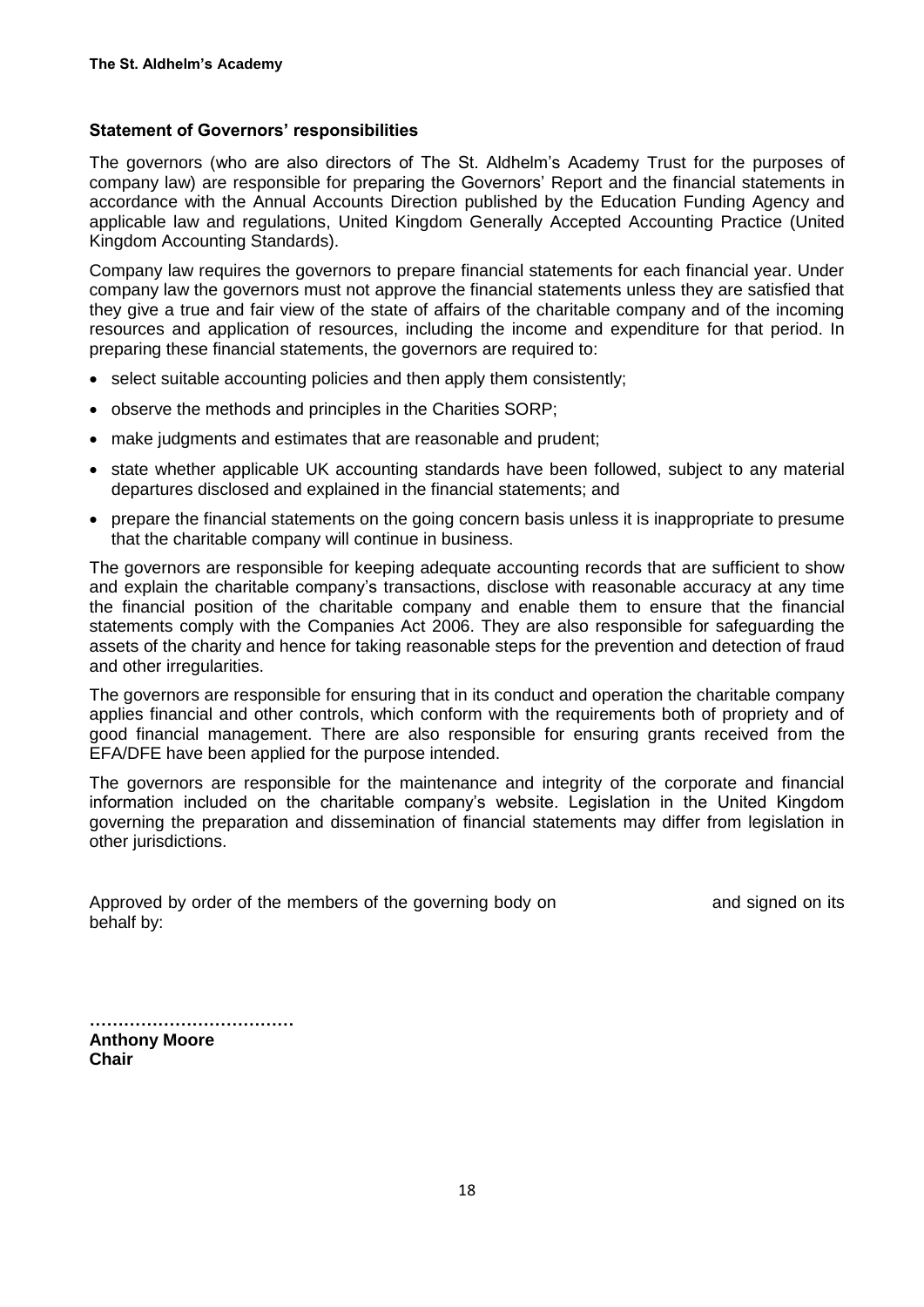### **Independent Auditor's Report to the Members of The St. Aldhelm's Academy Trust**

We have audited the financial statements of The St. Aldhelm's Academy Trust for the year ended 31 August 2014 set out pages 23 to 44.

The financial reporting framework that has been applied in their preparation is applicable law, United Kingdom Accounting Standards (United Kingdom Generally Accepted Accounting Practice) and the Academies' Accounts Direction 2013 to 2014 issued by the Education Funding Agency.

This report is made solely to the charitable company's members, as a body, in accordance with Chapter 3 of Part 16 of the Companies Act 2006. Our audit work has been undertaken so that we might state to the charitable company's members those matters we are required to state to them in an auditor's report and for no other purpose. To the fullest extent permitted by law, we do not accept or assume responsibility to anyone other than the charitable company and the company's members as a body, for our audit work, for this report, or for the opinions we have formed.

#### **Respective responsibilities of governors and auditor**

As explained more fully in the Statement of Governors' Responsibilities, the governors (who are also the directors of the charitable company for the purpose of company law) are responsible for the preparation of the financial statements and for being satisfied that they give a true and fair view.

Our responsibility is to audit and express an opinion on the financial statements in accordance with applicable law and International Standards on Auditing (UK and Ireland). Those standards require us to comply with the Auditing Practices Board's Ethical Standards for Auditors.

#### **Scope of the audit of the financial statements**

An audit involves obtaining evidence about the amounts and disclosures in the financial statements sufficient to give reasonable assurance that the financial statements are free from material misstatement, whether caused by fraud or error. This includes an assessment of: whether the accounting policies are appropriate to the company's circumstances and have been consistently applied and adequately disclosed; the reasonableness of significant accounting estimates made by the governors; and the overall presentation of the financial statements.

In addition, we read all the financial and non-financial information in the Governors' Report (incorporating the Strategic Report) and any other surround information to identify material inconsistencies with the audited financial statements and to identify any information that is apparently materially incorrect based on, or materially inconsistent with, the knowledge acquired by us in the course of performing the audit. If we become aware of any apparent material misstatements or inconsistencies we consider the implications for our report.

### **Opinion on financial statements**

In our opinion the financial statements:

- give a true and fair view of the state of the charitable company's affairs as at 31 August 2014 and of its incoming resources and application of resources, including its income and expenditure, for the year then ended;
- have been properly prepared in accordance with United Kingdom Generally Accepted Accounting Practice, including the Academies' Accounts Direction 2013 to 2014 issued by the Education Funding Agency; and
- have been prepared in accordance with the requirements of the Companies Act 2006.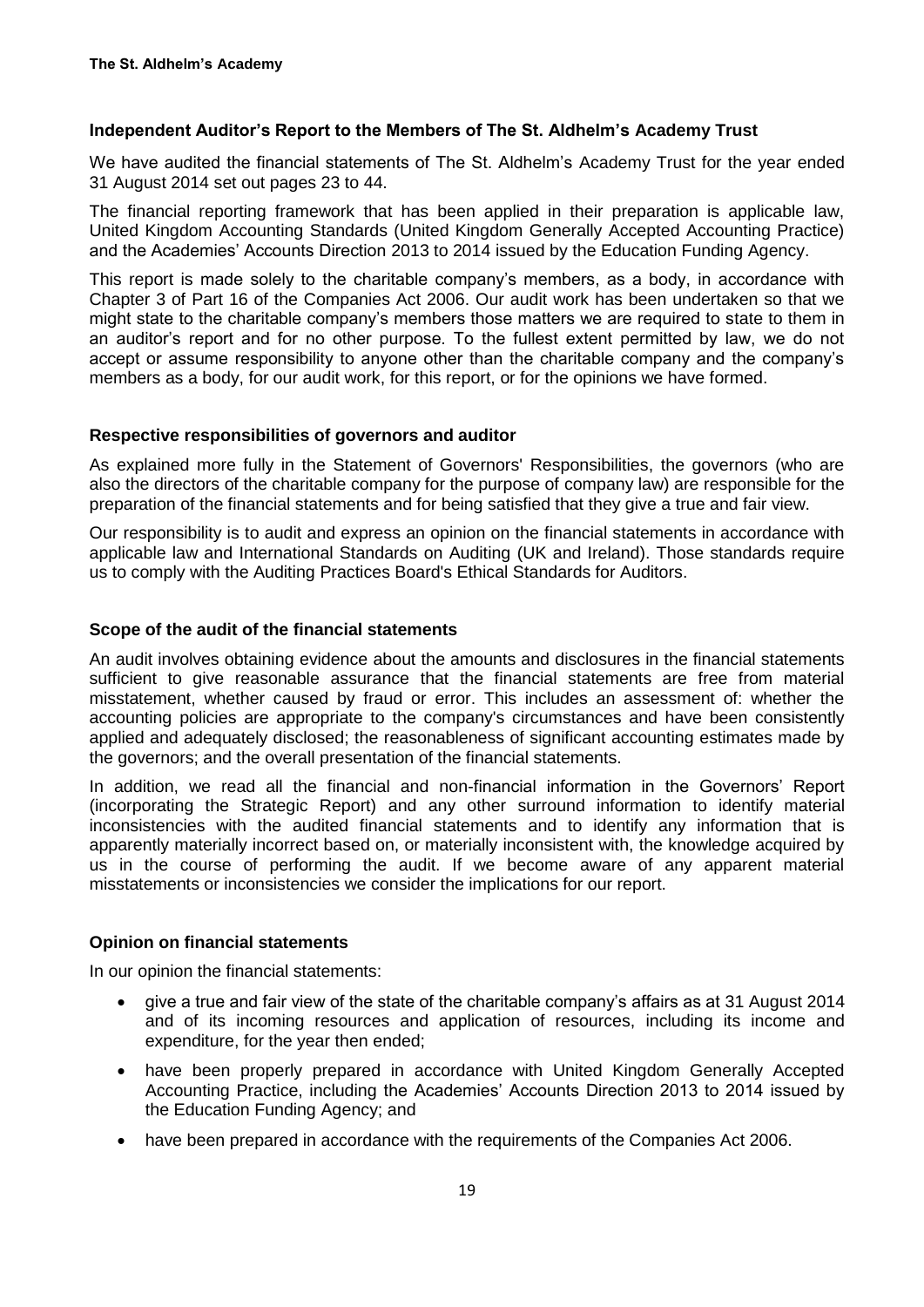## **Opinion on other matter prescribed by the Companies Act 2006**

In our opinion the information given in the Governors' Report (incorporating the Strategic Report) for the financial year for which the financial statements are prepared is consistent with the financial statements.

### **Matters on which we are required to report by exception**

We have nothing to report in respect of the following matters where the Companies Act 2006 requires us to report to you if, in our opinion:

- adequate accounting records have not been kept; or
- the financial statements are not in agreement with the accounting records and returns; or
- certain disclosures of governors' remuneration specified by law are not made; or
- we have not received all the information and explanations we require for our audit.

**……………………………… Guy Biggin**

Senior Statutory Auditor For and on behalf of **Crowe Clark Whitehill LLP** Statutory Auditor Carrick House Lypiatt Road Cheltenham Gloucestershire GL50 2QJ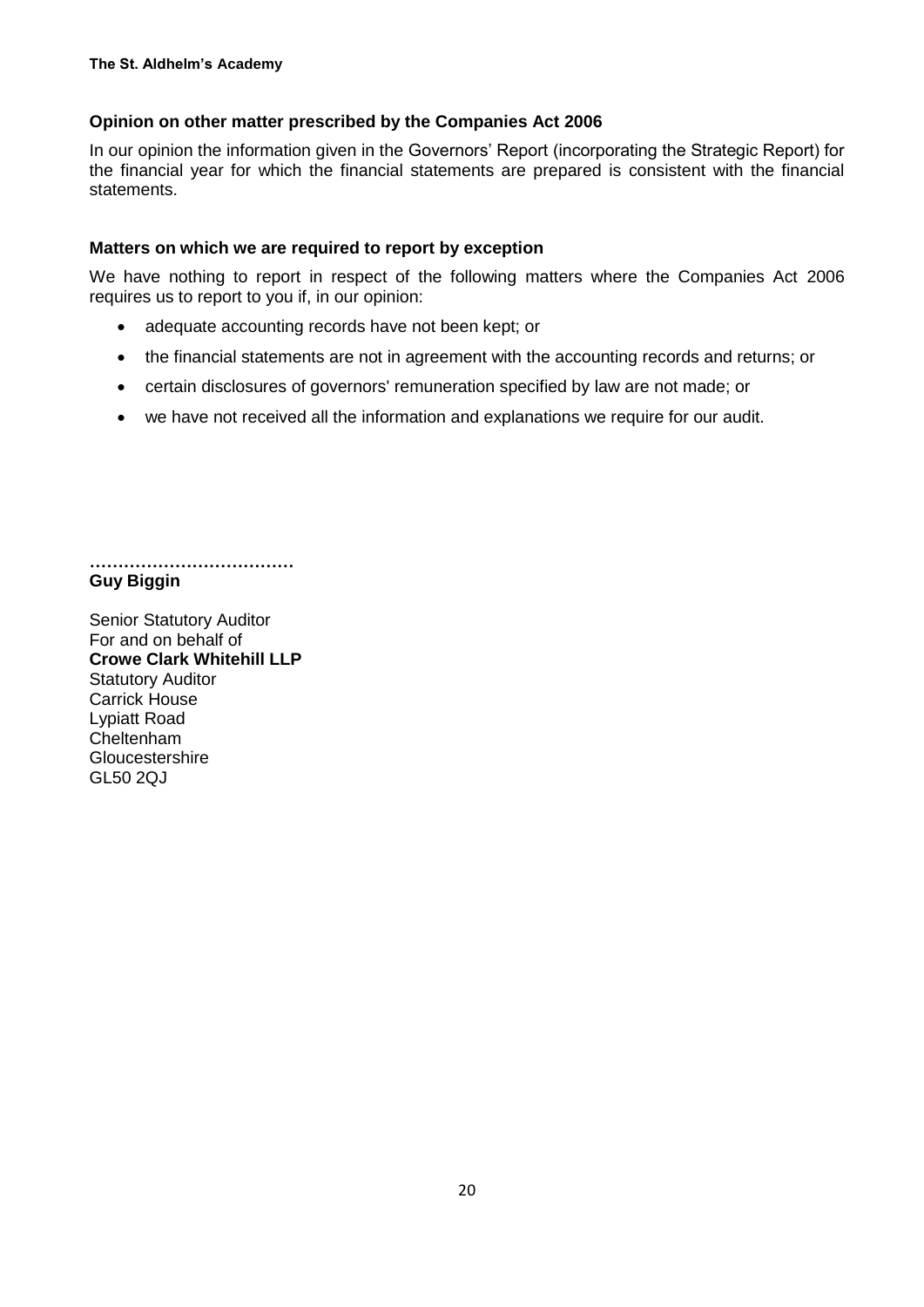## **Independent Reporting Accountant's Assurance Report on Regularity to The St. Aldhelm's Academy Trust and the Education Funding Agency**

In accordance with the terms of our engagement letter dated 5 August 2013 and further to the requirements of the Education Funding Agency (EFA) as included in the Academies: Accounts Direction 2013 to 2014, we have carried out an engagement to obtain limited assurance about whether, the expenditure disbursed and income received by The St. Aldhelm's Academy Trust during the year 1 September 2013 to 31 August 2014 have been applied to the purposes identified by Parliament and the financial transactions conform to the authorities which govern them.

This report is made solely to the governing body and the EFA in accordance with the terms of our engagement. Our work has been undertaken so that we might state to The St. Aldhelm's Academy Trust and the EFA those matters we are required to state in a report and for no other purpose. To the fullest extent permitted by law, we do not accept or assume responsibility to anyone other than the governing body and the EFA, for our review work, for this report, or for the conclusion we have formed.

#### **Respective responsibilities of The St. Aldhelm's Academy Trust accounting officer and the reporting accountant**

The accounting officer is responsible, under the requirements of The St. Aldhelm's Academy Trust's funding agreement with the Secretary of State of Education dated 5 January 2010 and the Academies Financial Handbook, extant from 1 September 2012, for ensuring that expenditure disbursed and income received is applied for the purposes intended by Parliament and the financial transactions conform to the authorities which govern them.

Our responsibilities for this engagement are established in the United Kingdom by our profession's ethical guidance and are to obtain limited assurance and report in accordance with our engagement letter and the requirements of the Academies Accounts Direction 2013 to 2014. We report to you whether anything has come to our attention in carrying out our work which suggests that in all material respects, expenditure disbursed and income received during the year 1 September 2013 to 31 August 2014 have not been applied to purposes intended by Parliament and the financial transactions do not conform to the authorities which govern them.

## **Approach**

We conducted our engagement in accordance with the Academies Accounts Direction 2013 to 2014 issued by the EFA. We performed a limited assurance engagement as defined in our engagement letter.

The objective of a limited assurance engagement is to perform such procedures as to obtain information and explanations in order to provide us with sufficient appropriate evidence to express a negative conclusion on regularity.

A limited assurance engagement is more limited in scope than a reasonable assurance engagement and consequently does not enable us to obtain assurance that we would become aware of all significant matters that might be identified in a reasonable assurance engagement. Accordingly, we do not express a positive opinion.

Our engagement includes examination, on a test basis, of evidence relevant to the regularity and propriety of the Academy Trust's income and expenditure. The work undertaken to draw to our conclusion includes a review of the design and implementation of the Academy Trust's internal controls and review processes on regularity, supported by detailed tests on samples of costs incurred by the academy and specific transactions identified from our review.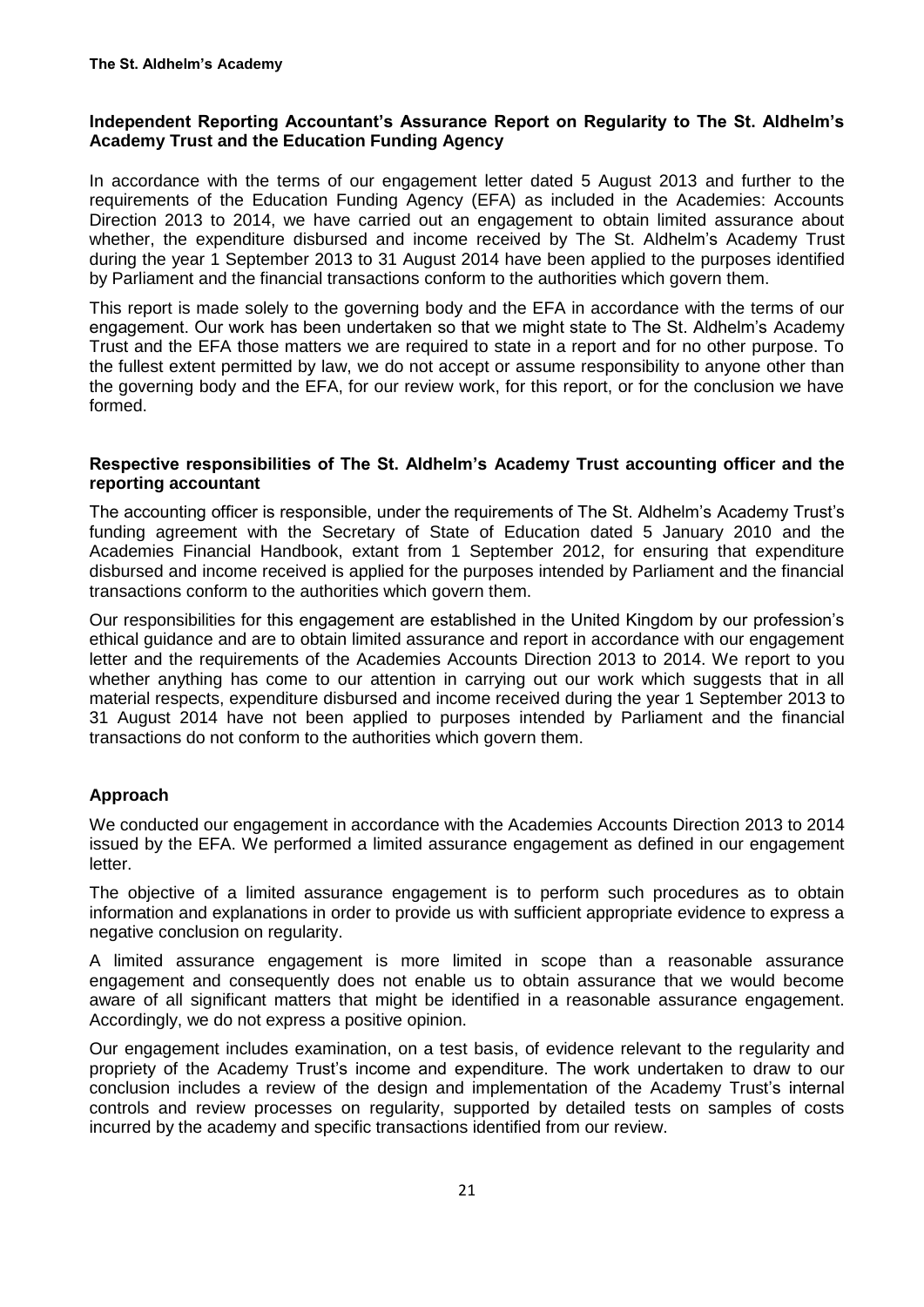## **Conclusion**

In the course of our work, nothing has come to our attention which suggests that in all material respects the expenditure disbursed and income received during the year 1 September 2013 to 31 August 2014 has not been applied to purposes intended by Parliament and the financial transactions do not conform to the authorities which govern them. I have reached this conclusion after consideration of all matters arising in relation to the Financial Notice to Improve issued by the EFA on 24 March 2014.

**………………………………**

**Crowe Clark Whitehill LLP** Statutory Auditor Carrick House Lypiatt Road Cheltenham **Gloucestershire** GL50 2QJ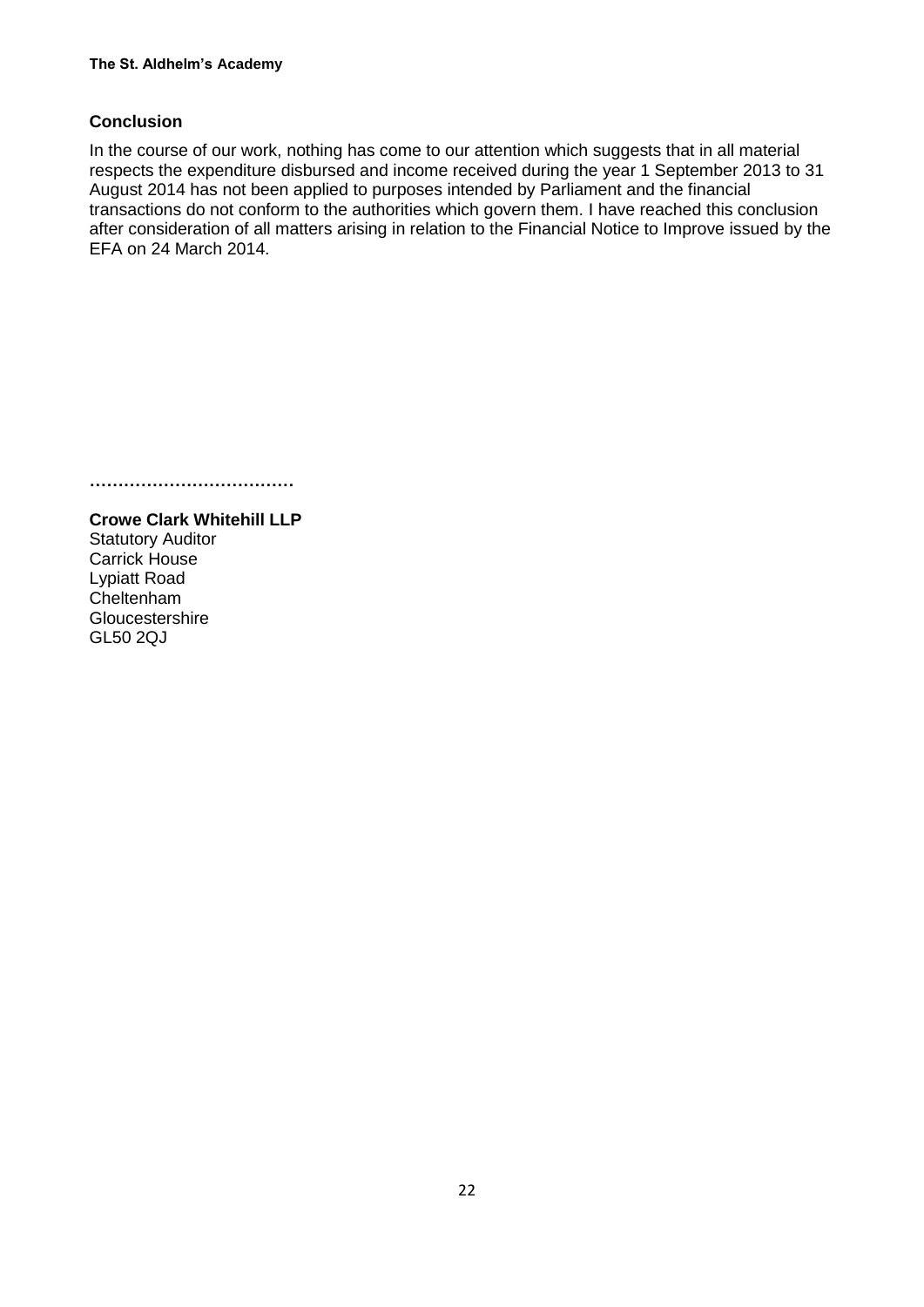## **Statement of Financial Activities for the Year Ended 31 August 2014 (including Income and Expenditure Account and Statement of Total Recognised Gains and Losses)**

|                                                                       |                |              |                       | Restricted     |              |         |
|-----------------------------------------------------------------------|----------------|--------------|-----------------------|----------------|--------------|---------|
|                                                                       |                | Unrestricted | Restricted<br>General | Fixed<br>Asset | <b>Total</b> | Total   |
|                                                                       |                | <b>Funds</b> | Funds                 | Funds          | 2014         | 2013    |
|                                                                       | <b>Note</b>    | £000         | £000                  | £000           | £000         | £000    |
| <b>Incoming resources</b><br>Incoming resources from generated funds: |                |              |                       |                |              |         |
| Voluntary income                                                      | 3              | 5            | 18                    |                | 23           | 7       |
| Activities for generating funds                                       | 4              | 102          | 22                    |                | 124          | 216     |
| Investment income                                                     | 5              | 3            |                       |                | 3            | 40      |
| Incoming resources from charitable<br>activities:                     |                |              |                       |                |              |         |
| Funding for the Academy's educational                                 |                |              |                       |                |              |         |
| operations                                                            | 6              |              | 4,509                 | 11             | 4,520        | 14,310  |
| <b>Total incoming resources</b>                                       |                | 110          | 4,549                 | 11             | 4,670        | 14,573  |
| <b>Resources expended</b><br>Cost of generating funds:                |                |              |                       |                |              |         |
| Fundraising                                                           | $\overline{7}$ | 112          |                       |                | 112          | 251     |
| <b>Charitable activities:</b>                                         |                |              |                       |                |              |         |
| Academy's educational operations                                      | 8              |              | 3,797                 | 450            | 4,247        | 3,996   |
| Governance costs                                                      | 9              |              | 75                    |                | 75           | 37      |
| <b>Total resources expended</b>                                       | $\overline{7}$ | 112          | 3,872                 | 450            | 4,434        | 4,284   |
|                                                                       |                |              |                       |                |              |         |
| Net incoming resources before<br>exceptional item                     |                | (2)          | 677                   | (439)          | 236          | 10,289  |
| Exceptional item                                                      | 10             |              |                       |                | ۰            | (1,205) |
| Net (expenditure)/Income for the year                                 |                | (2)          | 677                   | (439)          | 236          | 9,084   |
| <b>Other recognised losses</b>                                        |                |              |                       |                |              |         |
| Actuarial losses on defined benefit pension                           | 19,            |              |                       |                |              |         |
| schemes                                                               | 28             |              | (512)                 |                | (512)        | (22)    |
| Net movement in funds                                                 |                | (2)          | 165                   | (439)          | (276)        | 9,062   |
| <b>Reconciliation of funds</b><br>Total funds brought forward at 1    |                |              |                       |                |              |         |
| September 2013                                                        | 19             | 26           | (2, 257)              | 11,382         | 9,151        | 89      |
| Total funds carried forward at 31<br>August 2014                      | 19             | 24           | (2,092)               | 10,943         | 8,875        | 9,151   |
|                                                                       |                |              |                       |                |              |         |

All of the Academy Trust's activities derive from continuing operations during the above two financial periods.

The notes on pages 26 to 44 form part of these financial statements.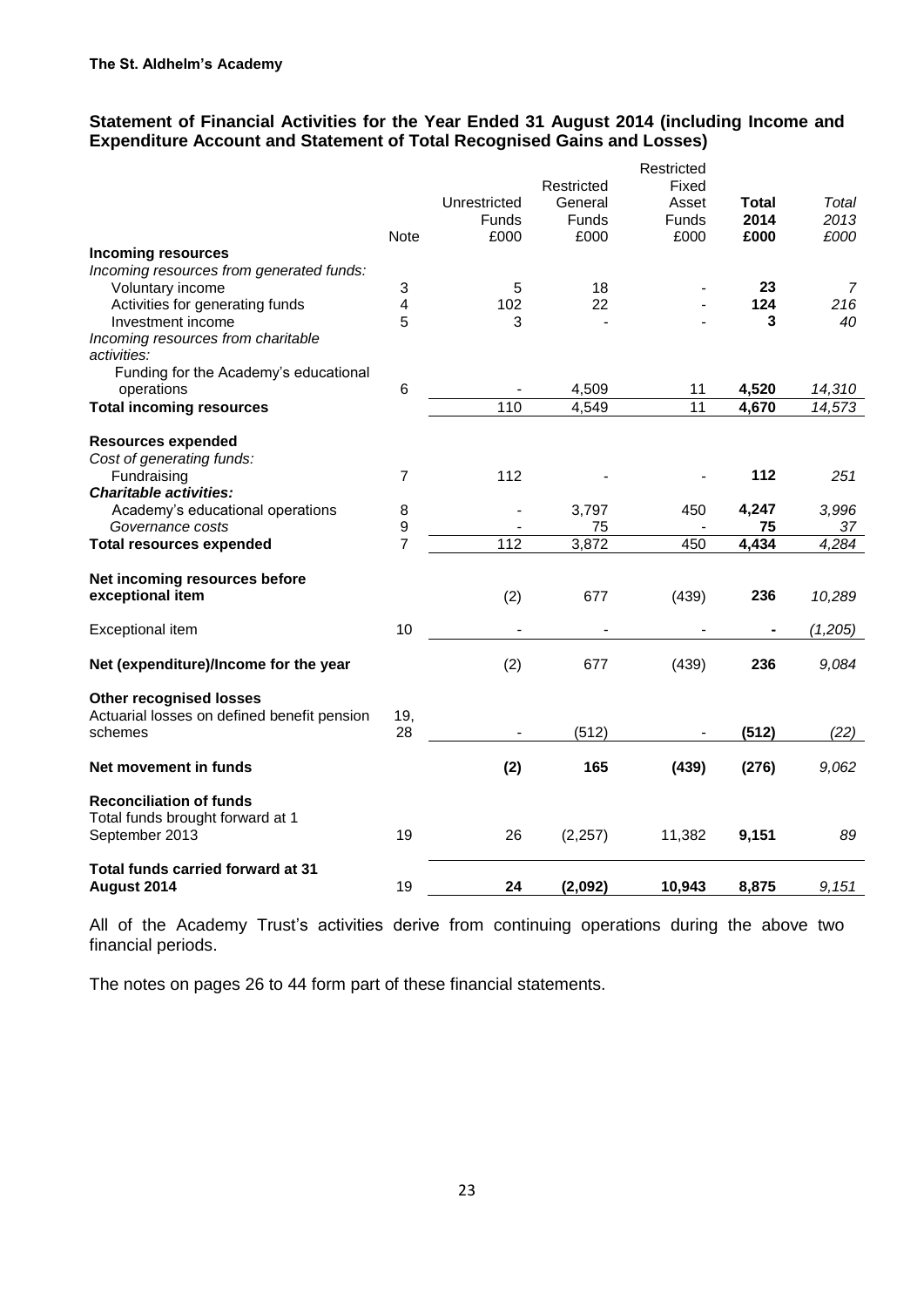## **Balance Sheet as at 31 August 2014**

|                                            | <b>Notes</b> | 2014<br>£000            | 2014<br>£000      | 2013<br>£000 | 2013<br>£000      |
|--------------------------------------------|--------------|-------------------------|-------------------|--------------|-------------------|
| <b>Fixed assets</b>                        |              |                         |                   |              |                   |
| Tangible assets                            | 14           |                         | 11,228            |              | 10,107            |
| <b>Current assets</b>                      |              |                         |                   |              |                   |
| <b>Stock</b>                               | 15           | $\boldsymbol{9}$<br>220 |                   | 5            |                   |
| Debtors<br>Cash at bank and in hand        | 16           | 9                       |                   | 739<br>960   |                   |
|                                            |              | 238                     |                   |              |                   |
|                                            |              |                         |                   | 1,704        |                   |
| <b>Liabilities</b>                         |              |                         |                   |              |                   |
| Creditors: Amounts falling within one year | 17           | (395)                   |                   | (1, 997)     |                   |
| <b>Net current (liabilities)</b>           |              |                         | (157)             |              | (293)             |
|                                            |              |                         |                   |              |                   |
| Total assets less current liabilities      |              |                         | 11,071            |              | 9,814             |
| <b>Liabilities</b>                         |              |                         |                   |              |                   |
| Creditors: Amounts falling due after more  | 18           |                         |                   |              |                   |
| than one year                              |              |                         | (925)             |              |                   |
| Net assets excluding pension liability     |              |                         | 10,146            |              | 9,814             |
|                                            |              |                         |                   |              |                   |
| Pension scheme liability                   | 28           |                         | (1, 271)          |              | (663)             |
| Net assets including pension liability     |              |                         | 8,875             |              | 9,151             |
| Funds of the Academy:                      |              |                         |                   |              |                   |
| <b>Restricted income funds</b>             |              |                         |                   |              |                   |
| Fixed asset fund                           | 19           |                         | 10,943            |              | 11,382            |
| General fund<br>Pension reserve            | 19<br>19     |                         | (821)<br>(1, 271) |              | (1, 594)<br>(663) |
|                                            |              |                         |                   |              |                   |
| <b>Total restricted funds</b>              |              |                         | 8,851             |              | 9,125             |
| <b>Unrestricted income funds</b>           | 19           |                         |                   |              |                   |
| General fund                               |              |                         | 24                |              | 26                |
| <b>Total unrestricted funds</b>            |              |                         | 24                |              | 26                |
| <b>Total funds</b>                         |              |                         | 8,875             |              | 9,151             |
|                                            |              |                         |                   |              |                   |

The financial statements on pages 23 to 44 were approved by the governors, and authorised for issue on and are signed on their behalf by:

**…………………………. Anthony Moore Chair** Registration Number 06959707

The notes on pages 26 to 44 form part of these financial statements.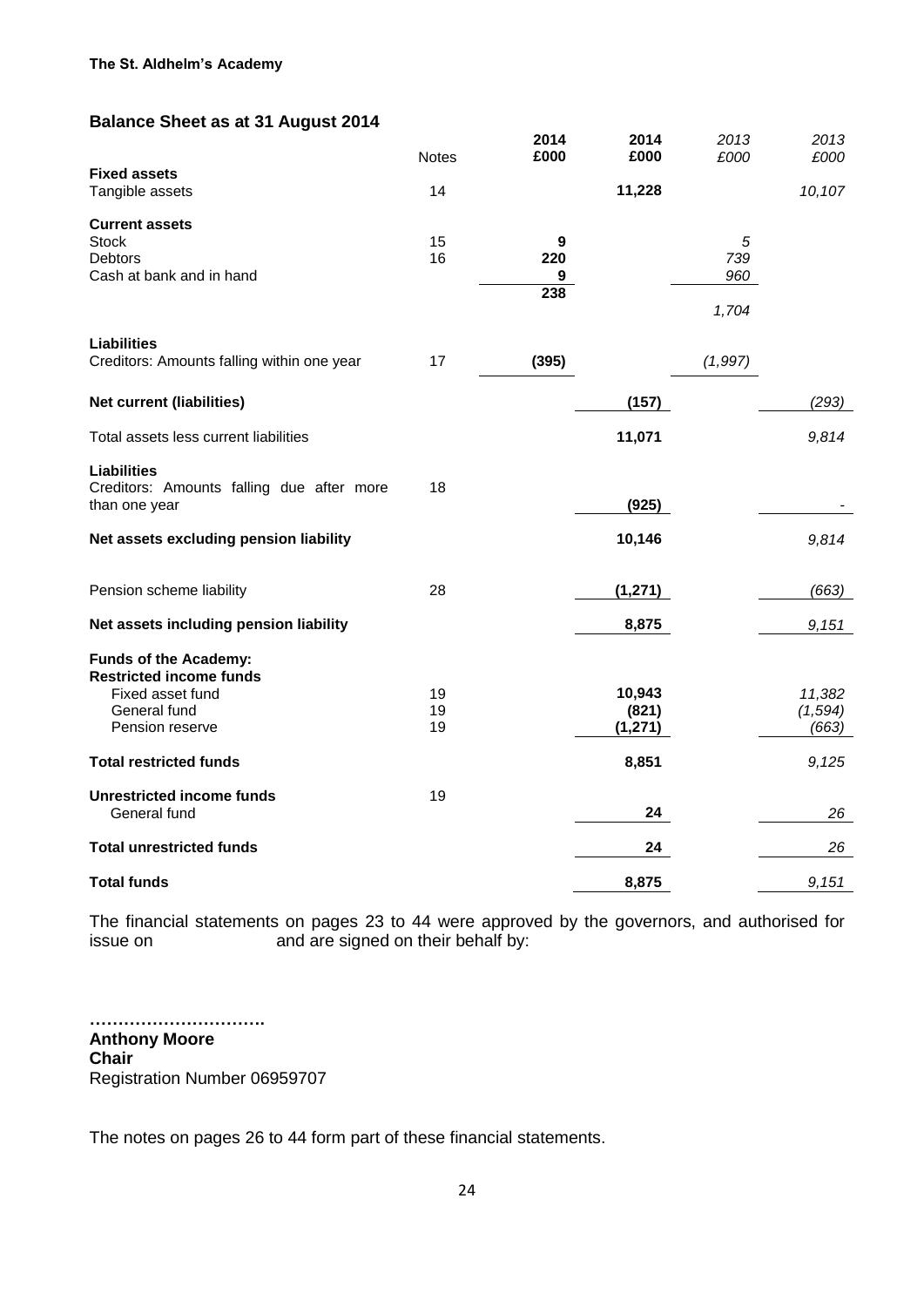## **The St. Aldhelm's Academy**

# **Cash Flow Statement for the Year Ended 31 August 2014**

|                                                          | <b>Notes</b> | 2014<br>£000 | 2013<br>£000 |
|----------------------------------------------------------|--------------|--------------|--------------|
| Net cash inflow/(outflow) from operating activities      | 23           | 607          | (1,230)      |
| Returns on investments and servicing of finance          | 24           | 3            | 40           |
| Capital expenditure and financial investment             | 25           | (1, 561)     | 1,234        |
| (Decrease)/increase in cash in the year                  | 26           | (951)        | 44           |
| Reconciliation of net cash flow to movement in net funds |              |              |              |
| Net funds at 1 September 2013                            |              | 960          | 916          |
| Net funds at 31 August 2014                              |              | 9            | 960          |

The notes on pages 26 to 44 form part of these financial statements.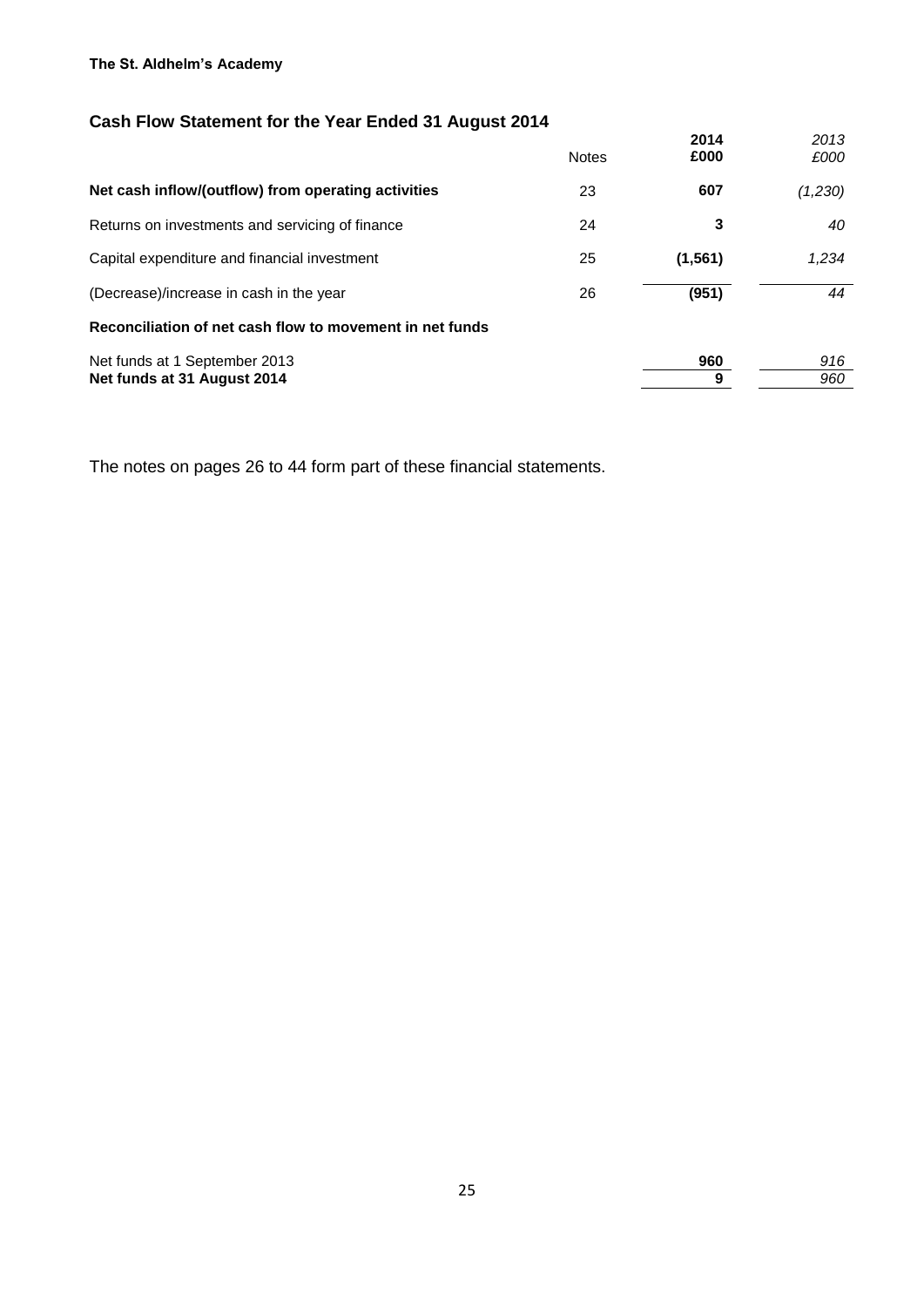### **1 Statement of Accounting Policies**

#### **Basis of Preparation**

The financial statements have been prepared under the historical cost convention in accordance with applicable United Kingdom Accounting Standards, the Charity Commission 'Statement of Recommended Practice: Accounting and Reporting by Charities' ('SORP 2005'), the Annual Academies Accounts Direction 2013 to 2014 issued by the Education Funding Agency and the Companies Act 2006. A summary of the principal accounting policies, which have been applied consistently is set out below.

#### **Going Concern**

The Education Funding Agency has issued a Financial Notice to Improve ('the Notice') on 24 March 2014 as a consequence of concerns about the financial management, control and governance at the Academy Trust. Specific concerns relate to the internal control environment and its weak financial position which required the financial support of the Education Funding Agency.

The Academy Trust has provided the Education Funding Agency with an Action Plan to address this Notice which has been reviewed monthly with the EFA.

The governors have considered the Notice in relation to the basis of going concern and conclude that there are no implications in relation to the Financial Reporting within the financial statements, Governors' Report, Strategic Report, Governance Statement and Statement of Regularity and Propriety.

Despite challenging financial conditions, primarily due to falling pupil numbers, we believe that the Academy Trust remains a going concern. This view has been formed taking into account budget progress, short and medium term projections and measures currently in place and agreed with the Education Funding Agency.

Future projections show that the Academy Trust will require additional funds in March 2015 to ensure it can fulfil its financial obligations. Funds have been set aside and approved for draw down from the EFA as a repayable grant. Arrangements are in place and this support is guaranteed.

The Academy Trust is projecting a deficit for the financial year 2015/16 but with the following measures in place to mitigate this concern:

- A written statement of support from the Education Funding Agency confirming: "that the EFA will support the continued provision of education to pupils within the academy by working with the Trust to ensure that its financial position remains stable and that the academy is able to meet its financial obligations."
- An agreed amount of funding totalling £325,000 which is pre-agreed and can be called down as required to support the Academy Financially.
- Evidence of continued support from the EFA over the financial year in accordance to their approach to supporting Academies with negative cash flows through their document titled" Academies Advances of Funding".
- The EFA have shown their support of the Academy through their investment of £11.1 million for the capital project.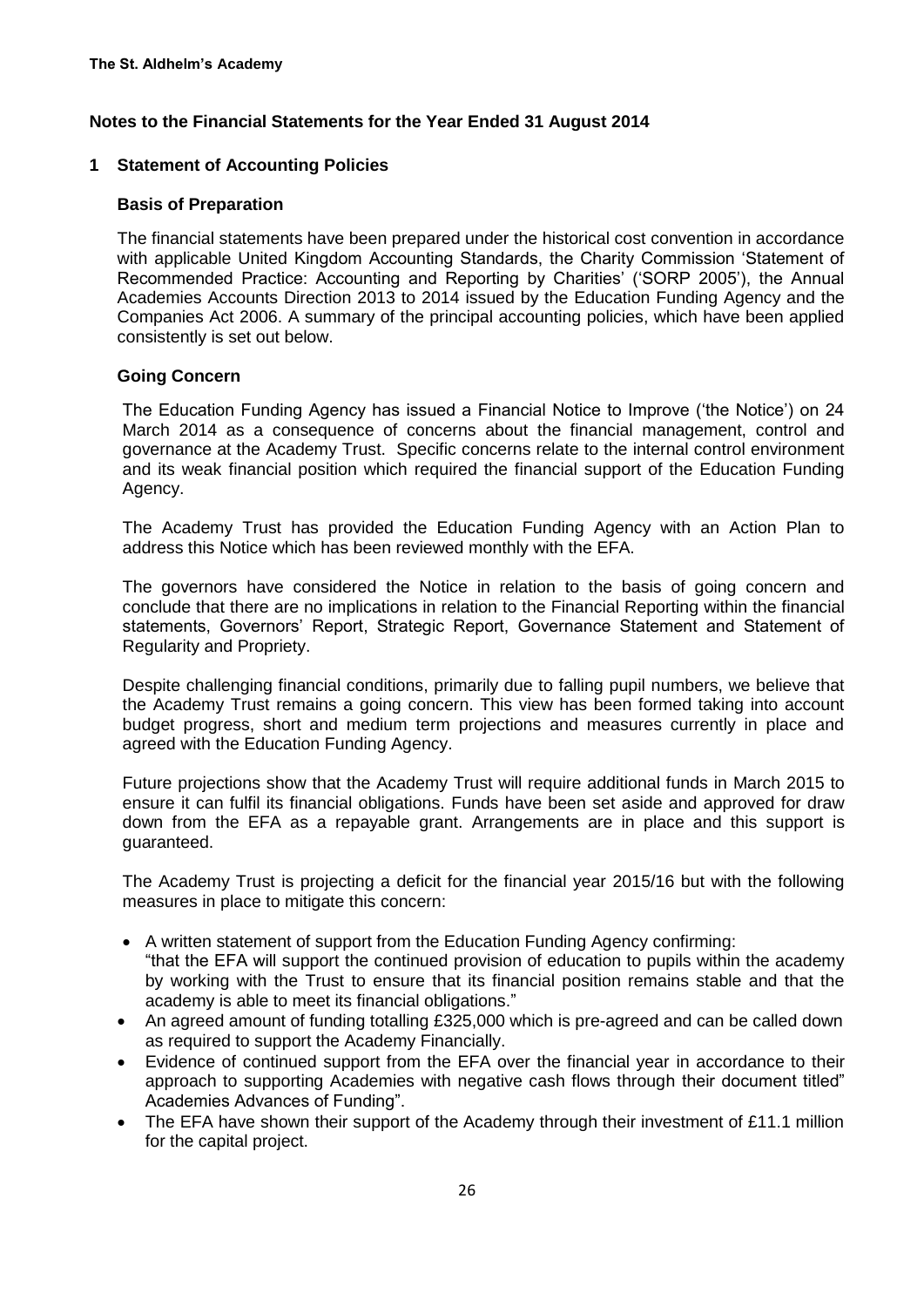#### **1 Statement of Accounting Policies (continued)**

Negotiations are currently taking place to install a new sponsor for the Academy Trust with a financial package to help the Academy Trust increase pupil numbers in the longer term and it is anticipated that the Academy Trust can begin to build reserves from 2020/21.

#### **Incoming Resources**

All incoming resources are recognised when the Academy Trust has entitlement to the funds, certainty of receipt and the amount can be measured with sufficient reliability.

#### **Grants receivable**

Grants are included in the Statement of Financial Activities on a receivable basis. The balance of income received for specific purposes but not expended during the period is shown in the relevant funds on the Balance Sheet. Where income is received in advance of entitlement of receipt its recognition is deferred and included in creditors as deferred income. Where entitlement occurs before income is received, the income is accrued.

The General Annual Grant (GAG) is a restricted general fund in accordance with the Academy Trust's funding agreement. More information is given in note 2. It is recognised in full in the year which is receivable and any unspent amount is reflected as a balance in the restricted general fund.

Capital grants received are recognised as a restricted fixed asset fund in accordance with the Accounts Direction. Capital grants are recognised when receivable and are not deferred over the life of the asset which they are expended. Unspent amount of capital grant are referenced in the balance in the restricted fixed asset fund.

#### **Donations**

Donations are recognised on a receivable basis where there is certainty of receipt and the amount can be reliably measured.

#### **Other income**

Other income, including the hire of facilities, is recognised in the period it is receivable and to the extent the goods have been provided or on completion of the service.

#### **Resources Expended**

All expenditure is recognised in the period in which a liability is incurred and has been classified under headings that aggregate all costs related to that category. Where costs cannot be directly attributed to particular headings they have been allocated on a basis consistent with the use of resources, with central staff costs allocated on the basis of time spent, and depreciation charges allocated on the portion of the asset's use. Other support costs are allocated based on the spread of staff costs.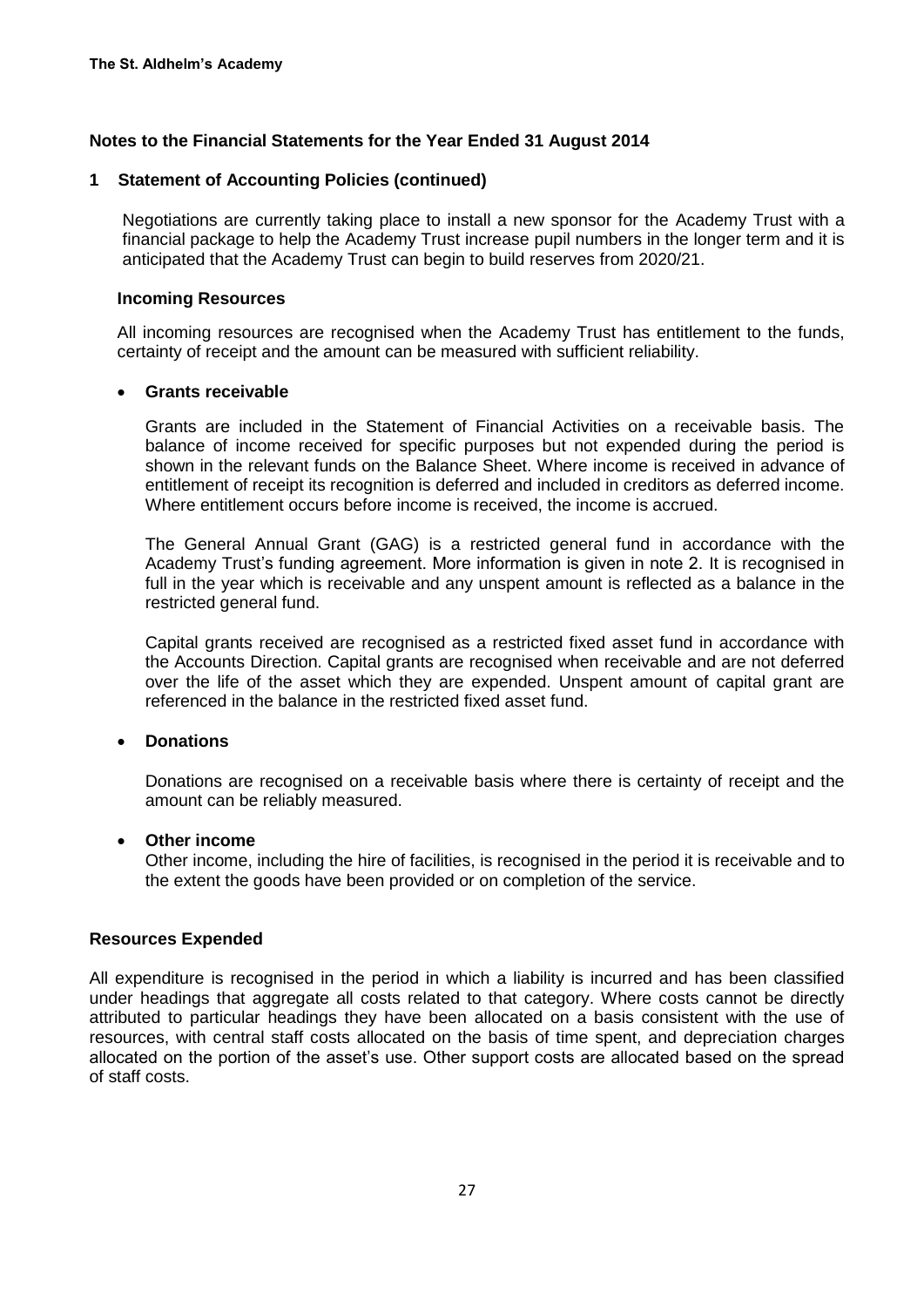#### **1 Accounting Policies (continued)**

#### **Costs of generating funds**

These are costs incurred in attracting voluntary income, and those incurred in trading activities that raise funds.

#### **Charitable activities**

These are costs incurred on the Academy Trust's educational operations.

#### **Governance Costs**

These include the costs attributable to the Academy Trust's compliance with constitutional and statutory requirements, including audit, strategic management and Governor's meetings and reimbursed expenses.

All resources expended are inclusive of irrecoverable VAT.

#### **Tangible Fixed Assets**

Assets costing £1,000 or more are capitalised as tangible fixed assets and are carried at cost, net of depreciation and any provision for impairment.

Where tangible fixed assets have been acquired with the aid of specific grants, either from the Government or from the private sector, they are included in the Balance Sheet at cost and depreciated over their expected useful economic life. The related grants are credited to a restricted fixed asset fund in the Statement of Financial Activities and carried forward in the Balance Sheet. Depreciation on such assets is charged to the restricted fixed asset fund in the Statement of Financial Activities so as to reduce the fund over the useful economic life of the related asset on a basis consistent with the Academy Trust's depreciation policy.

Depreciation is provided on all tangible fixed assets other than leasehold land, at rates calculated to write off the cost of each asset on the following basis over their expected useful lives, as follows:

| Long leasehold buildings | 2% straight line  |
|--------------------------|-------------------|
| Furniture and equipment  | 25% straight line |
| Computer equipment       | 20% straight line |

Assets in the course of construction are included at cost. Depreciation on these assets is not charged until they are brought into use.

A review for impairment of a fixed asset is carried out if events or changes in circumstances indicate that the carrying value of any fixed asset may not be recoverable. Shortfalls between the carrying value of fixed assets and their recoverable amounts are recognised as impairments. Impairment losses are recognised in the Statement of Financial Activities.

### **Leased Assets**

Rentals under operating leases are charged on a straight line basis over the lease term.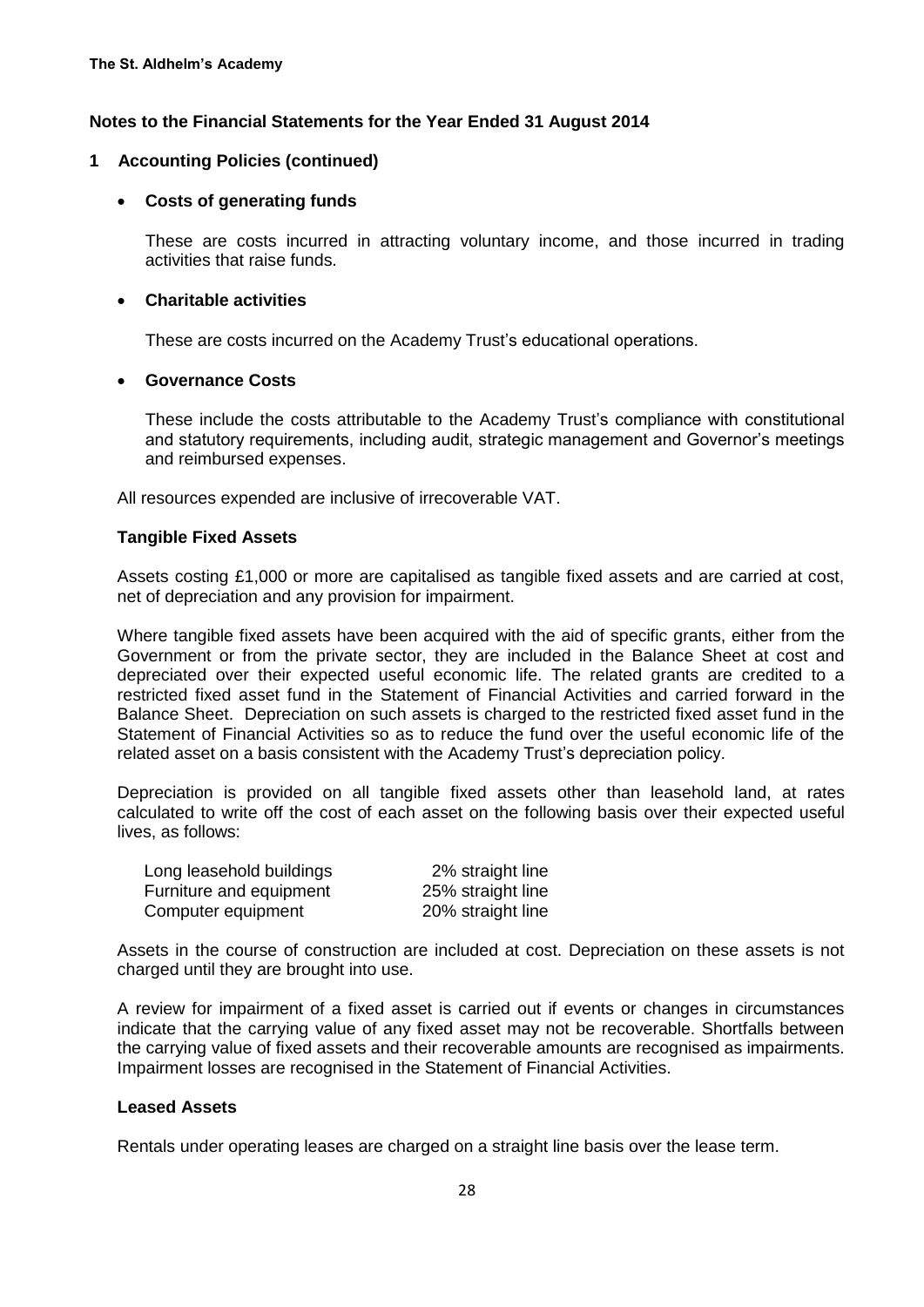## **1 Accounting Policies (continued)**

#### **Stock**

Unsold uniforms, catering and stationery stocks are valued at the lower of cost and net realisable value. Items donated for resale or distributions are not included in the financial statements until they are sold or distributed.

### **Taxation**

The Academy Trust is considered to pass the tests set out in Paragraph 1 Schedule 6 of the Finance Act 2010 and therefore it meets the definition of a charitable company for UK corporation tax purposes. Accordingly, the Academy Trust is potentially exempt from taxation in respect of income or capital gains received within categories covered by Chapter 3 Part 11 of the Corporation Tax Act 2010 or Section 256 of the Taxation of Chargeable Gains Act 1992, to the extent that such income or gains are applied exclusively to charitable purposes.

### **Pensions Benefits**

Retirement benefits to employees of the Academy Trust are provided by the Teachers' Pension Scheme ('TPS') and the Local Government Pension Scheme ('LGPS'). These are defined benefit schemes, are contracted out of the State Earnings-Related Pension Scheme ('SERPS'), and the assets are held separately from those of the Academy Trust.

The TPS is an unfunded scheme and contributions are calculated so as to spread the cost of pensions over employees' working lives with the Academy Trust in such a way that the pension cost is a substantially level percentage of current and future pensionable payroll. The contributions are determined by the Government Actuary on the basis of quinquennial valuations using a prospective benefit method. As stated in Note 28, the TPS is a multiemployer scheme and the Academy Trust is unable to identify its share of the underlying assets and liabilities of the scheme on a consistent and reasonable basis.

The TPS is therefore treated as a defined contribution scheme and the contributions recognised as they are paid each year.

The LGPS is a funded scheme and the assets are held separately from those of the Academy Trust in separate trustee administered funds. Pension scheme assets are measured at fair value and liabilities are measured on an actuarial basis using the projected unit method and discounted at a rate equivalent to the current rate of return on a high quality corporate bond of equivalent term and currency to the liabilities. The actuarial valuations are obtained at least triennially and are updated at each Balance Sheet date. The amounts charged to operating surplus are the current service costs and gains and losses on settlements and curtailments. They are included as part of staff costs. Past service costs are recognised immediately in the Statement of Financial Activities if the benefits have vested. If the benefits have not vested immediately, the costs are recognised over the period until vesting occurs. The expected return on assets and the interest cost are shown as a net finance amount of other finance costs or credits adjacent to interest. Actuarial gains and losses are recognised immediately in other gains and losses.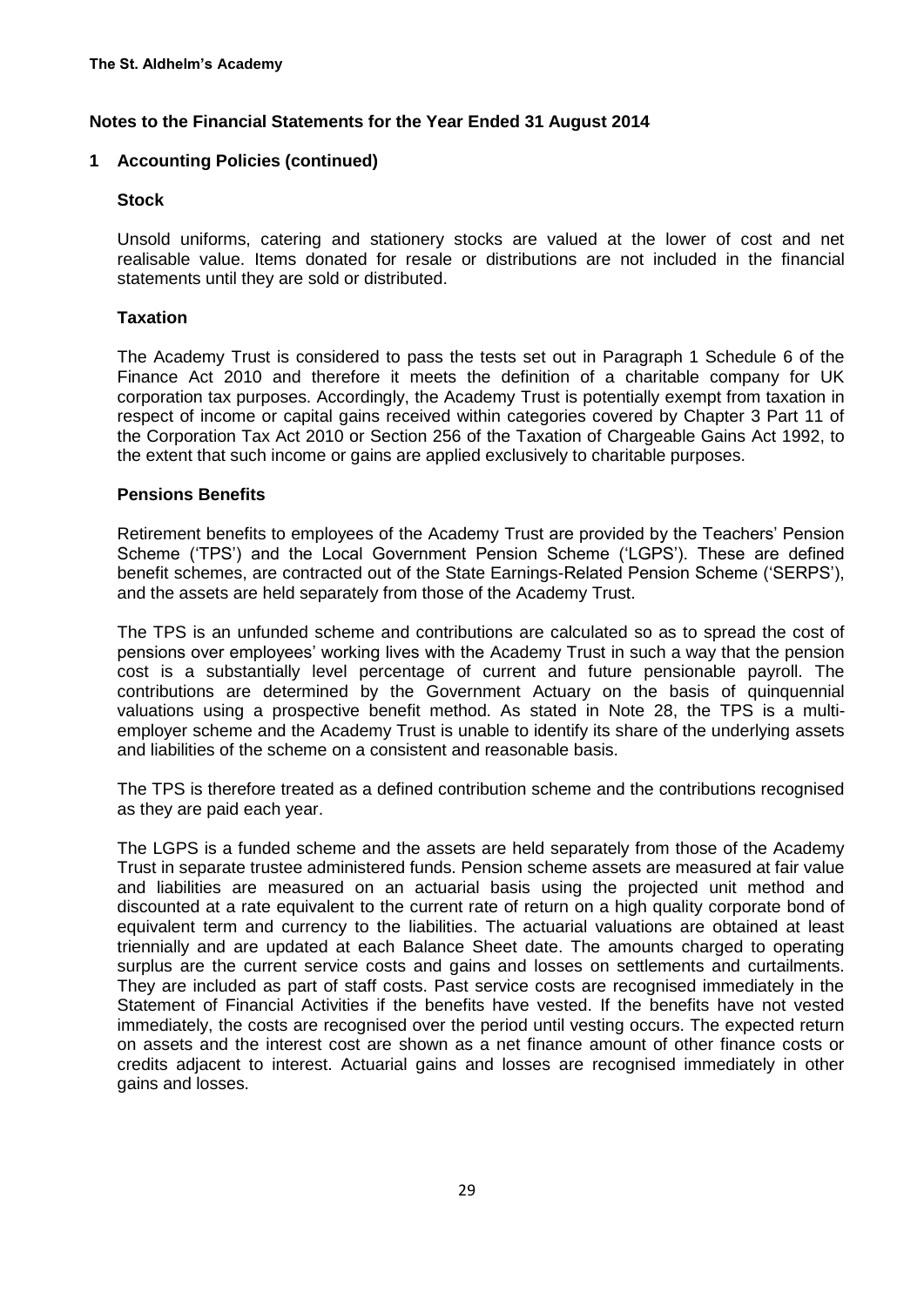#### **1 Accounting Policies (continued)**

#### **Fund Accounting**

Unrestricted income funds represent those resources which may be used towards meeting any of the charitable objects of the Academy Trust at the discretion of the governors.

Restricted fixed asset funds are resources which are to be applied to specific capital purposes imposed by the funders where the asset acquired or created is held for a specific purpose.

Restricted general funds comprise all other restricted funds received and include grants from the Education Funding Agency and Department for Education.

#### **Recognition of Liabilities**

Liabilities are recognised once there is a legal or constructive obligation that commits the Academy Trust to the obligation.

#### **2 General Annual Grant (GAG)**

Under the funding agreement with the Secretary of State, the Academy Trust was subject to limits at 31 August 2014 on the amount of GAG that could be carried forward from one year to the next. An amount equal to 12% of GAG could be carried forward, of which up to 2% could be used for general recurrent purposes, with any balance being available for premises/capital purposes.

St. Aldhelm's Academy Trust has not exceeded these limits during the year ended 31 August 2014.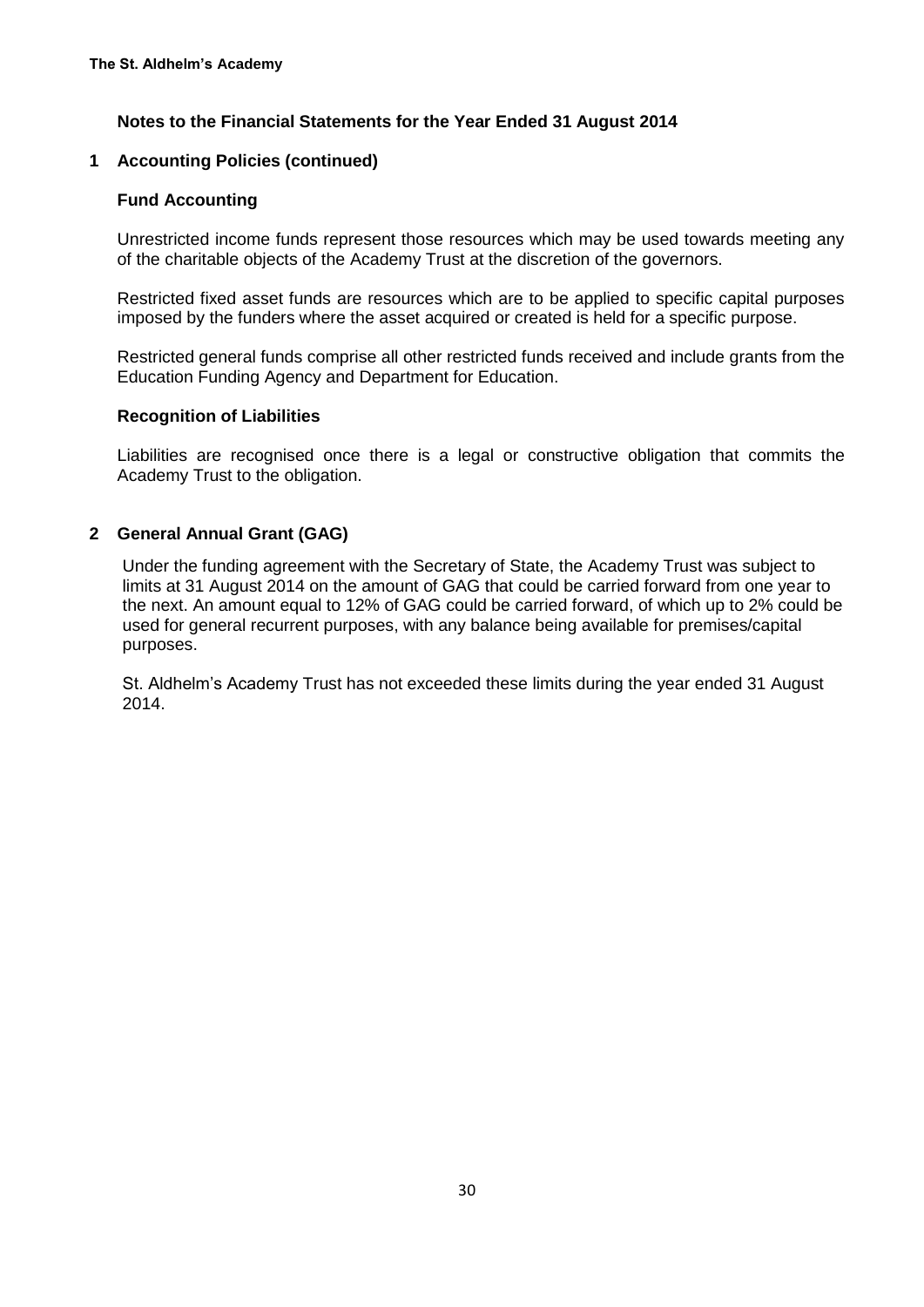## **3 Voluntary Income**

|                            | Unrestricted<br><b>Funds</b> | Restricted<br>Funds | <b>Total 2014</b>        | <b>Total 2013</b> |
|----------------------------|------------------------------|---------------------|--------------------------|-------------------|
|                            | £000                         | £000                | £000                     | £000              |
| SGO grants                 | $\blacksquare$               | 18                  | 18                       |                   |
| Donations - JP Morgan      | ۰                            |                     | $\overline{\phantom{0}}$ |                   |
| Donations - Talbot Village |                              |                     | $\blacksquare$           |                   |
| Donations - ENTHUSE Award  | 5                            |                     |                          |                   |
|                            |                              | 18                  | 23                       |                   |

# **4 Activities for Generating Funds**

|                         | Unrestricted<br><b>Funds</b> | Restricted<br><b>Funds</b> | Total<br>2014 | Total<br>2013 |
|-------------------------|------------------------------|----------------------------|---------------|---------------|
|                         | £000                         | £000                       | £000          | £000          |
| Hire of facilities      | 22                           |                            | 22            | 19            |
| Catering income         | 36                           |                            | 36            | 153           |
| Sale of uniforms income | 13                           |                            | 13            | 20            |
| Other income            | 31                           | 22                         | 53            | 24            |
|                         | 102                          | 22                         | 124           | 216           |

## **5 Investment Income**

|                     | Unrestricted<br>General<br>Funds<br>£000 | Restricted<br>General<br>Funds<br>£000 | <b>Total</b><br>2014<br>£000 | Total<br>2013<br>£000 |
|---------------------|------------------------------------------|----------------------------------------|------------------------------|-----------------------|
| Short term deposits | 3                                        | ۰                                      | 3                            | 40                    |
|                     | ົ                                        | $\overline{\phantom{a}}$               |                              | 40                    |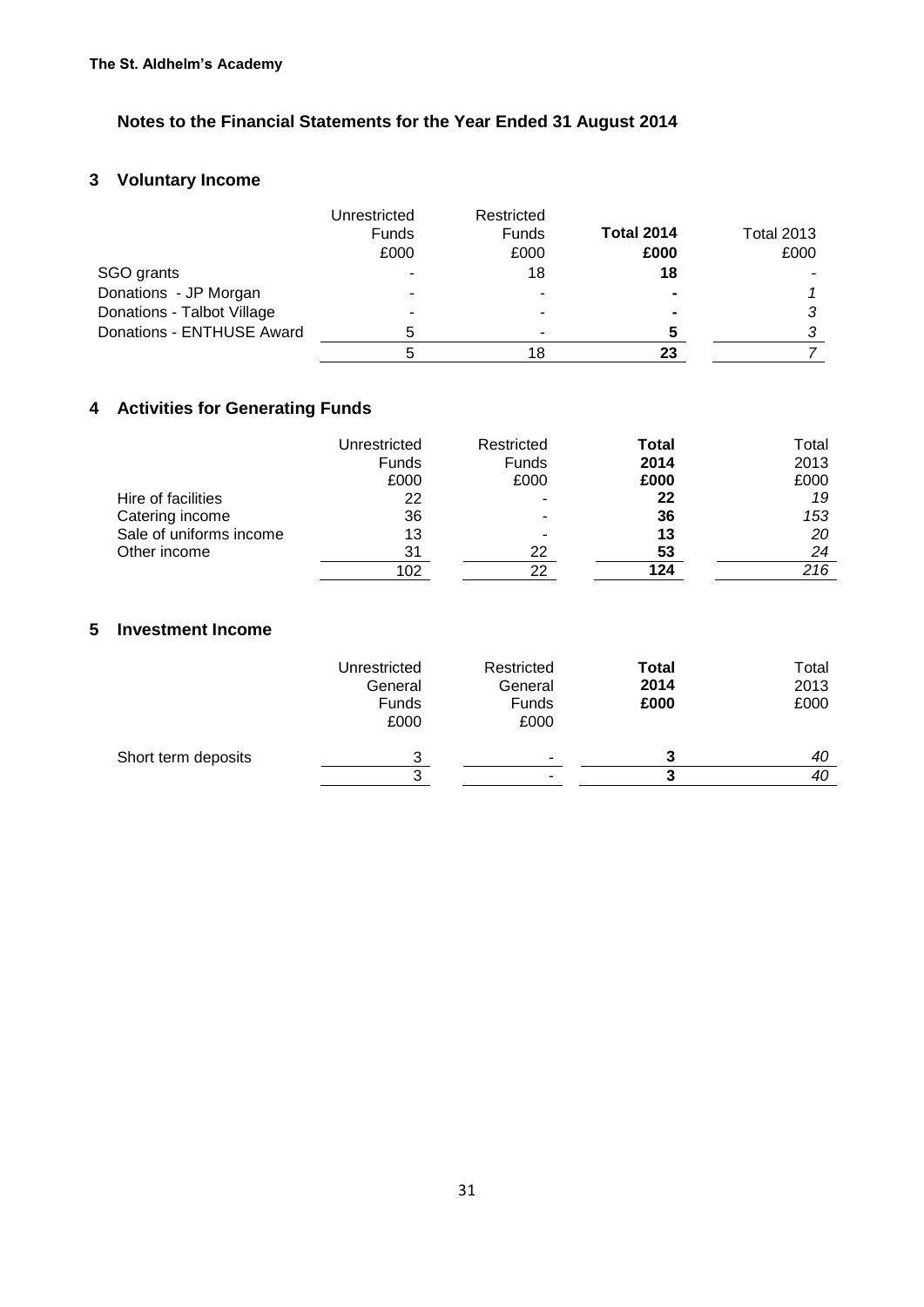# **6 Funding for Academy Trust's Educational Operations**

|                                     | Unrestricted<br>General<br><b>Funds</b> | Restricted<br>General<br><b>Funds</b> | <b>Total</b><br>2014<br>£000 | Total<br>2013<br>£000 |
|-------------------------------------|-----------------------------------------|---------------------------------------|------------------------------|-----------------------|
|                                     | £000                                    | £000                                  |                              |                       |
| <b>DfE/EFA revenue grants</b>       |                                         |                                       |                              |                       |
| General Annual Grant (GAG) (note 2) |                                         | 3,759                                 | 3,759                        | 2,963                 |
| <b>Start Up Grants</b>              |                                         | 211                                   | 211                          | 437                   |
| Other DfE/EFA grants                |                                         | 360                                   | 360                          | 59                    |
|                                     |                                         | 4,330                                 | 4,330                        | 3,459                 |
| Other Government grants             |                                         | 109                                   | 109                          | 80                    |
| Special educational projects        |                                         | 70                                    | 70                           | 22                    |
| Capital grants                      |                                         | 11                                    | 11                           | 10,749                |
|                                     |                                         | 190                                   | 190                          | 10,851                |
|                                     |                                         | 4,520                                 | 4,520                        | 14,310                |

# **7 Resources Expended**

|                                                                              | <b>Staff</b><br><b>Costs</b> | <b>Non Pay Expenditure</b> |                        |                              |                       |
|------------------------------------------------------------------------------|------------------------------|----------------------------|------------------------|------------------------------|-----------------------|
|                                                                              | £000                         | <b>Premises</b><br>£000    | Other<br>Costs<br>£000 | <b>Total</b><br>2014<br>£000 | Total<br>2013<br>£000 |
| Costs of generating voluntary income                                         |                              |                            |                        |                              |                       |
| Costs of activities for generating funds<br>Academy's educational operations | 64                           |                            | 48                     | 112                          | 251                   |
| Direct costs                                                                 | 2,468                        | 453                        | 242                    | 3,163                        | 2,983                 |
| <b>Allocated Support Costs</b>                                               | 428                          | 21                         | 635                    | 1,084                        | 1,013                 |
|                                                                              | 2,960                        | 474                        | 925                    | 4,359                        | 4,247                 |
| including<br>allocated<br>Governance<br>costs<br>support costs               | 15                           |                            | 60                     | 75                           | 37                    |
|                                                                              | 2,975                        | 474                        | 985                    | 4,434                        | 4,284                 |
| Incoming/(outgoing) resources for the year include:                          |                              |                            |                        | 2014<br>£000                 | 2013<br>£000          |
| <b>Operating Leases:</b><br>Other leases<br>Fees payable to auditor          |                              |                            |                        | 31                           |                       |
| Audit                                                                        |                              |                            |                        | 18                           | 17                    |
| Other services                                                               |                              |                            |                        | $\mathbf{2}$                 | 15                    |
|                                                                              |                              |                            |                        | 51                           | 32                    |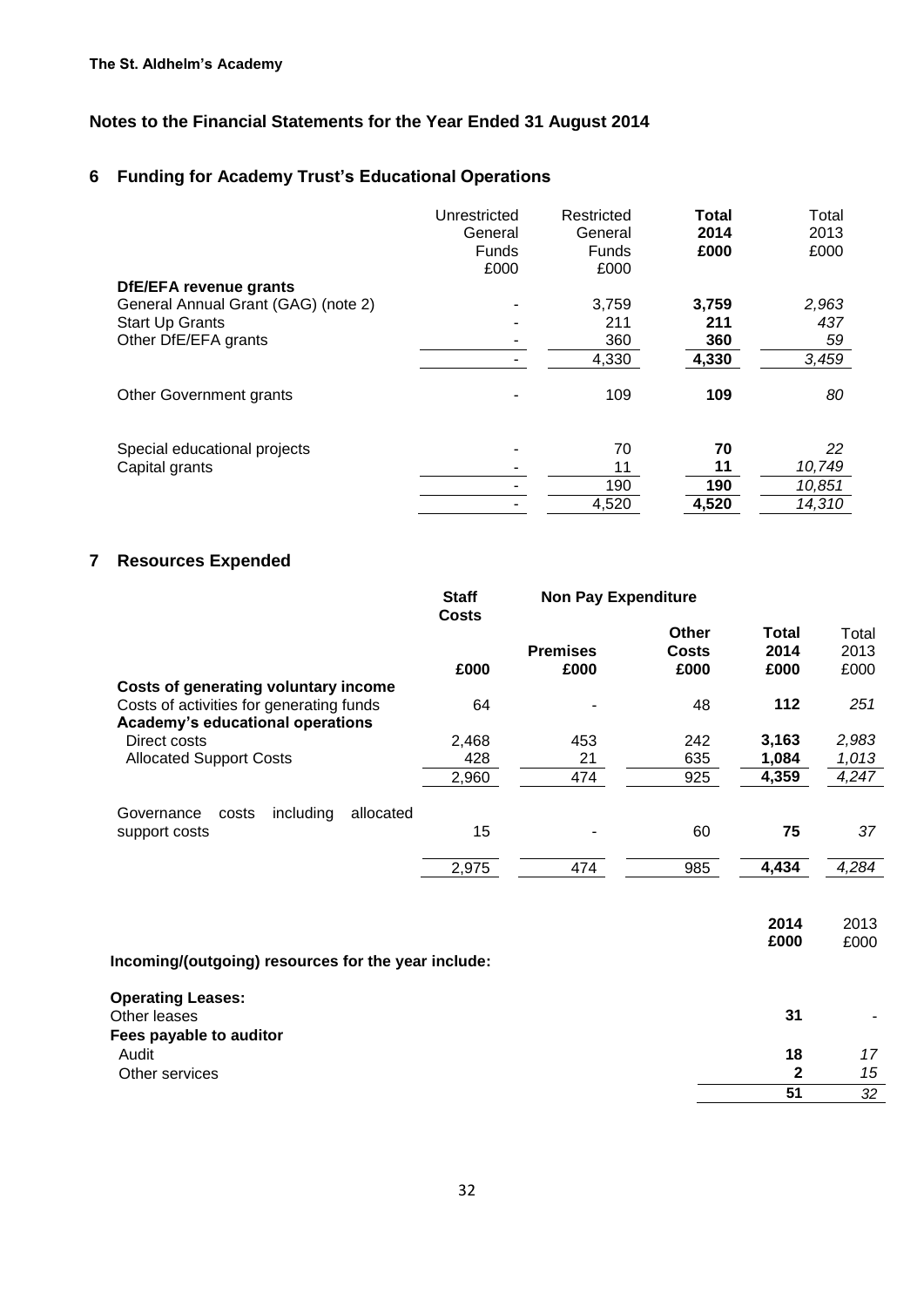## **8 Charitable Activities - Academy Trust's Educational Operations**

|                                     | Total | Total |
|-------------------------------------|-------|-------|
|                                     | 2014  | 2013  |
|                                     | £000  | £000  |
| Teaching and educational<br>support |       |       |
| staff costs                         | 2,468 | 2,657 |
| Depreciation                        | 450   | 41    |
| <b>Educational supplies</b>         | 36    | 34    |
| <b>Examination fees</b>             | 33    | 61    |
| Educational consultancy             | 52    | 3     |
| Other direct costs                  | 124   | 228   |
|                                     | 3,163 | 3,024 |
|                                     |       |       |
| <b>Allocation supported costs</b>   |       |       |
| Support staff costs                 | 428   | 509   |
| Recruitment and support             | 11    |       |
| Maintenance premises & equipment    | 18    | 15    |
| Cleaning                            | 18    | 23    |
| Rent & rates                        | 78    | 69    |
| Insurance                           | 38    | 31    |
| Security and transport              |       | 6     |
| Other support costs                 | 493   | 319   |
|                                     | 1,084 | 972   |
|                                     |       |       |
|                                     | 4,247 | 3,996 |

#### **9 Governance Costs**

|                                 | Unrestricted<br><b>Funds</b><br>£000 | <b>Restricted</b><br><b>Funds</b><br>£000 | Total<br>2014<br>£000 | Total<br>2013<br>£000 |
|---------------------------------|--------------------------------------|-------------------------------------------|-----------------------|-----------------------|
| Legal and professional fees     |                                      | 10                                        | 10                    |                       |
| Consultancy                     |                                      | 30                                        | 30                    | 6                     |
| Auditor's remuneration          |                                      |                                           |                       |                       |
| Audit of financial statements   |                                      | 18                                        | 18                    | 15                    |
| Responsible officer audit       |                                      |                                           |                       |                       |
| Accountancy, taxation and other |                                      |                                           |                       |                       |
| Support staff costs             |                                      | 15                                        | 15                    | 8                     |
|                                 |                                      | 75                                        | 75                    | 37                    |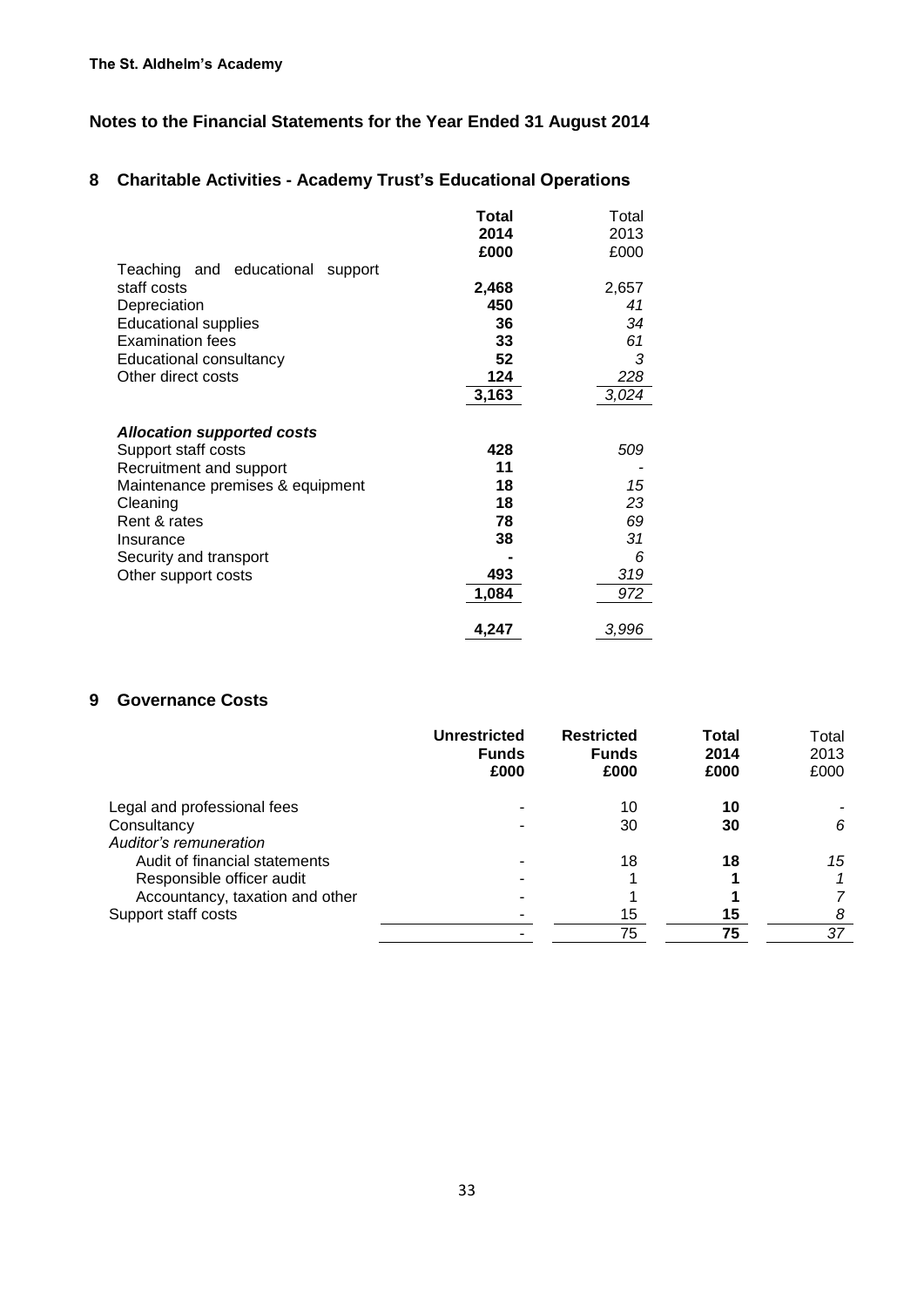#### **10 Exceptional Item**

|                             | <b>Total</b>   | Total |
|-----------------------------|----------------|-------|
|                             | 2014           | 2013  |
|                             | £000           | £000  |
| <b>Financial Loss</b>       | $\blacksquare$ | 1,110 |
| Legal and Professional Fees | $\blacksquare$ | 95    |
|                             |                | 1,205 |
|                             |                |       |

During the year ended 31 August 2013 the Academy incurred an exceptional non-operational loss of funds of £1,205,000. The external loss was incurred as a result of a fundamental breakdown in internal controls and the costs associated with the on-going process of recovery.

#### **11 Staff Costs**

|                                   | 2014  | 2013  |
|-----------------------------------|-------|-------|
|                                   | £000  | £000  |
| Staff costs during the year were: |       |       |
| Wages and salaries                | 2,394 | 2,628 |
| Social security costs             | 163   | 171   |
| Pension costs                     | 323   | 327   |
|                                   | 2,880 | 3,126 |
| Supply teacher costs              | 42    | 36    |
| Compensation payments             | 53    | 72    |
| Contracted operational staff      |       | 40    |
|                                   | 2,975 | 3,274 |

• Included in compensation payments are non-statutory/non-contractual severance payments totalling £53,000.

 Two of the non-statutory/non-contractual payments exceeded £5,000 individually, and these were for £35,000 and £11,664.

The average number of persons (including senior management team) employed by the Academy Trust during the year expressed as full time equivalents was as follows:

|                                                                               | 2014         | 2013         |
|-------------------------------------------------------------------------------|--------------|--------------|
| <b>Charitable Activities</b>                                                  | No.          | No.          |
| Teachers                                                                      | 36           | 38           |
| Administration and support                                                    | 48           | 60           |
| Management                                                                    | 3.5          | 5            |
|                                                                               | 87.5         | 103          |
| The number of employees whose emoluments fell within the following bands was: | 2014<br>£000 | 2013<br>£000 |
| £60,001 - £70,000                                                             | $\mathbf{2}$ | 4            |
| £100,001 - £110,00                                                            |              |              |
| £140,001 - £150,000                                                           |              |              |
|                                                                               | 3            | 5            |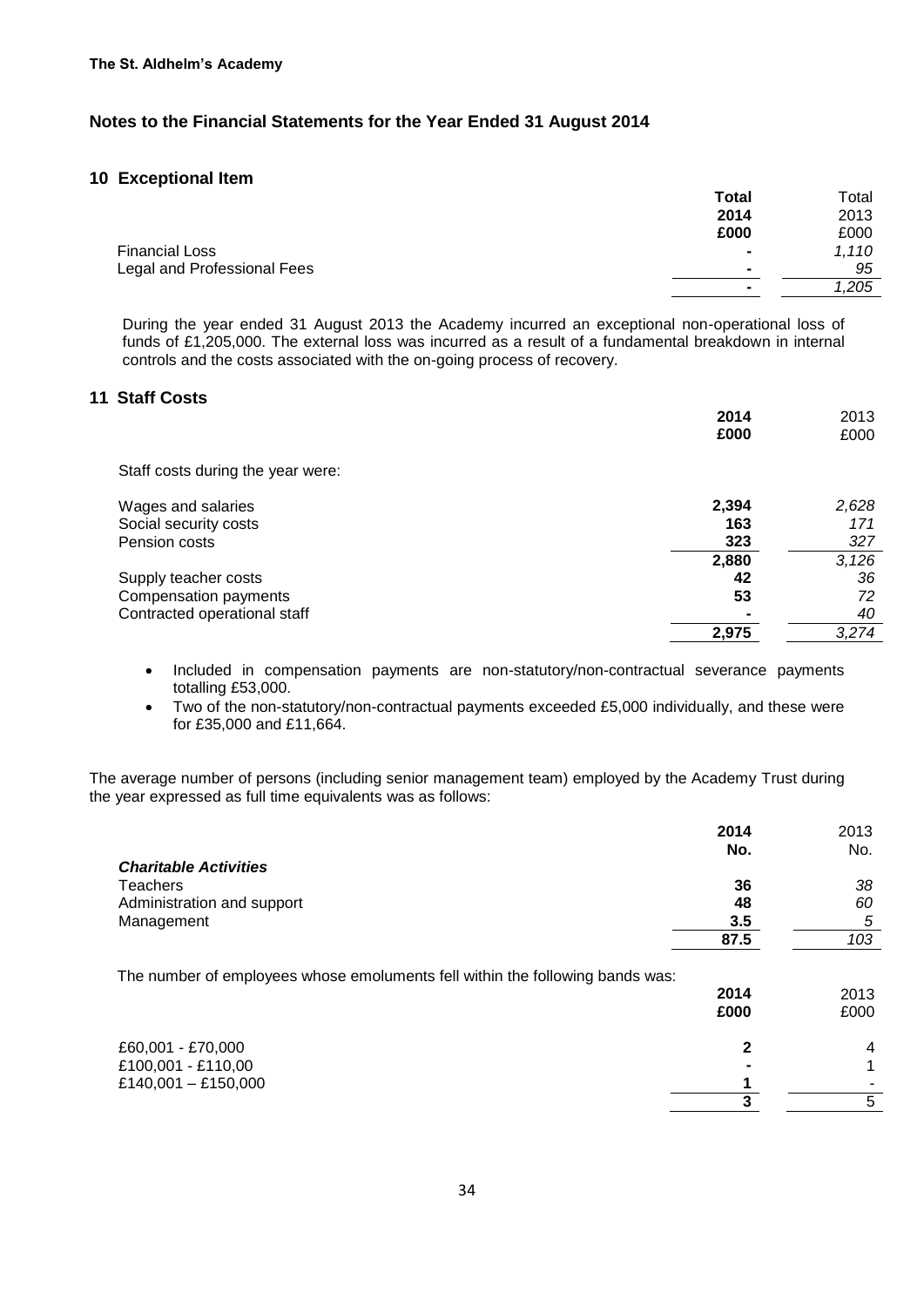### **11 Staff Costs (continued)**

Four of the above employees participated in the Teachers' Pension Scheme. During the year ended 31 August 2014, pension contributions for these staff amounted to £41,203 (*2013: £31,084*). The other employee (*2013: two employees*) participated in the Local Government Pension Scheme. Pension contributions amounted to £12,501 (*2013: £16,305*).

#### **12 Governors' Remuneration and Expenses**

Principal and staff governors only received remuneration in respect of services they provided undertaking the roles of Principal and staff and not in respect of their services as governors. Other governors did not receive any payments, other than expenses, from the Academy Trust in respect of their role as governors. The banding of governors' remuneration was as follows:

| C Heron (Principal):                         | £140,001 - £150,000 | $(2013: \pounds105,000 - \pounds110,000)$                             |
|----------------------------------------------|---------------------|-----------------------------------------------------------------------|
| D Allard (Staff Governor): £35,001 - £40,000 |                     | $(2013: \text{\textsterling}35,000 \cdot \text{\textsterling}40,000)$ |

During the year ended 31 August 2014, travel and subsistence expenses totalling £2,239 were reimbursed to one governor (2013: £nil).

Related party transactions involving the governors are set out in note 28.

#### **13 Governors' and Officers' Insurance**

In accordance with normal commercial practice the Academy Trust has purchased insurance to protect governors and officers from claims arising from negligent acts, errors or omissions occurring whilst on Academy Trust business. The insurance provides cover up to £2 million on any one claim and the cost for the year ended 31 August 2014 was £889 (*2013: £889*).

The cost of this insurance is included in the total insurance cost.

#### **14 Tangible Fixed Assets**

|                                       | Long<br>Leasehold<br>Land<br>£000 | Long<br>Leasehold<br><b>Buildings</b><br>£000 | <b>Furniture</b><br>and<br><b>Equipment</b><br>£000 | Computer<br><b>Equipment</b><br>£000 | <b>Assets</b><br><b>Under</b><br><b>Construction</b><br>£000 | Total<br>£000 |
|---------------------------------------|-----------------------------------|-----------------------------------------------|-----------------------------------------------------|--------------------------------------|--------------------------------------------------------------|---------------|
| Cost                                  |                                   |                                               |                                                     |                                      |                                                              |               |
| At 1 September<br>2013                |                                   |                                               | 140                                                 | 17                                   | 10,038                                                       | 10,195        |
| Additions                             |                                   | 147                                           | 24                                                  | 37                                   | 1,363                                                        | 1,571         |
| Transfer                              | 523                               | 9,732                                         | 11                                                  | 1,135                                | (11, 401)                                                    |               |
| At 31 August 2014                     | 523                               | 9,879                                         | 175                                                 | 1,189                                | $\blacksquare$                                               | 11,766        |
| <b>Depreciation</b><br>At 1 September |                                   |                                               | 72                                                  | 16                                   |                                                              | 88            |
| 2013<br>Charged in year               |                                   | 195                                           | 39                                                  | 216                                  |                                                              | 450           |
| At 31 August 2014                     |                                   | 195                                           | 111                                                 | 232                                  | -                                                            | 538           |
|                                       |                                   |                                               |                                                     |                                      |                                                              |               |
| Net book values                       |                                   |                                               |                                                     |                                      |                                                              |               |
| At 31 August 2014                     | 523                               | 9,684                                         | 64                                                  | 957                                  | $\overline{\phantom{a}}$                                     | 11,228        |
| At 31 August 2013                     |                                   |                                               | 68                                                  |                                      | 10,038                                                       | 10,107        |
|                                       |                                   |                                               |                                                     |                                      |                                                              |               |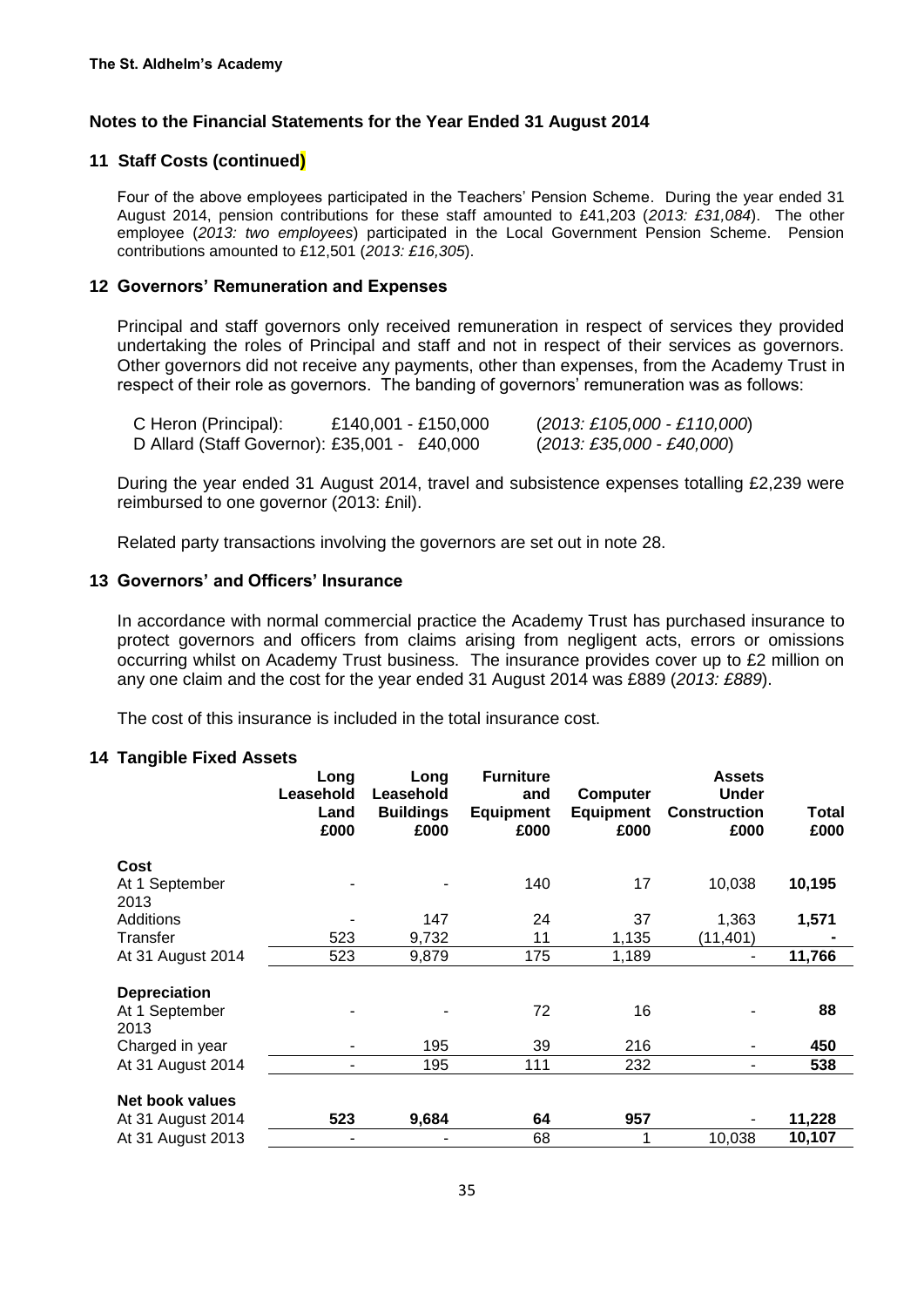#### **15 Stock**

|                                                   | 2014           | 2013           |
|---------------------------------------------------|----------------|----------------|
|                                                   | £000           | £000           |
| Clothing                                          | 8              | $\overline{c}$ |
| Stationery                                        | 1              | $\frac{3}{5}$  |
|                                                   | $\overline{9}$ |                |
| 16 Debtors                                        |                |                |
|                                                   | 2014           | 2013           |
|                                                   | £000           | £000           |
| Trade debtors                                     | 3              | 14             |
| Recoverable VAT                                   | 61             | 604            |
| Other debtors                                     | 79             | 33             |
| Prepayments                                       | 77             | 88             |
|                                                   | 220            | 739            |
| 17 Creditors: amounts falling due within one year | 2014<br>£000   | 2013<br>£000   |
| Trade creditors                                   | 112            | 486            |
| Other taxation and social security                | 52             | 64             |
| Other creditors                                   | 43             | 242            |
| Accruals and deferred income                      | 188            | 1,205          |
|                                                   | 395            | 1,997          |
| <b>Deferred income</b>                            |                |                |
|                                                   | 2014           | 2013           |
|                                                   | £000           | £000           |
| Deferred income at 1 September 2013               | 35             | 104            |
| Resources deferred in the year                    |                | 35             |
| Amounts released from previous years              | (35)           | (104)          |
| Deferred income at 31 August 2014                 | $\blacksquare$ | 35             |

Deferred income in 2013 represents a capital grant received from the Department for Education which is specifically towards the capital build costs in 2013/14.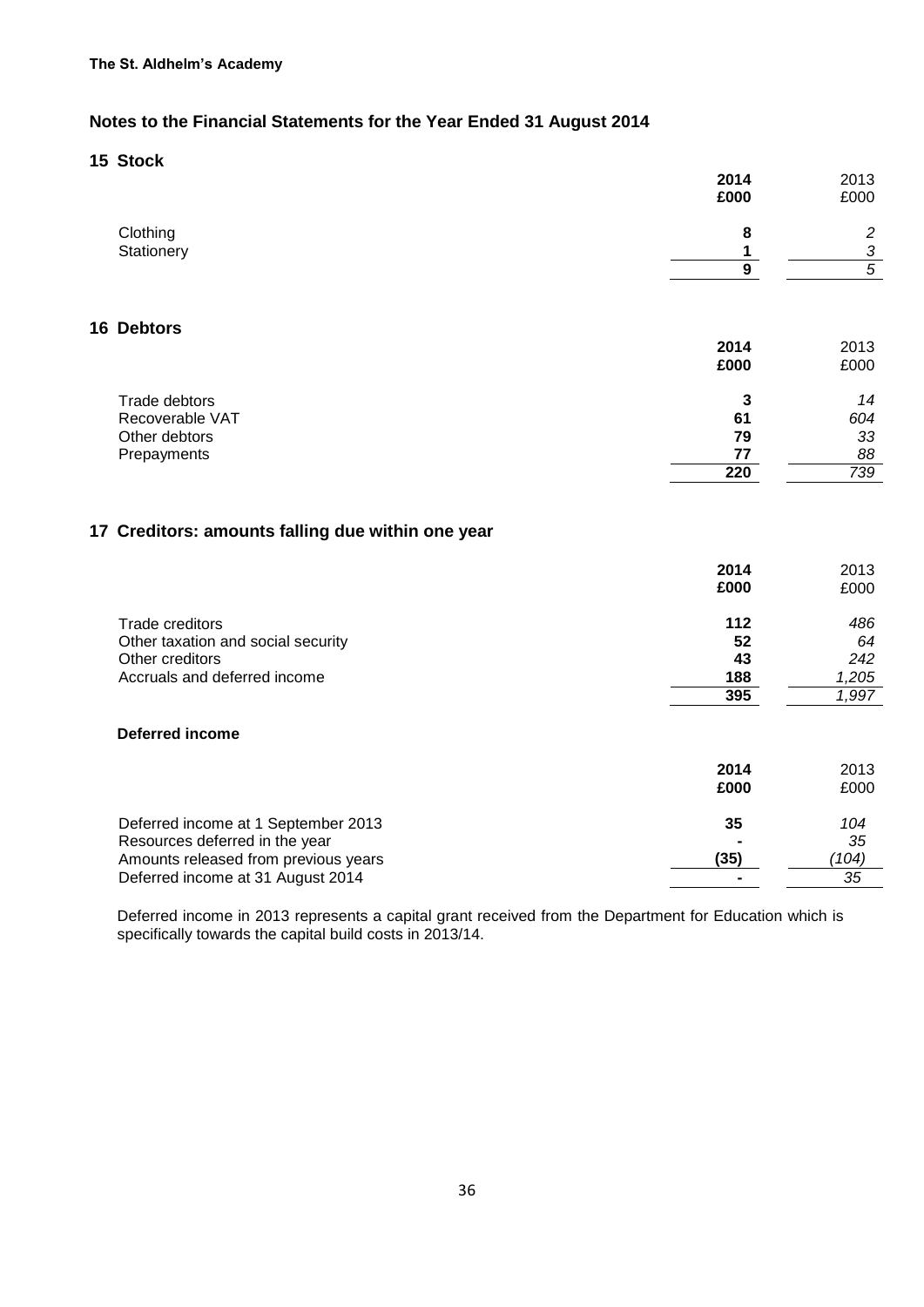#### **18 Creditors: amounts falling due after more than one year**

|                 | 2014<br>£000 | 2013<br>£000             |
|-----------------|--------------|--------------------------|
| Other creditors | 925          | $\overline{\phantom{0}}$ |
|                 | 925          | $\overline{\phantom{a}}$ |
|                 |              |                          |

### **19 Funds**

|                                     | <b>Balance</b><br>at 1<br><b>September</b><br>2013<br>£000 | Incoming<br><b>Resources</b><br>£000 | <b>Resources</b><br><b>Expended</b><br>£000 | Gains,<br>and<br><b>Transfers</b><br>£000 | <b>Balance</b><br>at 31<br><b>August</b><br>2014<br>£000 |
|-------------------------------------|------------------------------------------------------------|--------------------------------------|---------------------------------------------|-------------------------------------------|----------------------------------------------------------|
| <b>Restricted general funds</b>     |                                                            |                                      |                                             |                                           |                                                          |
| General Annual Grant (GAG)          | (389)                                                      | 3,978                                | (3,205)                                     |                                           | 384                                                      |
| Start Up Grant                      |                                                            | 211                                  | (211)                                       |                                           |                                                          |
| Other DfE/EFA grants                |                                                            | 360                                  | (360)                                       |                                           |                                                          |
| Pension reserve                     | (663)                                                      |                                      | (96)                                        | (512)                                     | (1, 271)                                                 |
|                                     | (1,052)                                                    | 4,549                                | (3,872)                                     | (512)                                     | (887)                                                    |
| <b>Restricted general funds</b>     |                                                            |                                      |                                             |                                           |                                                          |
| <b>Exceptional Item</b>             | (1,205)                                                    |                                      | $\blacksquare$                              | -                                         | (1, 205)                                                 |
| <b>Restricted fixed asset funds</b> |                                                            |                                      |                                             |                                           |                                                          |
| DfE/EFA capital grants              | 10,908                                                     | 11                                   | (450)                                       |                                           | 10,469                                                   |
| Capital expenditure from GAG        | 4                                                          |                                      |                                             |                                           | 4                                                        |
| Private sector capital sponsorship  | 470                                                        |                                      |                                             |                                           | 470                                                      |
|                                     | 11,382                                                     | 11                                   | (450)                                       |                                           | 10,943                                                   |
| <b>Total restricted funds</b>       | 9,125                                                      | 4,560                                | (4, 322)                                    | (512)                                     | 8,851                                                    |
| <b>Unrestricted funds</b>           | 26                                                         | 110                                  | (112)                                       |                                           | 24                                                       |
| <b>Total funds</b>                  | 9,151                                                      | 4,670                                | (4, 434)                                    | (512)                                     | 8,875                                                    |

The specific purposes for which the funds are to be applied are as follows:

Under the funding agreement with the Secretary of State the Academy Trust was subject to a limit on the amount of GAG that it can carry forward at 31 August 2014. Note 2 discloses whether this limit has been exceeded.

The restricted fixed asset fund represents capital grants received to finance capital expenditure for the Academy Trust. Part of this results from an allocation of GAG income for capital expenditure.

Unrestricted funds have arisen from the Academy Trust's ancillary services such as the provision of catering, hire of facilities, sale of uniforms and donations received.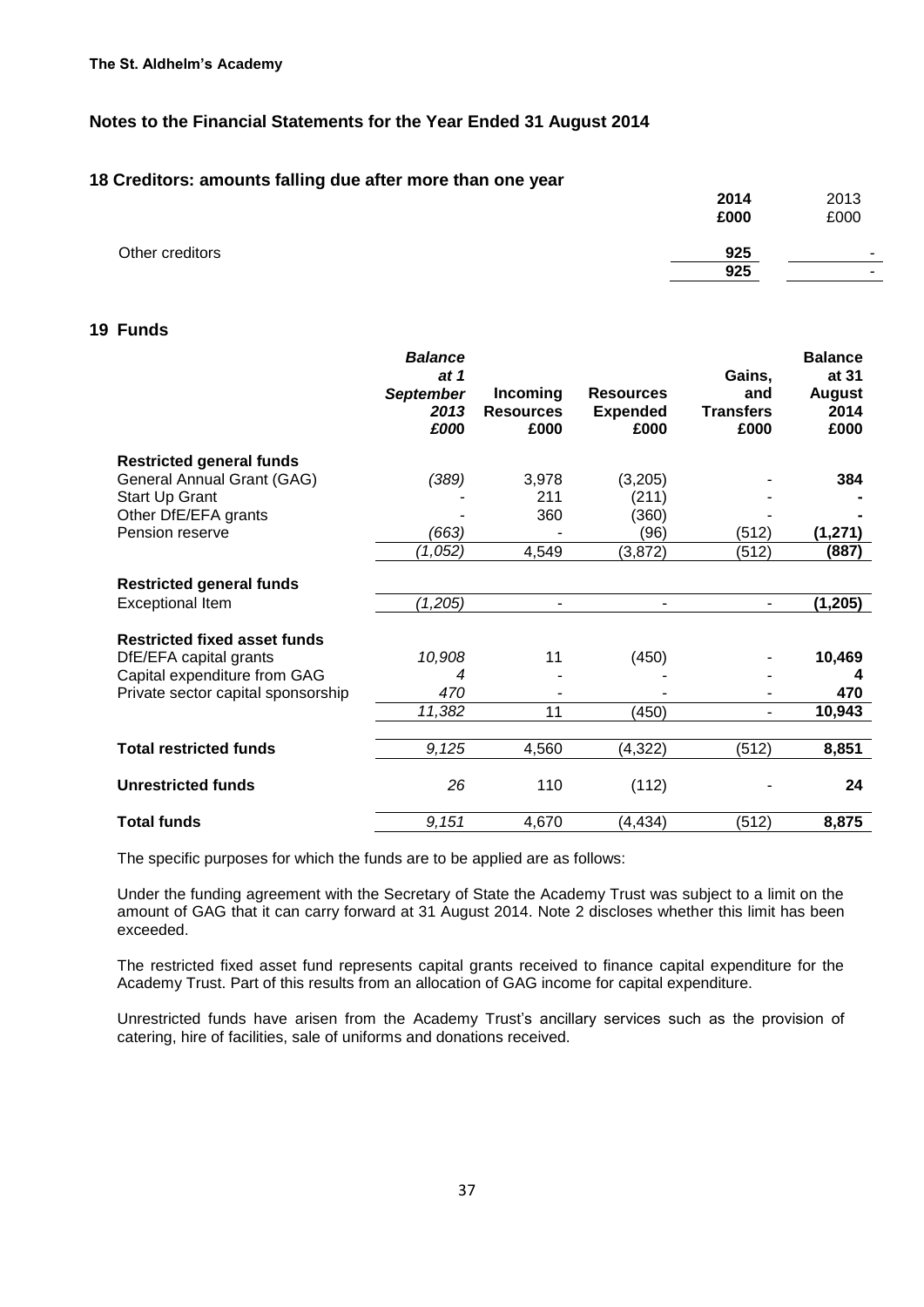# **20 Analysis of net assets between funds**

Fund balances at 31 August 2014 are represented by:

|                            | <b>Unrestricted</b><br><b>Funds</b><br>£000 | <b>Restricted</b><br>General<br><b>Funds</b><br>£000 | <b>Restricted</b><br><b>Fixed</b><br><b>Asset</b><br><b>Funds</b><br>£000 | <b>Total</b><br><b>Funds</b><br>£000 |
|----------------------------|---------------------------------------------|------------------------------------------------------|---------------------------------------------------------------------------|--------------------------------------|
| Tangible fixed assets      |                                             |                                                      | 11,228                                                                    | 11,228                               |
| <b>Current assets</b>      | 24                                          | 214                                                  |                                                                           | 238                                  |
| <b>Current liabilities</b> |                                             | (249)                                                | (146)                                                                     | (395)                                |
| Long term liabilities      |                                             | (786)                                                | (139)                                                                     | (925)                                |
| Pension scheme liability   |                                             | (1,271)                                              |                                                                           | (1,271)                              |
| <b>Total net assets</b>    | 24                                          | (2,092)                                              | 10,943                                                                    | 8,875                                |

#### **21 Capital commitments**

|                                                              | 2014<br>£000 | 2013<br>£000 |
|--------------------------------------------------------------|--------------|--------------|
| Contracted for, but not provided in the financial statements | -            | 228          |

## **22 Financial commitments**

#### *Operating leases*

At 31 August 2014 the Academy Trust had annual commitments under non-cancellable operating leases as follows:

|                                   | 2014<br>£000 | 2013<br>£000             |
|-----------------------------------|--------------|--------------------------|
| Other<br>Expiring within one year | 31           |                          |
|                                   | 31           | $\overline{\phantom{a}}$ |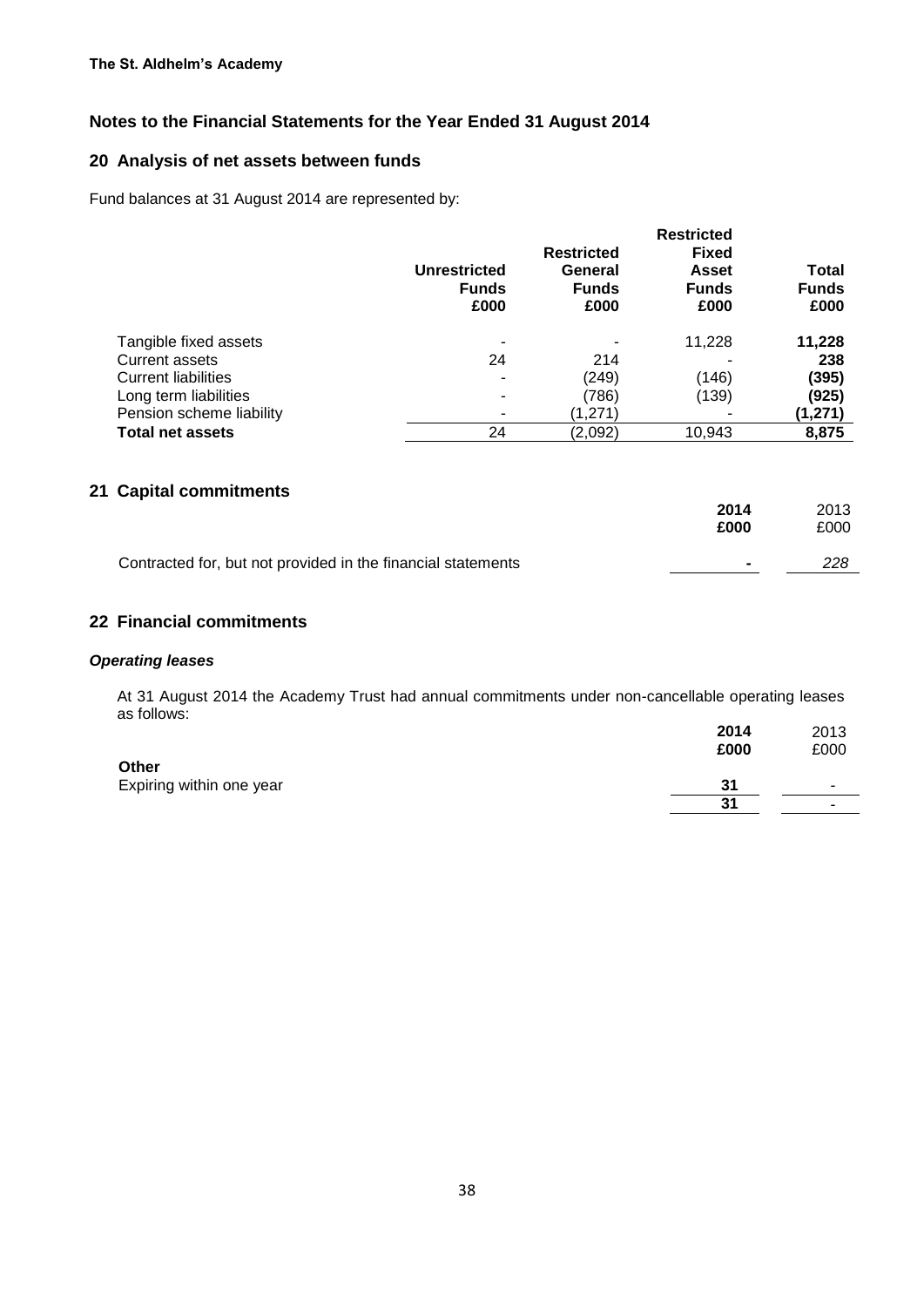## **23 Reconciliation of net income to net cash inflow from operating activities**

|                                                          | 2014  | 2013      |
|----------------------------------------------------------|-------|-----------|
|                                                          | £000  | £000      |
| Net income                                               | 236   | 9,084     |
| Depreciation (note 14)                                   | 450   | 41        |
| Capital grants from DfE/EFA and other capital income     | (11)  | (10, 749) |
| Interest receivable (note 5)                             | (3)   | (40)      |
| FRS 17 pension cost less contributions payable (note 28) | 68    | 65        |
| FRS 17 pension finance income (note 28)                  | 28    | 18        |
| (Increase) / Decrease in stocks                          | (4)   | 9         |
| Decrease / (Increase) in debtors                         | 520   | (553)     |
| (Decrease) / increase in creditors                       | (677) | 895       |
| Net cash from operating activities                       | 607   | (1,230)   |

# **24 Returns on investments and servicing of finance**

|                                                                     | 2014 | 2013 |
|---------------------------------------------------------------------|------|------|
|                                                                     | £000 | £000 |
| Interest received                                                   |      | 40   |
| Net cash inflow from returns on investment and servicing of finance |      | 40   |

## **25 Capital expenditure and financial investment**

|                                                                           | 2014     | 2013    |
|---------------------------------------------------------------------------|----------|---------|
|                                                                           | £000     | £000    |
|                                                                           |          |         |
| Purchase of tangible fixed assets                                         | (1,572)  | (9.515) |
| Capital grants from DfE/EFA                                               |          | 10.749  |
| Net cash outflow/(inflow) from capital expenditure & financial investment | (1, 561) | 1.234   |
|                                                                           |          |         |

## **26 Analysis of changes in net funds**

|                          | At 1      |       | At     |
|--------------------------|-----------|-------|--------|
|                          | September | Cash  | 31 Aug |
|                          | 2013      | flows | 2014   |
|                          | £000      | £000  | £000   |
|                          |           |       |        |
| Cash in hand and at bank | 960       | (951  | 9      |
|                          |           |       |        |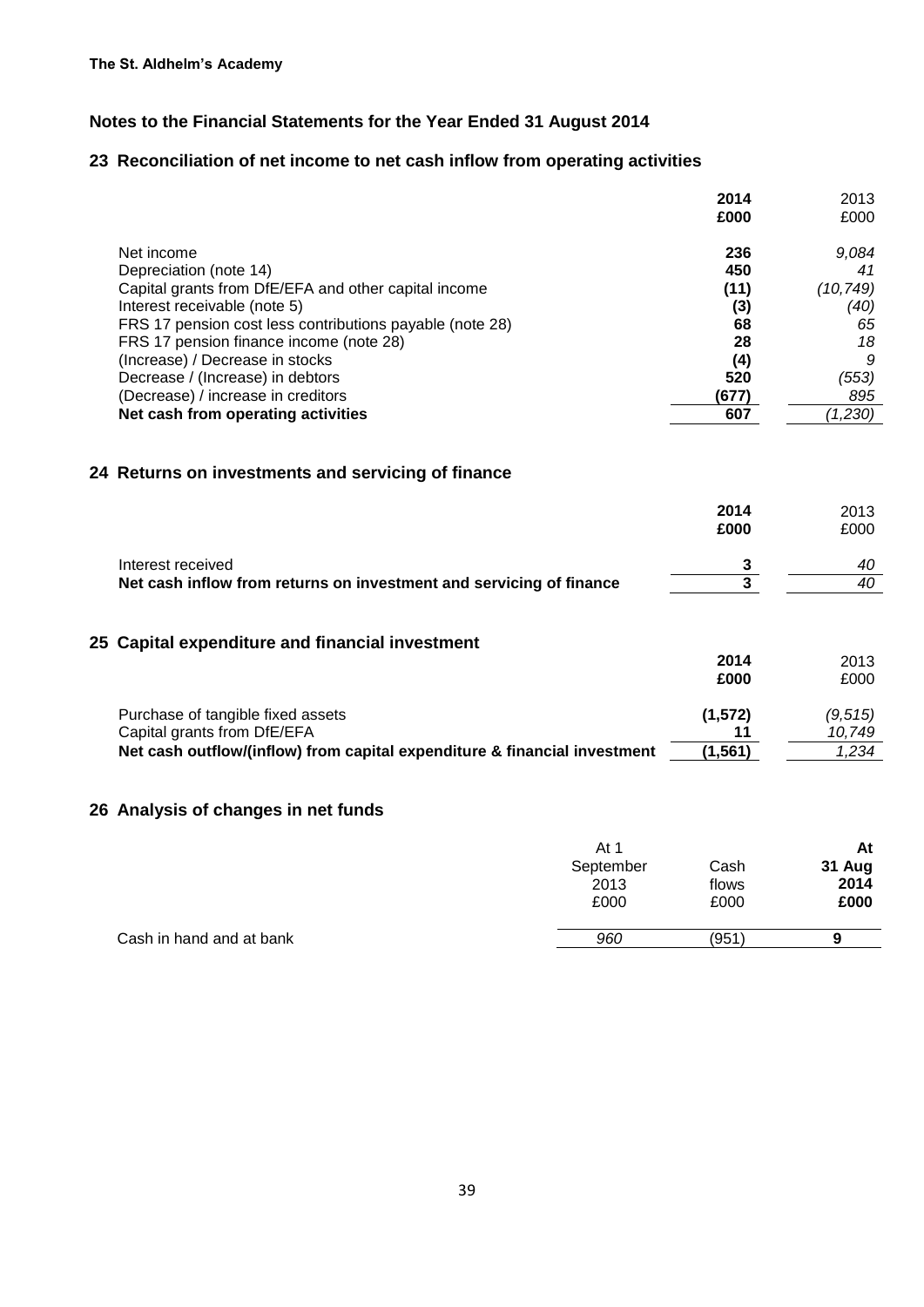#### **27 Members' Liability**

Each member of the charitable company undertakes to contribute to the assets of the company in the event of it being wound up while he/she is a member, or within one year after he/she ceases to be a member, such amount as may be required, not exceeding £10 for the debts and liabilities contracted before he/she ceases to be a member.

#### **28 Pension and Similar Obligations**

The Academy Trust's employees belong to two principal pension schemes: the Teachers' Pension Scheme England and Wales (TPS) for academic and related staff; and the Local Government Pension Scheme (LGPS) for non-teaching staff, which is managed by Dorset County Council. Both are defined benefit schemes.

The pension costs are assessed in accordance with the advice of independent qualified actuaries. The latest actuarial valuation of the TPS was 31 March 2012 and of the LGPS 31 March 2010.

There were no outstanding or prepaid contributions at either the beginning or the end of the financial year.

#### **Teachers' Pension Scheme**

#### **Introduction**

The Teachers' Pension Scheme (TPS) is a statutory, contributory, defined benefit scheme, governed by the Teachers Pensions Regulations (2010). These regulations apply to teachers in schools that are maintained by local authorities and other educational establishments, including academies, in England and Wales. In addition teachers in many independent and voluntaryaided schools and teachers and lecturers in some establishments of further and higher education may be eligible for membership. Membership is automatic for full-time teachers and lecturers and from 1 January 2007 automatic too for teachers and lectures in part-time employment following appointment or a change of contract. Teachers and lecturers are able to opt out of the TPS.

#### **The Teachers' Pension Budgeting and Valuation Account**

Although members may be employed by various bodies, their retirement and other pension benefits are set out in regulations made under the Superannuation Act (1972) and are paid by public funds provided by Parliament. The TPS is an unfunded scheme and members contribute on a "pay as you go" basis – these contributions along with those made by employers are credited to the Exchequer under arrangements governed by the above Act.

The Teachers' Pensions Regulations require an annual account, the Teachers' Pension Budgeting and Valuation Account, to be kept of receipts and expenditure (including the costs of pensions' increases). From 1 April 2001, the Account has been credited with a real rate of return, which is equivalent to assuming that the balance in the Account is invested in notional investments that produce that real rate of return.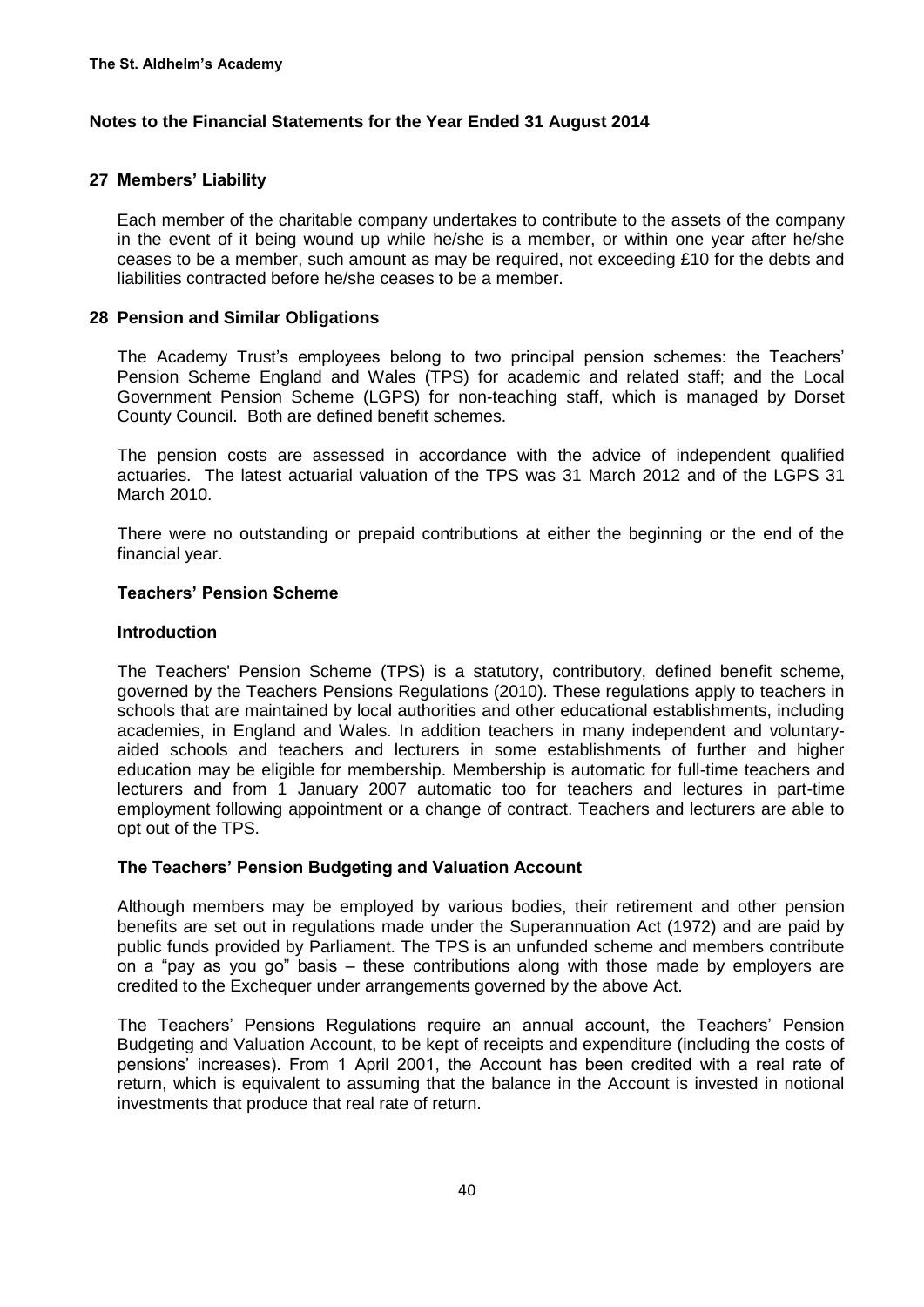### **Valuation of the Teachers' Pension Scheme**

The latest actuarial valuation of the TPS was carried out as at 31 March 2012 and in accordance with the Public Service Pensions (Valuations and Employer Cost Cap) Directions 2014. The valuation report was published by the Department for Education on 9 June 2014. The key elements of the valuation and subsequent consultation are:

- employer contribution rates set at 16.48% of pensionable pay (including a 0.08% employer administration charge (currently 14.1%);
- total scheme liabilities for service to the effective date of £191,500 million, and notional assets of £176,600 million, giving a notional past service deficit of £14,900 million; and
- an employer cost cap of 10.9% of pensionable pay will be applied to future valuations.

The new employer contribution rate is applicable from 1 April 2015 and will be implemented for the TPS from September 2015.

A copy of the valuation report and supporting documentation is on the Teachers' Pensions website.

#### **Teachers' Pension Scheme Changes**

Lord Hutton published his final report in March 2011 and made recommendations about how pensions can be made sustainable and affordable, whilst remaining fair to the workforce and the taxpayer. The Government accepted Lord Hutton's recommendations as the basis for consultation and Ministers engaged in extensive discussions with trade unions and other representative bodies on reform of the TPS. Those discussions concluded on 9 March 2012 and the Department published a proposed Final Agreement, setting out the design for a reformed TPS to be implemented from 1 April 2015.

The key provisions of the reformed scheme include: a pension based on career average earnings; an accrual rate of  $1/57<sup>th</sup>$ ; and a Normal Pension Age equal to State Pension Age, but with options to enable members to retire earlier or later than their Normal Pension Age. Importantly, pension benefits built up before 1 April 2015 will be fully protected.

In addition, the Proposed Final Agreement includes a Government commitment that those within 10 years of Normal Pension Age on 1 April 2012 will see no change to the age at which they can retire, and no decrease in the amount of pension they receive when they retire. There will also be further transitional protection, tapered over a three and a half year period, for people who would fall just outside the 10 year protection.

In his interim report of October 2010, Lord Hutton recommended that short-term savings were also required, and that the only realistic way of achieving these was to increase member contributions. At the Spending Review 2010 the Government announced an average increase of 3.2 percentage points on the contribution rates by 2014/15. The increases were to be phased in from April 2012 on a 40:80:100% basis.

Under the definitions set out in Financial Reporting Standard (FRS 17) Retirement Benefits, the TPS is a multi-employer pension scheme. The Academy Trust is unable to identify its share of the underlying assets and liabilities of the scheme. Accordingly, the Academy Trust has taken advantage of the exemption in FRS 17 and has accounted for its contributions to the scheme as if it were a defined contribution scheme. The Academy Trust has set out above the information available on the scheme.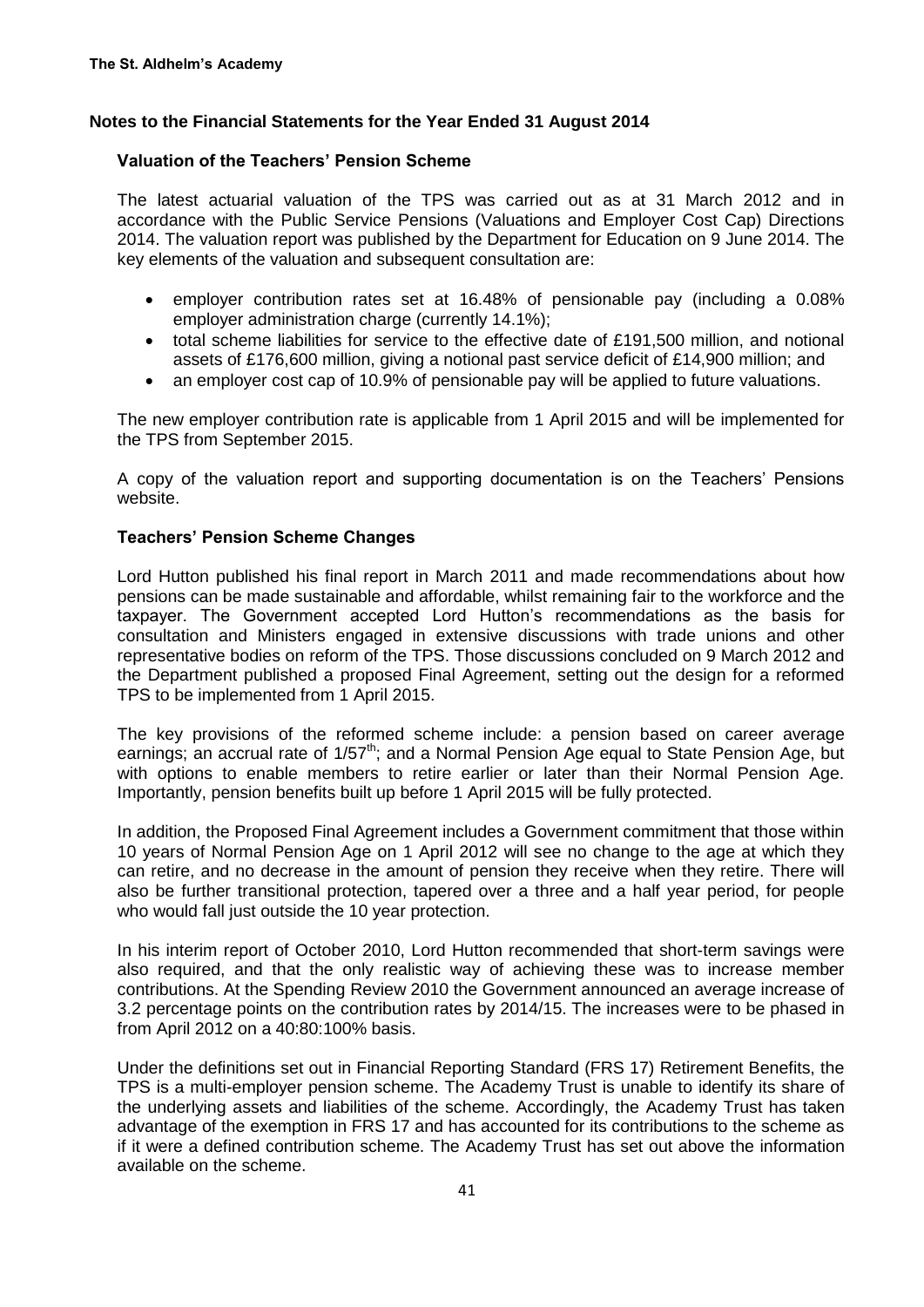#### **Local Government Pension Scheme**

The LGPS is a funded defined-benefit scheme, with the assets held in separate trusteeadministered funds. The total contribution made for the year ended 31 August 2014 was £180,111, of which employer's contributions totalled £132,562 and employees' contributions totalled £47,549. The agreed contribution rate for future years are 18.2% for employers and 6.5% for employees.

| <b>Principal Actuarial Assumptions</b>               | At            | At        |
|------------------------------------------------------|---------------|-----------|
|                                                      | 31            | 31 August |
|                                                      | <b>August</b> | 2013      |
|                                                      | 2014          |           |
| Rate of increase in salaries                         | 4.2%          | 4.9%      |
| Rate of increase for pensions in payment / inflation | 2.7%          | 2.9%      |
| Discount rate for scheme liabilities                 | $4.0\%$       | 4.7%      |
| Inflation assumption (CPI)                           | 2.7%          | 2.9%      |
| Commutation of pensions to lump sums                 | 50%           | 50%       |

The current mortality assumptions include sufficient allowance for future improvements in mortality rates. The assumed life expectations on retirement age 65 are:

| At<br>31 August<br>2014 | At<br>31 August<br>2013 |
|-------------------------|-------------------------|
|                         |                         |
| 22.7                    | 20.1                    |
| 25.1                    | 24.1                    |
|                         |                         |
|                         | 22.1                    |
| 27.4                    | 26.0                    |
|                         | 24.9                    |

The Academy Trust's share of the assets and liabilities in the scheme and the expected rates of return were:

|                                                                     | <b>Expected</b><br>return at 31<br><b>August</b><br>2014 | <b>Fair value</b><br>at 31<br><b>August</b><br>2014<br>£000 | <b>Expected</b><br>return at<br>31<br><b>August</b><br>2013 | Fair value<br>at 31<br>August<br>2013<br>£000 |
|---------------------------------------------------------------------|----------------------------------------------------------|-------------------------------------------------------------|-------------------------------------------------------------|-----------------------------------------------|
| Equities                                                            | 6.9%                                                     | 533                                                         | 6.5%                                                        | 602                                           |
| Gilts                                                               | 3.0%                                                     | 196                                                         | 3.5%                                                        | 194                                           |
| Property                                                            | 5.9%                                                     | 90                                                          | 4.5%                                                        | 78                                            |
| Cash                                                                | 2.9%                                                     | 90                                                          | 0.5%                                                        | 49                                            |
| <b>Target Return Portfolio</b>                                      | 6.9%                                                     | 22                                                          | 2.5%                                                        | 49                                            |
| Alternative Assets Portfolio                                        | 6.9%                                                     | 47                                                          |                                                             |                                               |
| Total market value of assets<br>Present value of scheme liabilities |                                                          | 978                                                         |                                                             | 972                                           |
| Funded                                                              |                                                          | (2, 249)                                                    |                                                             | (1,635)                                       |
| Surplus (deficit) in the scheme                                     |                                                          | (1, 271)                                                    |                                                             | (663)                                         |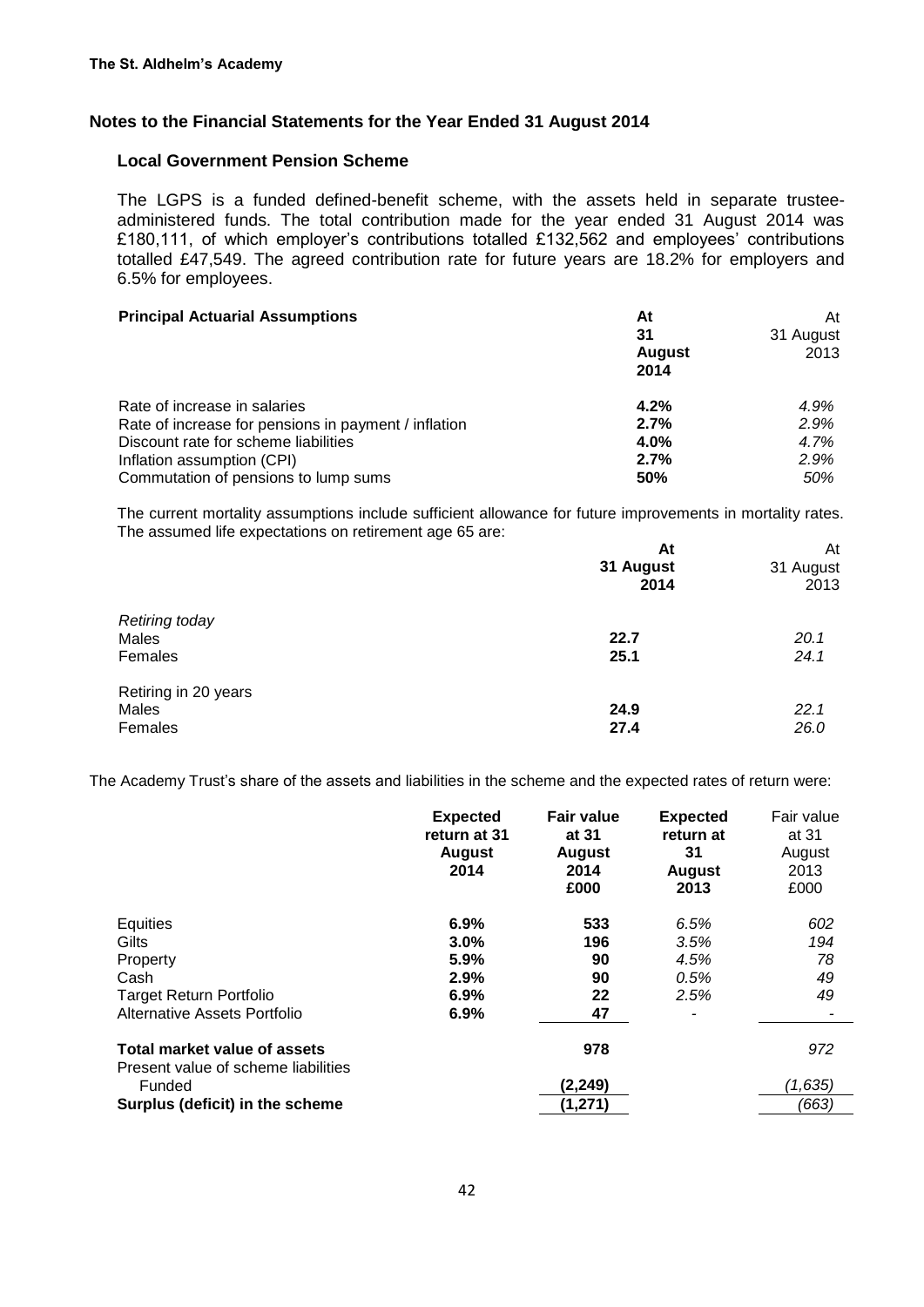The expected return on assets is based on the long-term future expected investment return for each asset class at the beginning of the period (i.e. as at 1 September 2013 for the year to 31 August 2014). The returns on gilts and other bonds are assumed to be the gilt yield and corporate bond yield respectively at the relevant date. The returns on equities and property are then assumed to be a margin above gilt yields.

The actual return on scheme assets was £129,000 (2013: £108,000).

#### **Amounts recognised in the statement of financial activities**

|                                                      | 2014 | 2013 |
|------------------------------------------------------|------|------|
|                                                      | £000 | £000 |
| Current service cost (net of employee contributions) | 202  | 203  |
| Total operating charge                               | 202  | 203  |
| Analysis of pension finance income (costs)           |      |      |
| Expected return on pension scheme assets             | 55   | 36   |
| Interest on pension liabilities                      | (83) | (54) |
| <b>Pension finance income (costs)</b>                | (28) | (18) |

The actuarial gains and losses for the current year are recognised in the Statement of Financial Activities. The cumulative amount of actuarial gains and losses recognised in the Statement of Financial Activities since the adoption of FRS 17 is a £690,000 loss (2013: £178,000 loss).

#### **Movements in the present value of defined benefit obligations were as follows:**

|                        | 2014  | 2013  |
|------------------------|-------|-------|
|                        | £000  | £000  |
| At 1 September         | 1,635 | 1,278 |
| Current service cost   | 202   | 203   |
| Interest cost          | 83    | 54    |
| Employee contributions | 46    | 48    |
| <b>Actuarial loss</b>  | 290   | 94    |
| Benefits paid          | (7)   | (42)  |
| At 31 August           | 2,249 | 1,635 |

#### **Movements in the fair value of Academy Trust's share of scheme assets:**

|                               | 2014  | 2013 |
|-------------------------------|-------|------|
|                               | £000  | £000 |
| At 1 September                | 972   | 720  |
| Expected return on assets     | 55    | 36   |
| Actuarial (loss)              | (222) | 72   |
| <b>Employer contributions</b> | 134   | 138  |
| Employee contributions        | 46    | 48   |
| Benefits paid                 | (7    | (42) |
| At 31 August                  | 978   | 972  |

The estimated value of employer contributions for the year ended 31 August 2015 is £128,000.